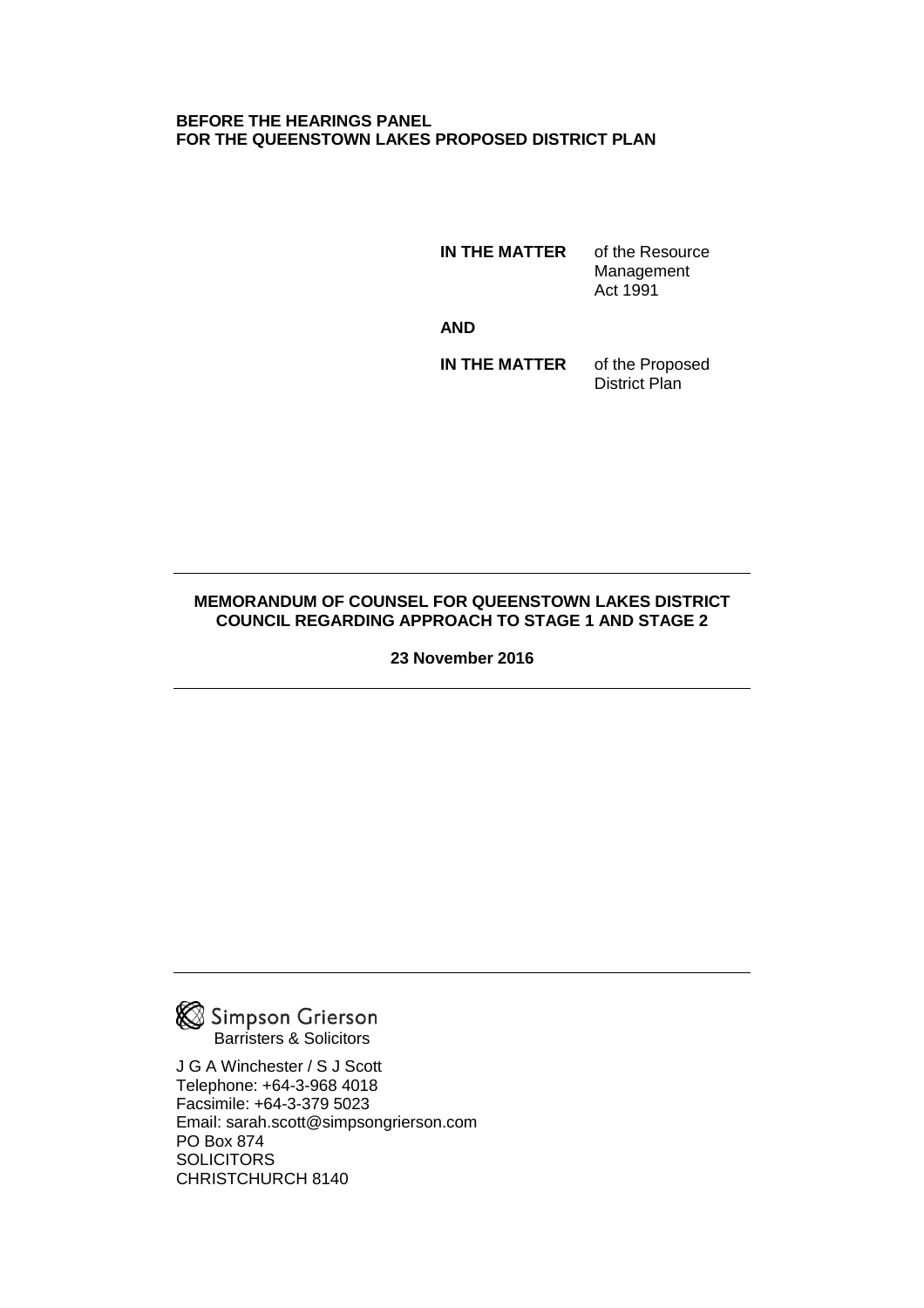#### **MAY IT PLEASE THE PANEL:**

- **1.** The purpose of this memorandum is to provide an update to the Hearings Panel (**Panel**) on the approach taken by the Queenstown Lakes District Council (**Council**) to Stages 1 and 2 of the Proposed District Plan (**PDP**).
- **2.** The Council's approach, as at 4 March 2016, was set out in the Council's opening legal submissions for Hearing Streams 1A and 1B (Strategic Direction).1 An excerpt of the key paragraphs is attached in **Schedule 1**.
- **3.** On 29 September 2016, the Council approved the commencement of Stage 2 of the review of the Operative District Plan (**ODP**). The Council's report is attached in **Schedule 2**. The resolutions passed (as recommended in the report, plus one additional resolution) are attached in **Schedule 3**.
- **4.** Following these resolutions, the review remains a partial review of the ODP.
- **5.** The Stage 2 components subject to the Council's 29 September 2016 resolution are issues on which there is currently reasonable certainty about the need for a review. If other matters arise and require review or variation, those will be subject to a further resolution of Council. A further Memorandum of Counsel will be provided to update the Panel if necessary.
- **6.** The Council's approach to Stages 1 and 2 has evolved since the filing of opening legal submissions for Hearing Streams 1A and 1B. A table showing the Council's updated approach to Stage 2 is set out in paragraph 19.2 below The red font is new text compared to the equivalent table provided in our 4 March opening legal submissions. This table represents the Council's current intended position. The full Council will make any final decisions as to what is notified in Stage 2, and hence this memorandum is expressly subject to that position.

#### **"Two Volume" District Plan – outcome at end of partial review process**

**7.** As part of the 29 September 2016 resolutions, the Council addressed what the plan outcome would be at the end of the partial review, and approved the

 <sup>1</sup> Opening Representation / Legal Submissions for Queenstown Lakes District Council, Hearing Streams 1A and 1B – Strategic Chapters in Part B of the Proposed District Plan, dated 4 March 2016, at paragraphs 5.1 – 5.4.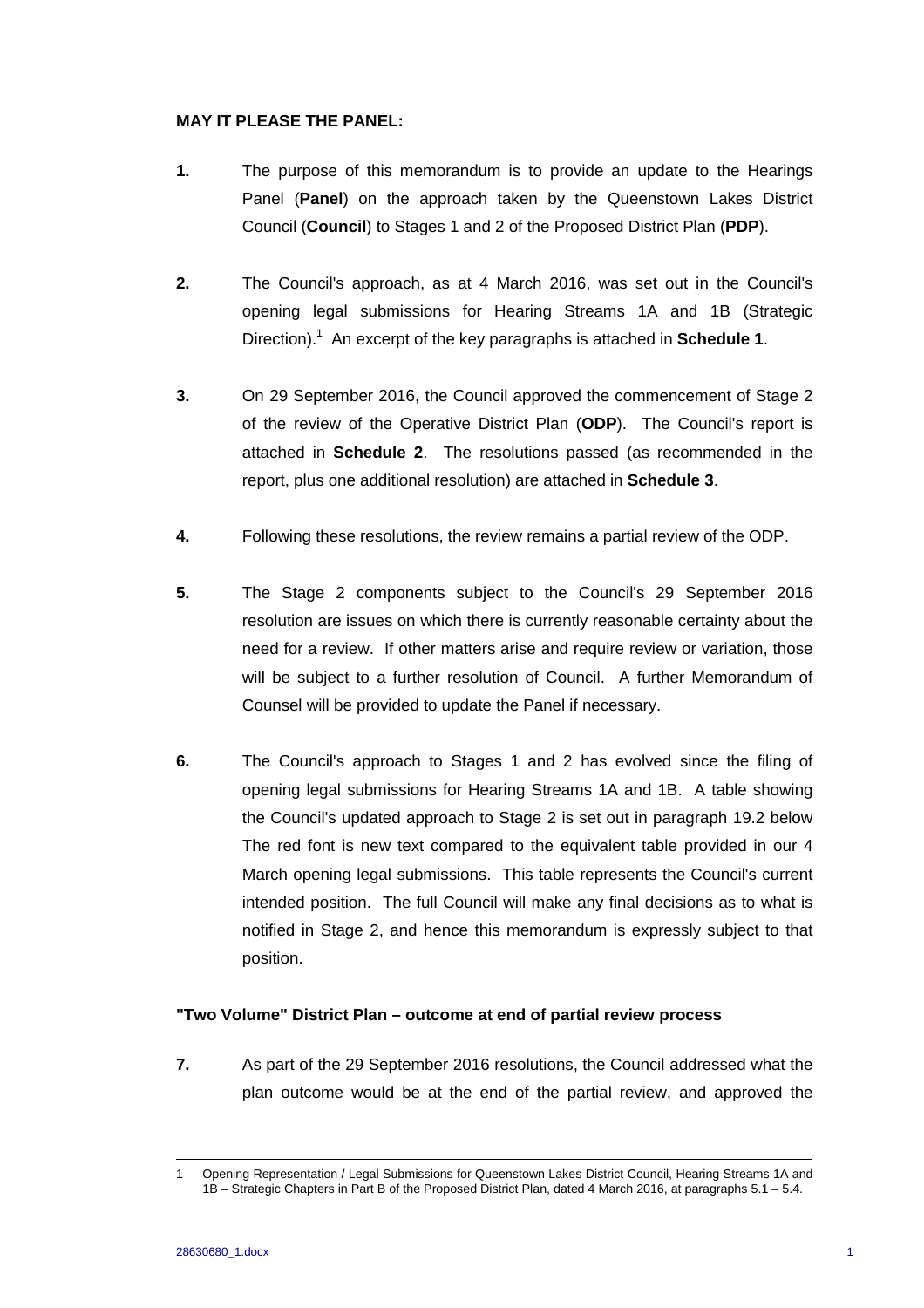separation of the District Plan into two volumes. The volumes will be as follows:

- **7.1 Applicable across both volumes:** the PDP Introduction and Strategy chapters as notified in Stage 1, will apply across both Volumes A and B. These chapters consist of PDP Chapters 1, 3, 4, 5 and 6. There will also be one Designations chapter, which applies across both Volume A and B geographic areas;
- **7.2 Volume A,** which would comprise the geographic areas that have been notified in either Stages 1 or 2 of the PDP, and District Wide chapters to cover these areas, included PDP definitions; and
- **7.3 Volume B,** which would comprise the ODP as it relates to geographic areas that are excluded from the partial review, and are therefore not being notified in either Stages 1 or 2 of the PDP, and the operative district wide chapters to cover these areas, including ODP definitions.

#### **Council resolutions regarding Stage 2 of the PDP**

- **8.** The Council recommendations are set out in **Schedule 3**. Along with the resolutions recommended in the report, they include an additional resolution which was to "*ask that the transport and other district wide chapters be notified earlier to inform the mapping hearings*".
- **9.** The Council's detailed rationale for review of each of the Stage 2 components is set out in the Council's report, attached in **Schedule 2**.
- **10.** The resolutions (in **Schedule 3**) confirm the exclusion of the following land (as covered by the following ODP zones), from the District Plan Review (together, "**excluded ODP zones**"):
	- **10.1** Frankton Flats B Zone:<sup>2</sup>
	- **10.2** Northlake Special Zone;<sup>3</sup>
	- **10.3** Ballantyne Road Industrial and Residential extension:<sup>4</sup>
	- **10.4** Queenstown Town Centre extension:<sup>5</sup>

 <sup>2</sup> Plan Change 19.

<sup>3</sup> Plan Change 45.

<sup>4</sup> Plan Change 46.

<sup>5</sup> Plan Change 50.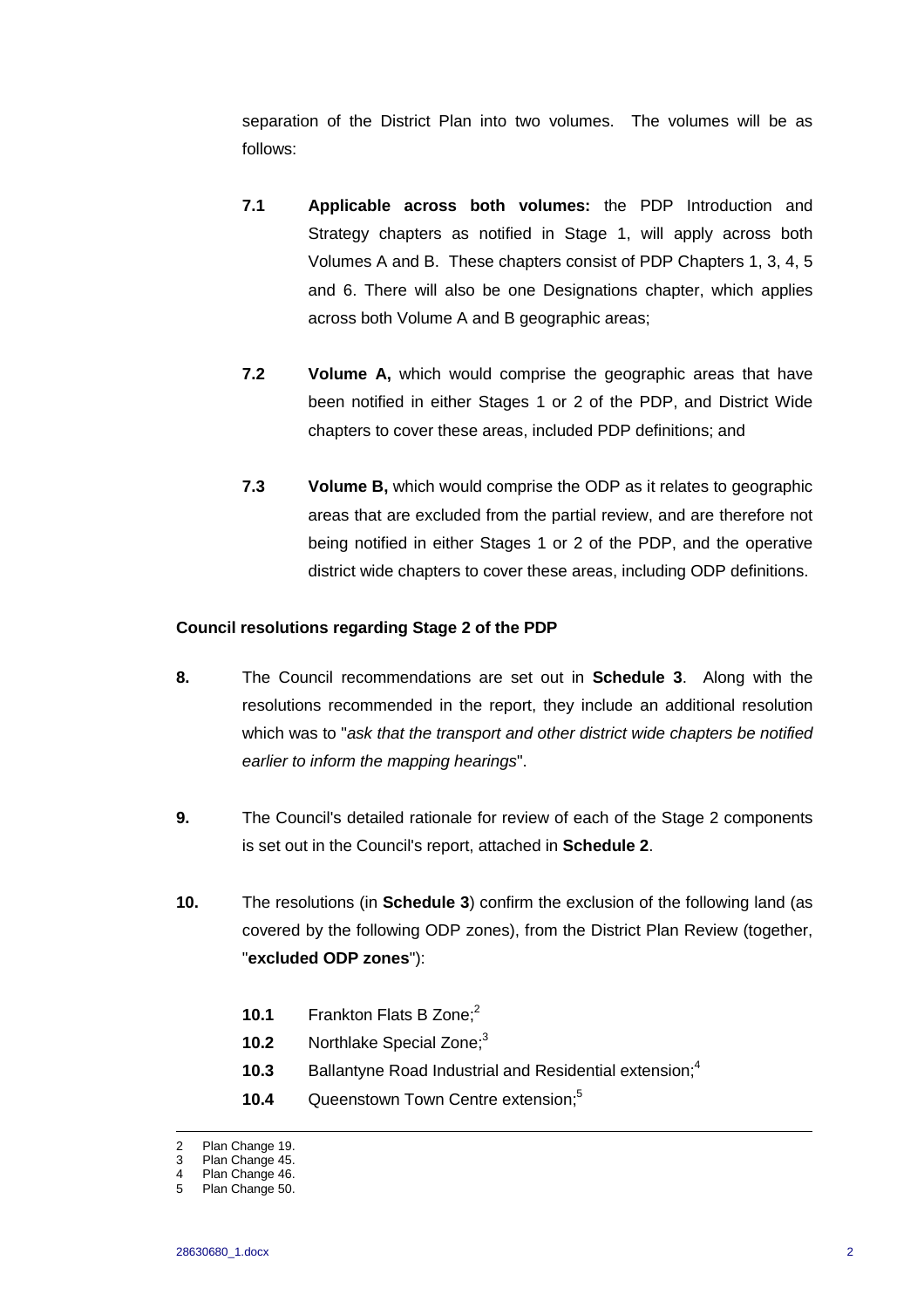- 10.5 **Peninsula Bay North**;<sup>6</sup>
- **10.6** Remarkables Park Zone.
- **11.** The PDP Introduction and Strategic chapters notified in Stage 1, being PDP Chapters 1, 3, 4, 5 and 6, are to continue to apply district-wide, as intended through notification at Stage 1. Consistent with legal submissions presented through the course of hearings on the PDP, as a matter of law through Stage 1 notification the district-wide chapters apply district-wide, with the exception of subdivision which had a specific qualifier included within it at notification of Stage 1.
- **12.** A variation made under clause 16A of the First Schedule of the RMA will however be required to formally amend the other Stage 1 district-wide chapters<sup>7</sup> so that they include a statement to the effect that the respective chapters apply to Volume A land only, and do not apply to the excluded ODP zones, which are instead located in Volume B of the district plan. For the Volume B geographic area, the operative ODP district-wide chapters remain applicable.
- **13.** The 29 September 2016 resolution of the Council cannot change where those Stage 1 district-wide chapters apply as a matter of law, and as mentioned a formal variation under clause 16A of the First Schedule of the RMA will be necessary.
- **14.** A further withdrawal, under clause 8D of the First Schedule will be required for all Stage 1 provisions (except for those in PDP Chapters 1, 3, 4, 5 and 6) as far as they apply to excluded ODP land. For avoidance of any doubt, this withdrawal will also need to specify any particular site or zone specific standards in the notified Stage 1 chapters, that relate to excluded ODP land and therefore should be withdrawn.

#### **Clarification of applicability of PDP Chapters 1, 3-6 in the PDP**

**15.** Council proposes to add a note at the start of the District-wide strategic chapters in Part Two of the PDP (ie, PDP Introduction 1, Strategic Direction 3, Urban Development 4, Tangata Whenua 5, and Landscape 6) clarifying that

 <sup>6</sup> Plan Change 51.

<sup>7</sup> PDP Chapters 26 (Historic Heritage), 27 (Subdivision and Development), 28 (Natural Hazards), 30 (Energy and Utilities), 32 (Protected Trees), 33 (Indigenous Vegetation & Biodiversity), 34 (Wilding Exotic Trees), 35 (Temporary Activities and Relocated Buildings) and 36 (Noise).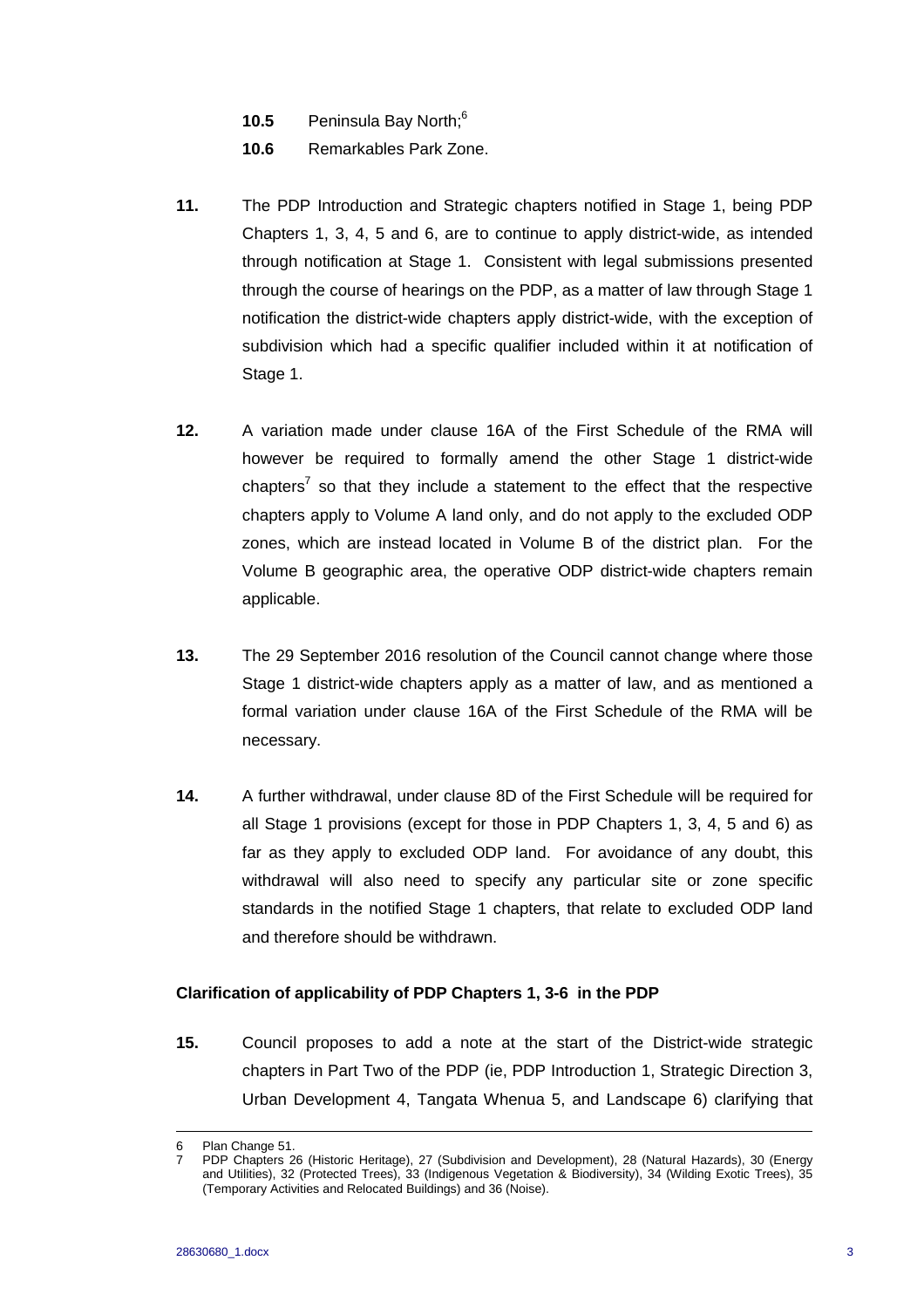they do apply across both Volumes A and B of the new plan, and therefore across the District. This will ensure that the Council's clear position presented in evidence at the Strategic Directions hearing, that the chapters apply district wide, is the outcome. This also ensures the clear intent of the public notice in Stage 1 is implemented through into the new district plan. This note will also be needed in the Designations chapter.

**16.** This change will be made under clause 16(2) of the First Schedule of the RMA, being a change of minor effect. Similar changes will also be required to the Introduction chapter of the PDP, to explain the two volume approach confirmed by Council resolution.

#### **ODP Signs and Earthworks chapters**

- **17.** The Council has resolved to include the ODP Signs and Earthworks chapters in Stage 2 of the PDP, as far as they relate to Volume A land. This will mean that these two chapters will be reviewed as far as they apply to the geographic area of land that will be covered by Volume A, whereas the ODP version of the two chapters will remain operative, for the Volume B land.
- **18.** Through decisions on the two chapters for Volume A land, the equivalent provisions in the ODP versions of the two chapters, will be replaced as far as they apply to Volume A land, only.

#### **Differences between 4 March 2016 legal submissions and present memorandum**

**19.** The differences between the position provided in March 2016 and in this memorandum are as follows:

#### **Confirmed through resolutions to be excluded from review:**

- **19.1 the geographic area covered by:**<sup>8</sup>
	- (a) Frankton Flats B Zone; $9^9$
	- (b) Northlake Special Zone; $10$
	- $(c)$  Ballantyne Road Industrial and Residential extension:<sup>11</sup>

 <sup>8</sup> Recognising that a variation to the Stage 1 district-wide chapters in Part Five (District-wide matters) will be required, to state they do not apply to the excluded ODP land

Plan Change 19.

<sup>10</sup> Plan Change 45.

<sup>11</sup> Plan Change 46.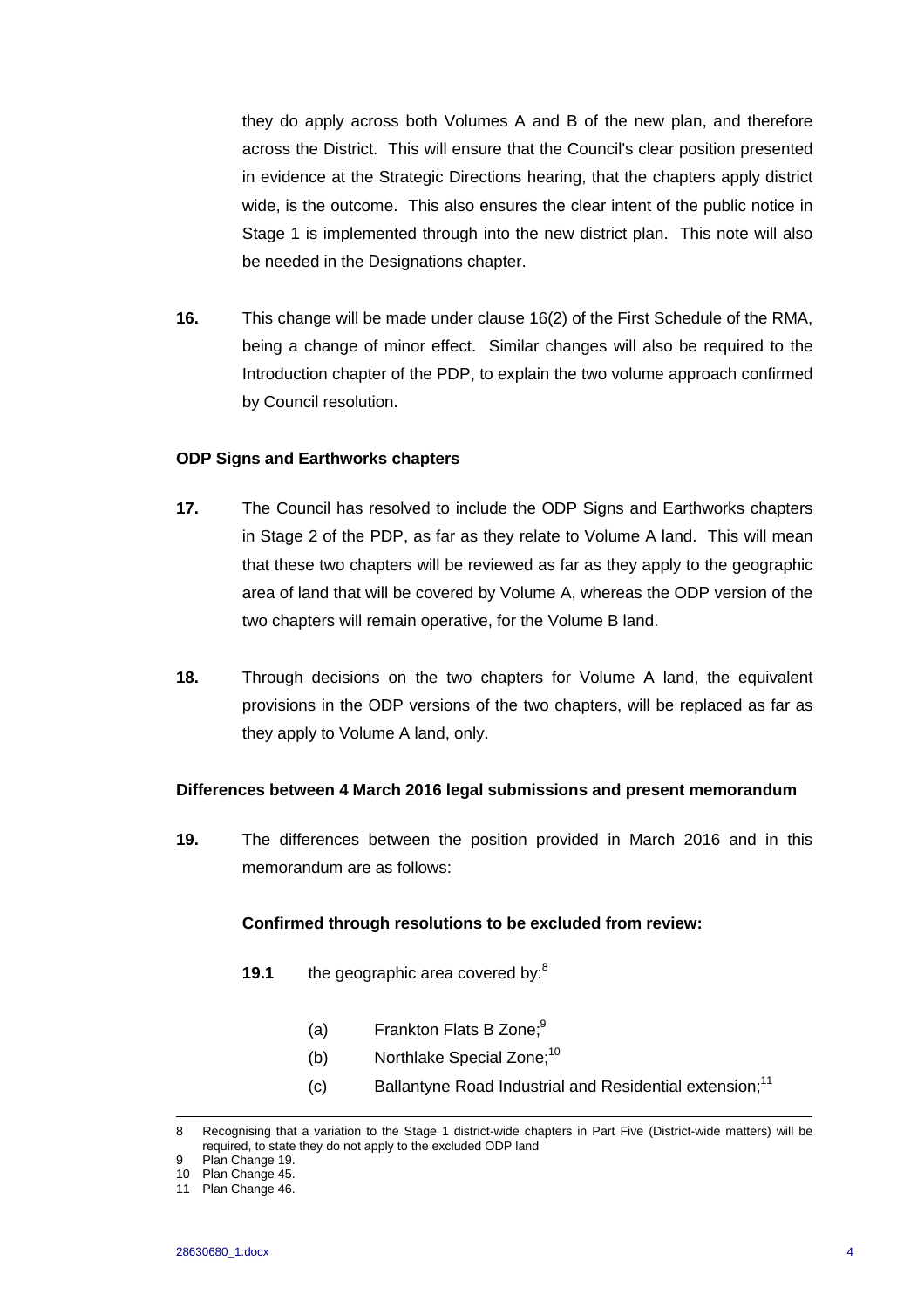- (d) Queenstown Town Centre extension;<sup>12</sup>
- (e) Peninsula Bay North;<sup>13</sup>
- (f) Remarkables Park Zone.

## **Proposed to be included in Stage 2**

**19.2** The changes between the version given on 4 March 2016 and present, are shown in red font:

| <b>PDP</b> | <b>Stage 1 chapter</b>                                                                                                                                                                                                                                                                                                                                                 | <b>Stage 2 chapter/provisions</b><br>[Key: Where a chapter number is<br>included, this refers to the PDP<br>chapter, already notified in Stage<br>1. Otherwise, this is referring to<br>topics and/or zones from the                                                                                                                                                                                                                                                                                                                                                                         |
|------------|------------------------------------------------------------------------------------------------------------------------------------------------------------------------------------------------------------------------------------------------------------------------------------------------------------------------------------------------------------------------|----------------------------------------------------------------------------------------------------------------------------------------------------------------------------------------------------------------------------------------------------------------------------------------------------------------------------------------------------------------------------------------------------------------------------------------------------------------------------------------------------------------------------------------------------------------------------------------------|
|            |                                                                                                                                                                                                                                                                                                                                                                        | <b>ODP]</b>                                                                                                                                                                                                                                                                                                                                                                                                                                                                                                                                                                                  |
| Part 1     | <b>Introduction</b>                                                                                                                                                                                                                                                                                                                                                    |                                                                                                                                                                                                                                                                                                                                                                                                                                                                                                                                                                                              |
|            | 1. Introduction                                                                                                                                                                                                                                                                                                                                                        |                                                                                                                                                                                                                                                                                                                                                                                                                                                                                                                                                                                              |
| Part 2     | 2. Definitions<br>Strategy <sup>14</sup>                                                                                                                                                                                                                                                                                                                               |                                                                                                                                                                                                                                                                                                                                                                                                                                                                                                                                                                                              |
|            | 3. Strategic Direction<br>4. Urban Development<br>5. Tangata Whenua<br>6. Landscapes                                                                                                                                                                                                                                                                                   |                                                                                                                                                                                                                                                                                                                                                                                                                                                                                                                                                                                              |
| Part 3     | <b>Urban Environment</b><br>7. Low Density Residential                                                                                                                                                                                                                                                                                                                 | Township zones<br>$\bullet$                                                                                                                                                                                                                                                                                                                                                                                                                                                                                                                                                                  |
|            | 8. Medium Density Residential<br>9. High Density Residential<br>10. Arrowtown Residential Historic<br>Heritage Management Zone<br>11. Large Lot Residential<br>12. Queenstown Town Centre* (part<br>withdrawn)<br>13. Wanaka Town Centre<br>14. Arrowtown Town Centre<br>15. Local Shopping Centres<br>16. Business Mixed Use Zone<br>17. Queenstown Airport Mixed Use | Industrial A and B zones (and<br>$\bullet$<br>Arrowtown Design Guidelines as<br>they relate to the Industrial A<br>Zone at Bush Creek)<br>Visitor<br>Accommodation<br>provisions<br>within<br>Urban<br>zones (including the Registered<br><b>Holiday Homes Appendix)</b><br>8. and 9. Residential Design<br><b>Medium</b><br><b>Guidelines</b><br>the<br>for<br>High<br>Density and<br><b>Density</b><br>Residential zones (Variation may<br>be required, depending on the<br>outcome of the review and<br>whether they are statutory or<br>non-statutory)<br>9. High Density Residential at |

<sup>12</sup> Plan Change 50.

<sup>13</sup> Plan Change 51.

<sup>14</sup> The Strategic chapters cover all of the District, not just the geographic area covered by the notified Stage 1 zones. The only exception to this is that they do not cover the geographic area covered by PC50, given the Council's withdrawal of *all provisions as they relate to the geographic area addressed by Plan Change 50 – Queenstown Town Centre Zone*.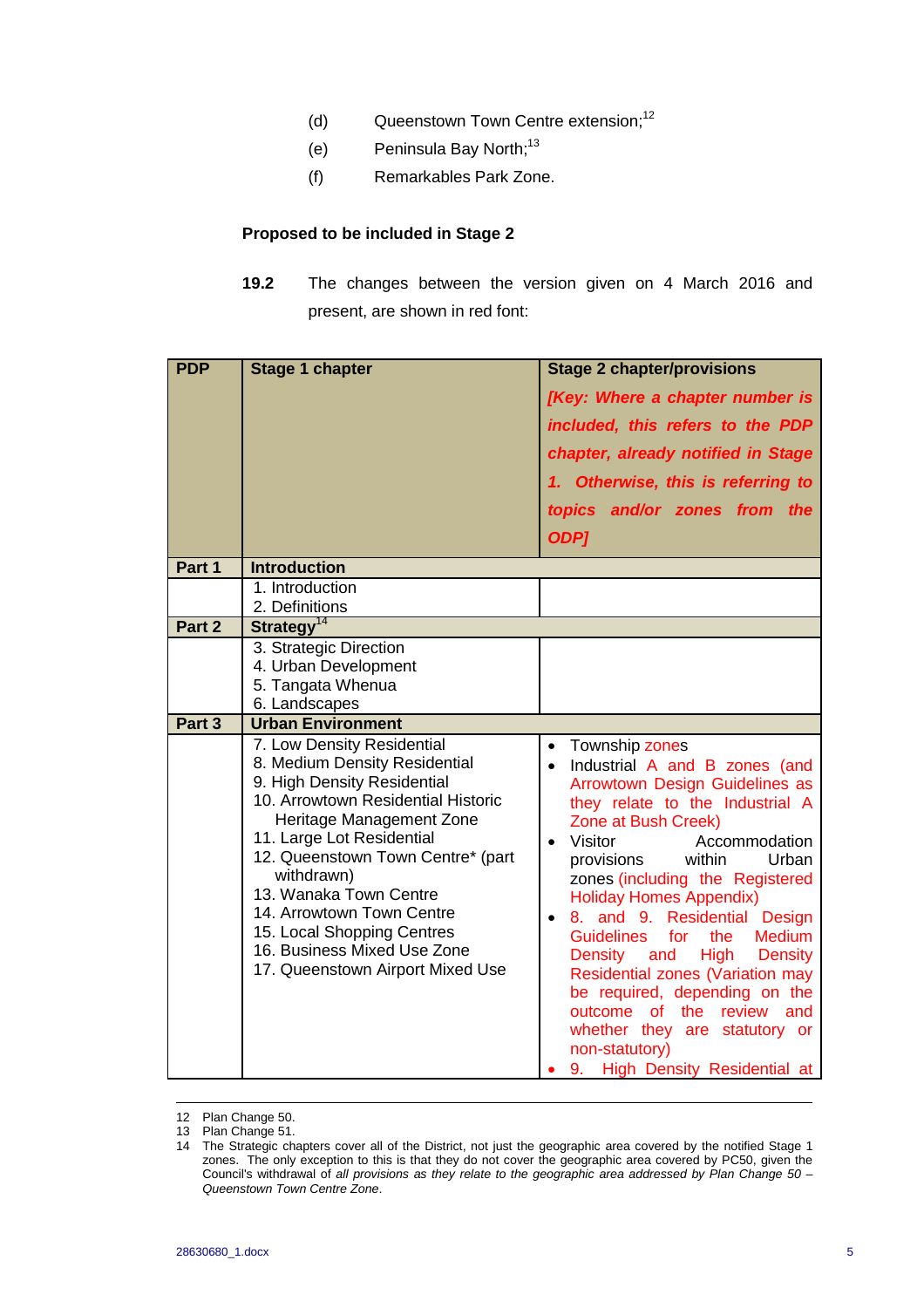|        |                                                                                                                                                                                                                                                                                                                       | Gorge Road (including natural<br>hazards for this land)                                                                                                                                                                                                                                                                                                                                                                                                                                                                                                                                                                                                                                                                                |
|--------|-----------------------------------------------------------------------------------------------------------------------------------------------------------------------------------------------------------------------------------------------------------------------------------------------------------------------|----------------------------------------------------------------------------------------------------------------------------------------------------------------------------------------------------------------------------------------------------------------------------------------------------------------------------------------------------------------------------------------------------------------------------------------------------------------------------------------------------------------------------------------------------------------------------------------------------------------------------------------------------------------------------------------------------------------------------------------|
| Part 4 | <b>Rural Environment</b>                                                                                                                                                                                                                                                                                              |                                                                                                                                                                                                                                                                                                                                                                                                                                                                                                                                                                                                                                                                                                                                        |
|        | 21. Rural Zone<br>22. Rural Residential and Lifestyle<br>23. Gibbston Character Zone                                                                                                                                                                                                                                  | 21. Mapping of the Ferry Hill<br>building restriction area and the<br>Glenorchy<br>building<br>restriction<br>area (Bible Face)                                                                                                                                                                                                                                                                                                                                                                                                                                                                                                                                                                                                        |
| Part 5 | <b>District Wide Matters</b>                                                                                                                                                                                                                                                                                          |                                                                                                                                                                                                                                                                                                                                                                                                                                                                                                                                                                                                                                                                                                                                        |
|        | 26. Historic Heritage<br>27. Subdivision and Development<br>28. Natural Hazards<br>30. Energy and Utilities<br>32. Protected Trees<br>33. Indigenous Vegetation and<br><b>Biodiversity</b><br>34. Wilding Exotic Trees<br>35. Temporary Activities and<br><b>Relocated Buildings</b><br>36. Noise<br>37. Designations | 26. Historic Heritage schedule -<br>mapping of sites of significance<br>to iwi<br>27. Subdivision chapter as it<br>relates to Stage 2 zones, site<br>specific standards for Stage 2<br>zones, and structure<br>plan<br>guidance<br><b>Signs</b><br><b>Earthworks</b><br>Affordable<br>Community<br>and<br>Housing<br><b>Transportation chapter</b><br>Solid and Hazardous Waste<br>$\bullet$<br>Management<br>Hazardous Substances chapter<br>$\bullet$<br>• Open Space and Recreation<br>• Open Space Zone - Landscape<br><b>Protection zone</b><br>Appendices:<br>Appendix 6: Road Hierarchy<br>Appendix 7: Traffic Design<br><b>Standards</b><br>Appendix 12: Standards for<br>a Registered Holiday Home<br>or Registered Homestay. |
| Part 6 | <b>Special Zones</b>                                                                                                                                                                                                                                                                                                  |                                                                                                                                                                                                                                                                                                                                                                                                                                                                                                                                                                                                                                                                                                                                        |
|        |                                                                                                                                                                                                                                                                                                                       | Rural Visitor Zone (Cecil Peak,<br>$\bullet$<br>Walter Peak, Cardrona, Blanket<br>Bay, Arthurs Point, Arcadia<br>Station, Windermere)<br><b>Penrith Park Zone</b><br><b>Bendemeer Zone</b><br>Hydro Generation Zone including<br><b>Financial Contributions [relocated</b><br>from Part 5 in 4 March version of<br>this table]<br><b>Quail Rise Zone</b><br>Meadow Park<br>Zone<br>(and<br>Arrowtown Design Guidelines as<br>they apply to this zone)<br>• Frankton Flats Zone<br><b>Mount Cardrona Station Zone</b><br>Ballantyne Road Mixed Use                                                                                                                                                                                      |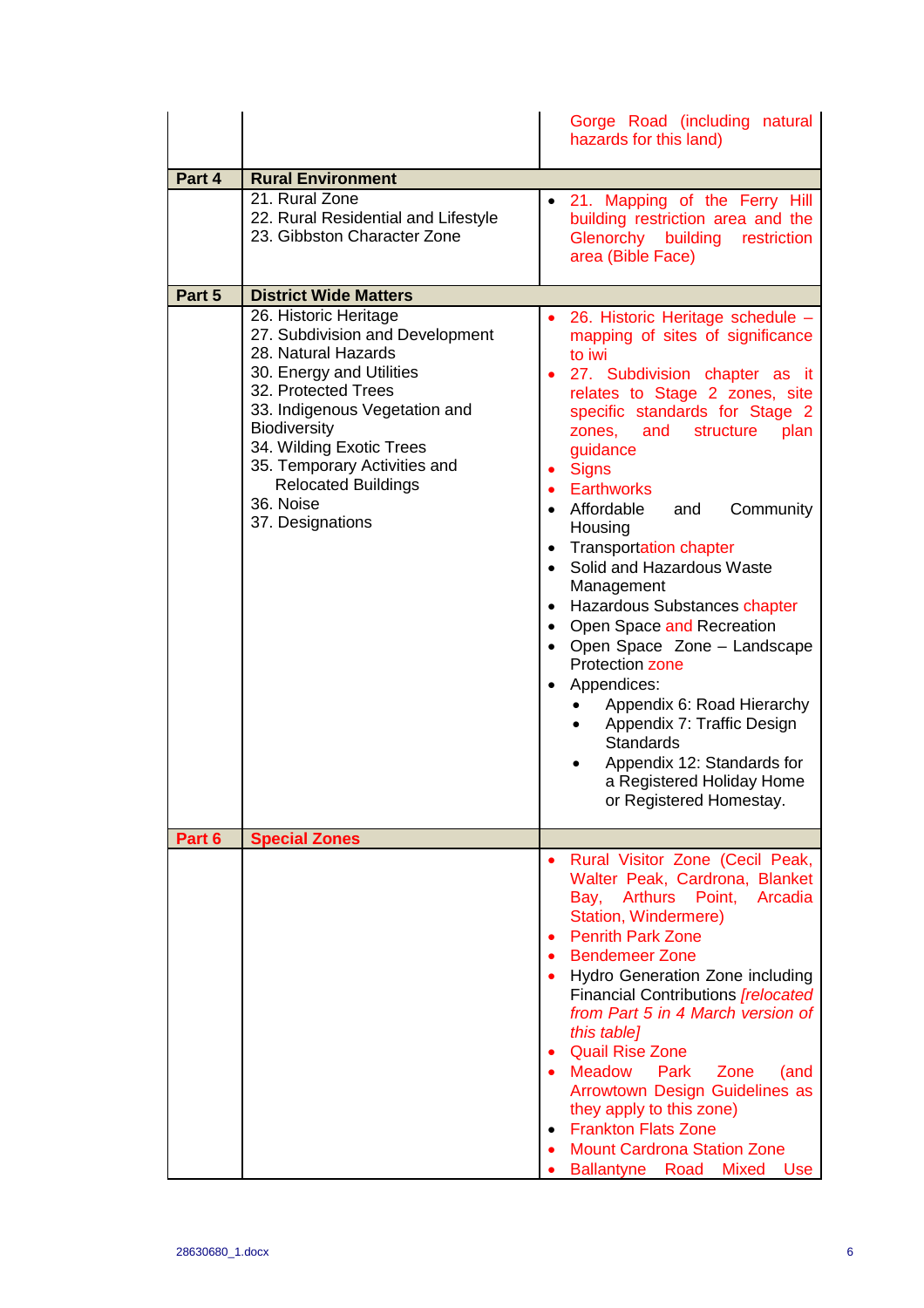| <b>Arrowtown South Zone</b> |
|-----------------------------|
|-----------------------------|

#### **Timing**

- **20.** In terms of timing, the Council report prepared for the meeting on 29 September 2016 indicated that all the Stage 2 components could be notified by September 2017. The report also noted that the Stage 1 hearings on chapters are scheduled to finish in March 2017 with Stage 1 mapping hearings beginning after Easter 2017. The report also recommended notifying the five District Wide components of Stage 2 before the rezoning hearings. Resolution 3 was to "*Ask that the transport and other district wide chapters be notified earlier to inform the mapping hearings*". The Council's report, attached in **Schedule 2**, states that because the full set of Stage 2 components would not be ready to notify before the hearings commence on mapping, it is preferred that the remaining District Wide chapters and any necessary variations to Stage 1 components are notified in advance, if possible.
- **21.** As already mentioned, the Signs and Earthworks chapters will also be notified in Stage 2, but only to the extent that they apply to Volume A land.

#### **Variation 1**

- **22.** Variation 1 was notified on 20 July 2016. The variation proposes that the Arrowtown Design Guidelines 2016 (**ADG 2016**) be incorporated into the PDP, replacing the Stage 1 notified 2006 version. As well as notifying the 2016 Guidelines themselves, Variation 1 makes the necessary changes to Stage 1 text, in order to show that the 2016 ADG replaces the 2006 version.<sup>15</sup> Council's section 42A report on Variation 1 was released on 14 October 2016, and the hearing took place on 7 November 2016.
- **23.** Clause 16B of Schedule 1 of the RMA provides that every variation initiated under clause 16A shall be merged in and become part of the proposed plan, as soon as the variation and proposed plan are both at the same procedural

 <sup>15</sup> http://www.qldc.govt.nz/assets/Uploads/Your-Views/Arrowtown-Design-Guidelines-Variation-1/Changes-to-PDP-text-arising-from-Variation-1.pdf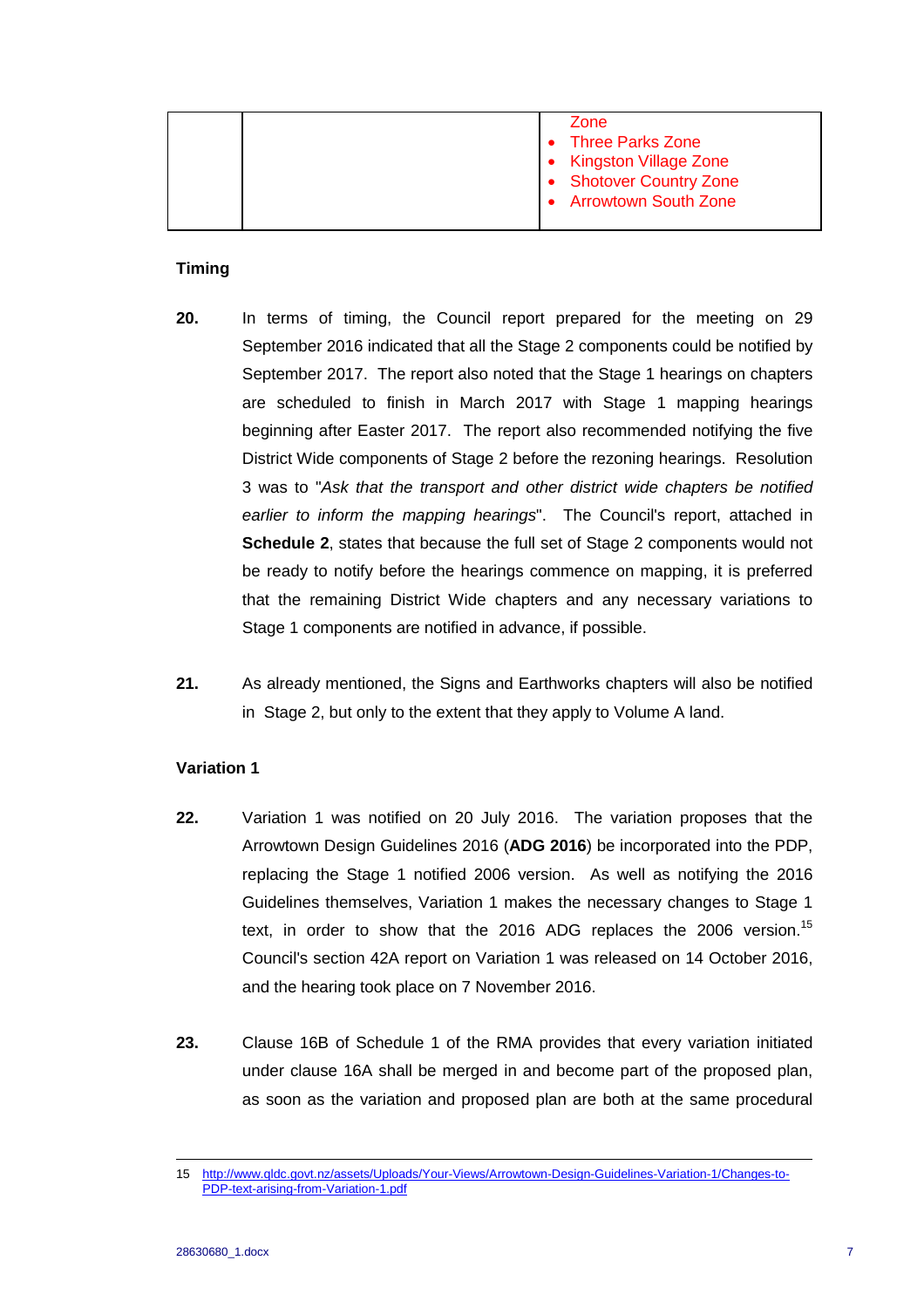stage. The Council will be undertaking this "merge" in the PDP, formally, in December 2016.

#### **Clause 16(2) amendments**

- **24.** Council advised through legal submissions in the Strategic Directions hearing (opening and reply), that it intends to make a number of amendments of minor effect and/or to correct minor errors in the PDP through clause 16(2) of Schedule 1 of the RMA. Council proposes to formally make these changes in December 2016, and full details will be provided to the Panel when that has been completed.
- **25.** At the same time, the PDP will be updated to remove the withdrawn text associated with Visitor Accommodation.

**DATED** this 23<sup>rd</sup> day of November 2016

 $\overline{\phantom{a}}$ 

J G A Winchester / S J Scott Counsel for Queenstown Lakes District Council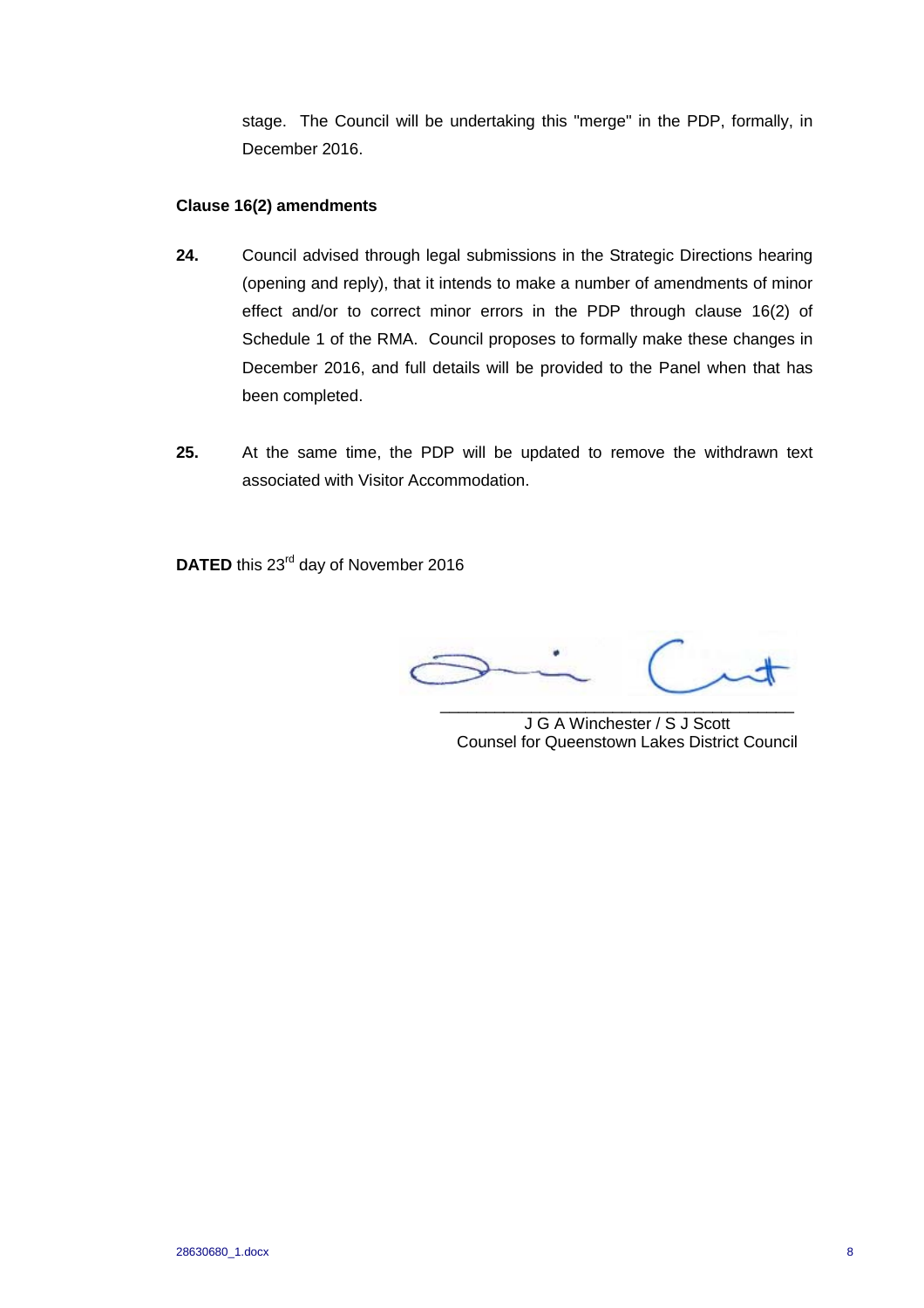## **SCHEDULE 1**

# **Extract from Council's opening submissions for Hearing Streams 1A and 1B Scope of Intended Review of the PDP as at 4 March 2016**

## **5. SCOPE OF STAGE 1 OF THE PDP**

- **5.1** The Council notified Stage 1 of the PDP on 26 August 2015. Since notification of Stage 1, the Council has withdrawn the following provisions under clause 8D of Schedule 1 of the RMA (the text of the public notice is in **Schedule 2** of these submissions):
	- (a) all provisions as they relate to the geographic area addressed by Plan Change 50 (PC50);<sup>16</sup> and
	- (b) specific Visitor Accommodation provisions from residential chapters 7 to 11 of the PDP.
- **5.2** As all provisions that apply to the geographic area addressed by PC50 have been withdrawn, this area is now excluded from Stage 1 of the Review.
- **5.3** Set out in the table below is a summary of the scope of the PDP chapters notified in Stage 1, and an indication of what is intended to be notified in Stage 2, at the time of filing these submissions.

| <b>PDP</b> | <b>Stage 1 chapter</b>                                                                                                                                                                                                                       | <b>Stage 2 chapter/provisions</b>                                                    |
|------------|----------------------------------------------------------------------------------------------------------------------------------------------------------------------------------------------------------------------------------------------|--------------------------------------------------------------------------------------|
| Part 1     | <b>Introduction</b>                                                                                                                                                                                                                          |                                                                                      |
|            | 1. Introduction<br>2. Definitions                                                                                                                                                                                                            |                                                                                      |
| Part 2     | <b>Strategy</b>                                                                                                                                                                                                                              |                                                                                      |
|            | 3. Strategic Direction<br>4. Urban Development<br>5. Tangata Whenua<br>6. Landscapes                                                                                                                                                         |                                                                                      |
| Part 3     | <b>Urban Environment</b>                                                                                                                                                                                                                     |                                                                                      |
|            | 7. Low Density Residential<br>8. Medium Density Residential<br>9. High Density Residential<br>10. Arrowtown Residential Historic<br>Heritage Management Zone<br>11. Large Lot Residential<br>12. Queenstown Town Centre* (part<br>withdrawn) | Townships<br>Industrial<br>Accommodation<br>Visitor<br>provisions within Urban zones |

**Table 1 – clarification of scope of staged (partial) Review**

16 PC50 - Queenstown Town Centre Zone. PC50 is currently under appeal in the Environment Court.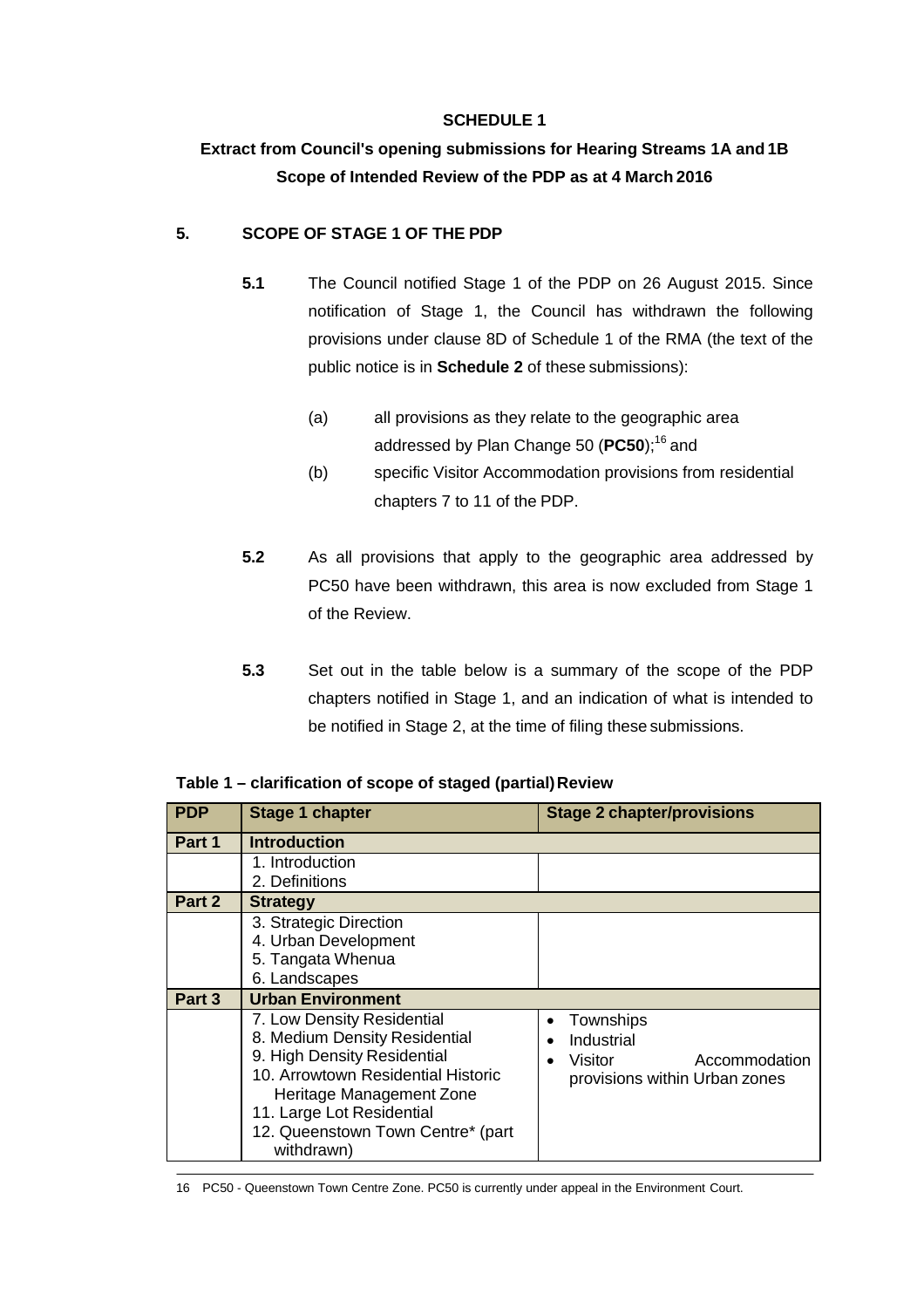| Part 4 | 13. Wanaka Town Centre<br>14. Arrowtown Town Centre<br>15. Local Shopping Centres<br>16. Business Mixed Use Zone<br>17. Queenstown Airport Mixed Use<br><b>Rural Environment</b>                                                                                                                                      |                                                                                                                                                                                                                                                                                                                                                                                                                                                                                      |
|--------|-----------------------------------------------------------------------------------------------------------------------------------------------------------------------------------------------------------------------------------------------------------------------------------------------------------------------|--------------------------------------------------------------------------------------------------------------------------------------------------------------------------------------------------------------------------------------------------------------------------------------------------------------------------------------------------------------------------------------------------------------------------------------------------------------------------------------|
|        | 21. Rural Zone<br>22. Rural Residential and Lifestyle<br>23. Gibbston Character Zone                                                                                                                                                                                                                                  |                                                                                                                                                                                                                                                                                                                                                                                                                                                                                      |
| Part 5 | District Wide Matters <sup>17</sup>                                                                                                                                                                                                                                                                                   |                                                                                                                                                                                                                                                                                                                                                                                                                                                                                      |
|        | 26. Historic Heritage<br>27. Subdivision and Development<br>28. Natural Hazards<br>30. Energy and Utilities<br>32. Protected Trees<br>33. Indigenous Vegetation and<br><b>Biodiversity</b><br>34. Wilding Exotic Trees<br>35. Temporary Activities and<br><b>Relocated Buildings</b><br>36. Noise<br>37. Designations | Affordable<br>and<br>Community<br>Housing<br>Transport<br>$\bullet$<br>'Financial Contributions' (for the<br>Hydro Generation Zone only)<br>Solid and Hazardous Waste<br>Management<br><b>Hazardous Substances</b><br>Open Spaces Recreation<br>Open Space Zone - Landscape<br>$\bullet$<br>Protection<br>Appendices:<br>Appendix 6: Road Hierarchy<br>Appendix 7: Traffic Design<br>Standards<br>Appendix 12: Standards for<br>a Registered Holiday Home<br>or Registered Homestay. |

<sup>17</sup> The District-wide chapters cover all of the District, not just the geographic area covered by the notified Stage 1 zones. The only exception to this is that they do not cover the geographic area covered by PC50, given the Council's withdrawal of *all provisions as they relate to the geographic area addressed by Plan Change 50 – Queenstown Town Centre Zone*.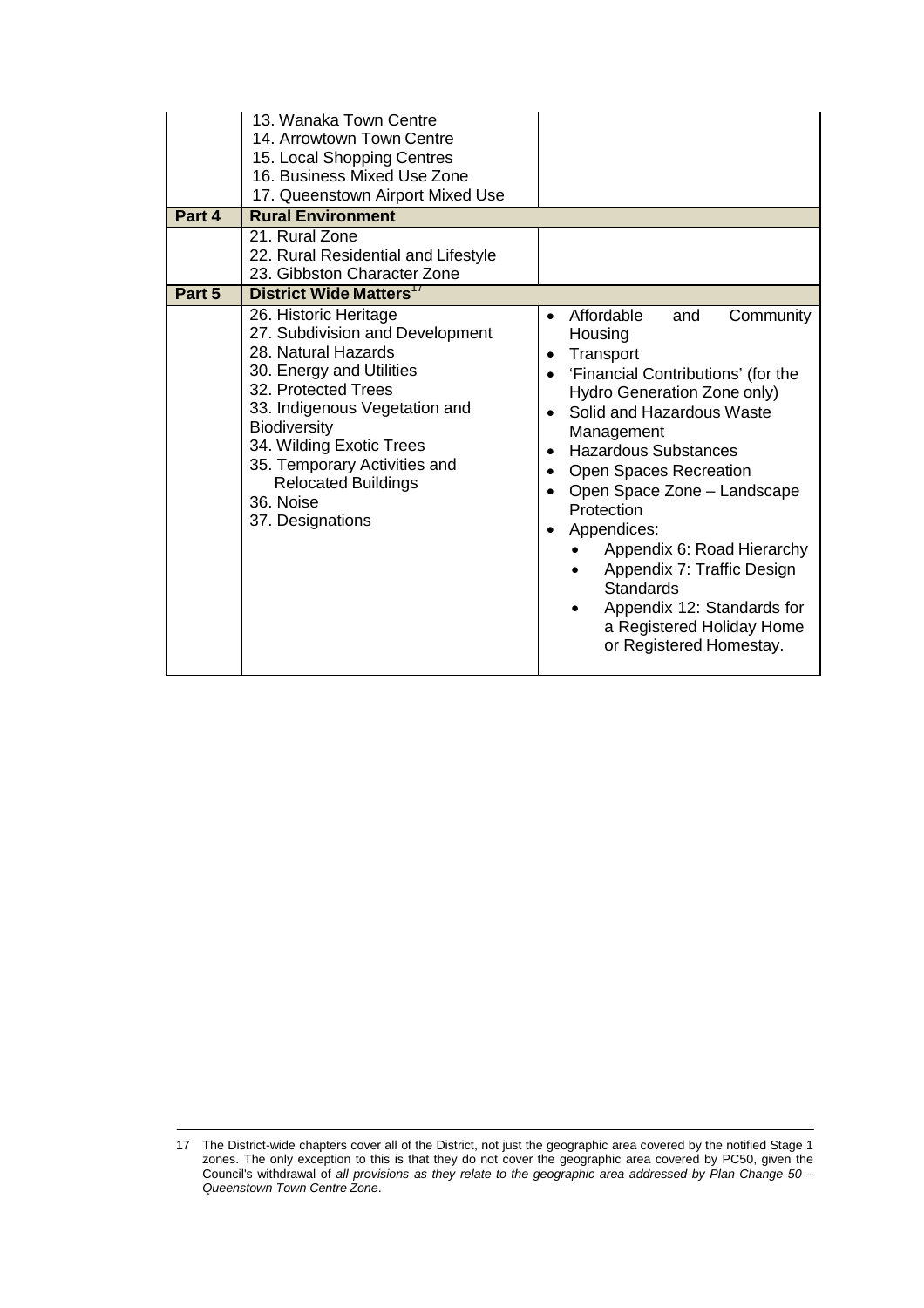| Part 6 | <b>Special Zones</b>                                                                  |                                                                                                                                                                                                                                                                      |
|--------|---------------------------------------------------------------------------------------|----------------------------------------------------------------------------------------------------------------------------------------------------------------------------------------------------------------------------------------------------------------------|
|        | 41. Jacks Point Zone <sup>18</sup><br>42. Waterfall Park<br>43. Millbrook Resort Zone | Frankton Flats (A)<br>$\bullet$<br>Frankton Flats (B)<br>$\bullet$<br><b>Rural Visitor</b><br>$\bullet$<br><b>Penrith Park</b><br>$\bullet$<br>Bendemeer<br>$\bullet$<br>Remarkables Park<br>$\bullet$<br><b>Quail Rise</b><br>$\bullet$<br>Meadow Park<br>$\bullet$ |
|        |                                                                                       | • Mt Cardrona Station<br><b>Ballantyne Road</b><br>$\bullet$<br><b>Three Parks</b><br>$\bullet$<br>Kingston Village<br>$\bullet$<br><b>Shotover Country</b><br>$\bullet$<br><b>Hydro Generation</b>                                                                  |

- **5.4** The following zones/matters from the Operative District Plan (**ODP**) are not part of either Stages 1 or 2 of the Review:
	- (a) the geographic area addressed by PC50 Queenstown Town Centre;
	- (b) District Wide chapters:
		- (i) Signs (Chapter 18); and
		- (ii) Earthworks (Chapter 22);
	- (c) Special Zones:
		- (i) Arrowtown South (within Chapter 12); and
		- (ii) Northlake (within Chapter 12).

<sup>18</sup> The matter of Hanley Downs / PC44 is being considered at the time of this hearing, as raised in the Panel's Memorandum of Counsel dated 15 February 2016.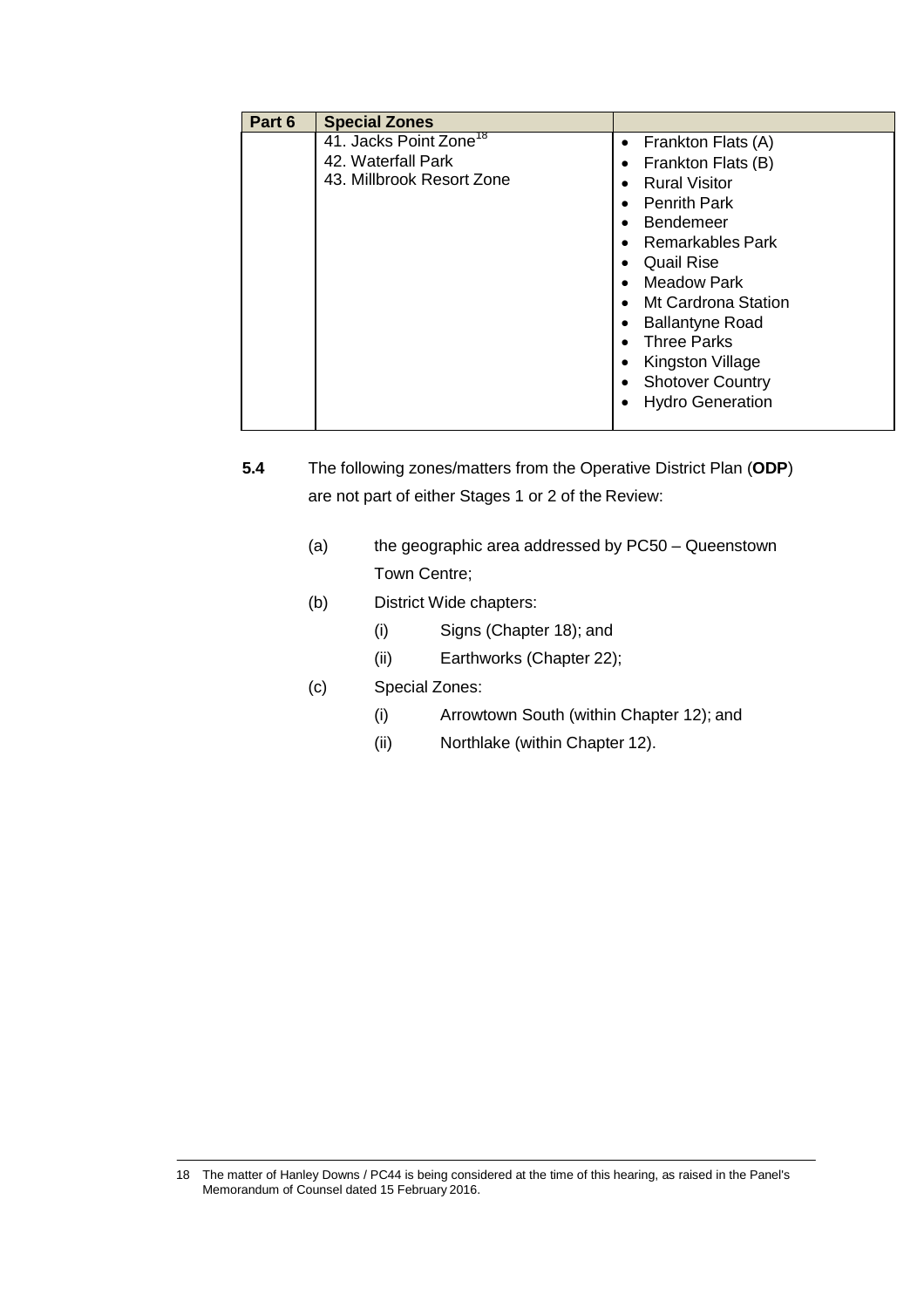## **SCHEDULE 2**

**Queenstown Lakes District Council Report for Agenda Item 4: Ordinary Meeting of the Queenstown Lakes District Council held on 29 September 2016**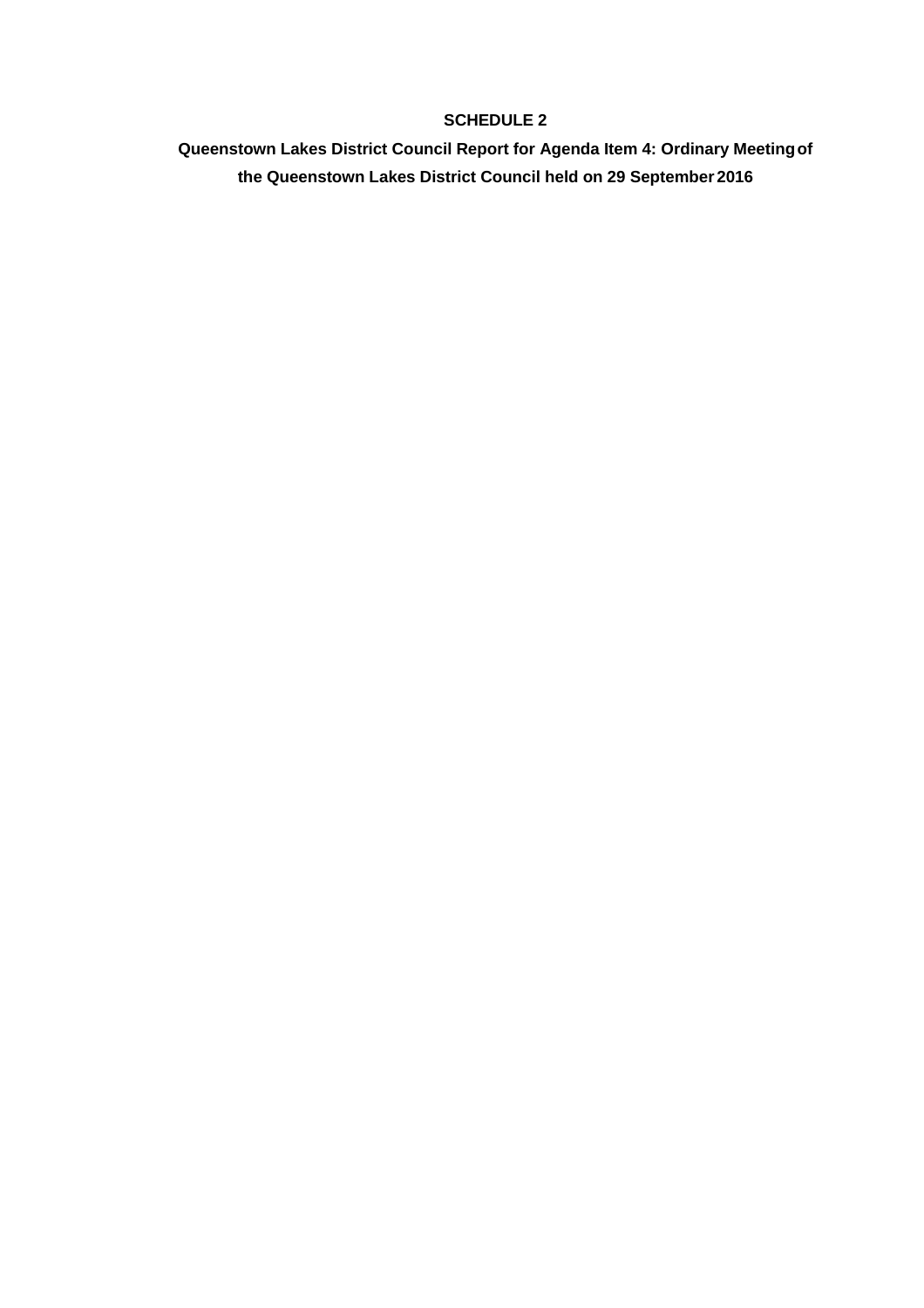

## **QLDC Council 29 September 2016**

## **Report for Agenda Item: 4**

## **Department: Planning & Development**

## **District Plan Review Stage 2**

#### **Purpose**

- 1 The purpose of this report is to:
	- a. Provide an update on the District Plan Review.
	- b. Confirm the components to be reviewed in Stage 2 of the District Plan Review that could therefore be notified to form part of the Proposed District Plan.
	- c. Confirm specific components (i.e. areas of land) of the Operative District Plan that are excluded from the District Plan Review.
	- d. Confirm that the method for managing the excluded components from the Proposed District Plan is to locate them in a separate volume of the district plan.
	- e. Foreshadow that changes will be required to the Stage 1 Proposed District Plan to integrate Stage 2 and make consequential changes associated with separating the district plan into two volumes.
	- f. Outline the indicative timing of Stage 1 and Stage 2 processes.

#### **Executive Summary**

- 2 Five hearing streams on submissions on the PDP have been completed, involving the Strategic, Rural, Indigenous Vegetation and Wilding Exotic Trees, Heritage, Protected Trees, Subdivision and District Wide components comprising sixteen individual chapters.
- 3 A number of plan changes to the ODP that were underway when the PDP was notified, and were not included in the PDP, have been completed. It is recommended that they are excluded from the PDP.
- 4 It is recommended to separate specified areas of land from the District Plan Review (both Stage 1 and Stage 2). The result of this will be to split the District Plan by geographic area into two volumes.
- 5 **Volume A** would be the Stage 1 and Stage 2 PDP components as they become operative, including the recently made operative Signs and Earthworks components subject to minor changes to ensure cross referencing and consistency with the PDP.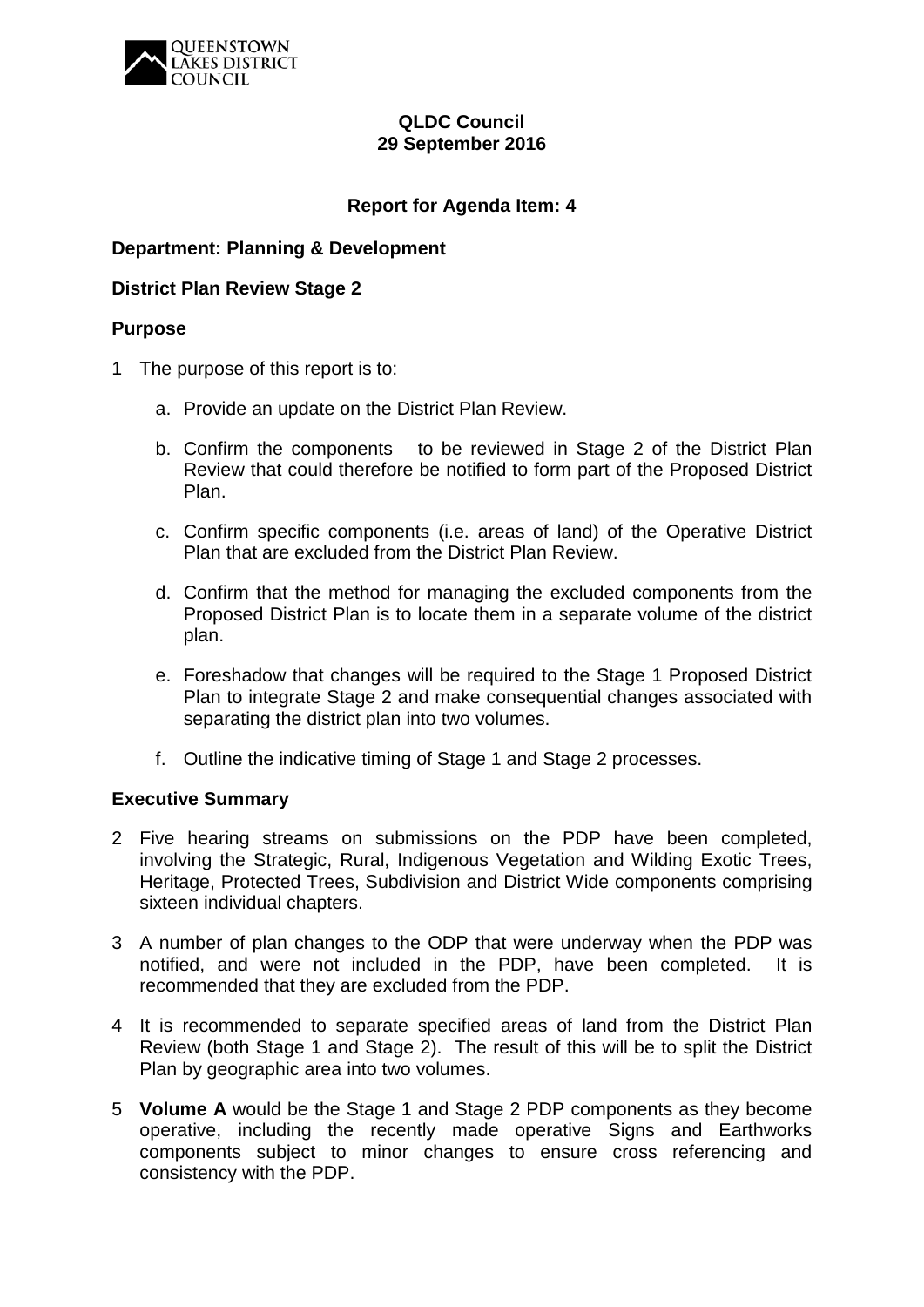- 6 **Volume B** would be the land covered by the following:
	- a. Plan Change 19: Frankton Flats B Zone.
	- b. Plan Change 45: Northlake Special Zone.
	- c. Plan Change 46: Ballantyne Road Industrial and Residential extension.
	- d. Plan Change 50: Queenstown Town Centre extension.
	- e. Plan Change 51: Peninsula Bay North.
	- f. Remarkables Park Zone.
	- g. Any subsequent plan changes to the Operative District Plan.
- 7 Volume B land would be excluded from the District Plan Review. A separate resolution would be required if any text in the PDP referencing these Volume B components were to be withdrawn from the PDP.
- 8 The table attached at **Attachment A** sets out identified issues, zones and district wide chapters that are recommended to be reviewed and notified as Stage 2, and what could be notified as a variation to the Stage 1 Proposed District Plan. Identified issues include:
	- a. Visitor Accommodation
	- b. Residential Development Guidelines
	- c. Gorge Road Natural Hazards
	- d. Affordable and Community Housing
	- e. Ferry Hill and Glenorchy Building Restriction Areas
- 9 Changes will be required to the Stage 1 PDP text and planning maps to reflect Stage 2 topics and make consequential changes associated with separating the district plan into two volumes. Other structural or advisory note changes suggested by the Hearings Panel through the hearings may also be initiated.
- 10 Overall, it is preferred to include as many components as practicable in Volume A, to provide the public with the most up to date and accessible volume of the District Plan in one document. For this reason it is considered less than ideal to advance any new plan changes to the Operative District Plan.
- 11 In particular, it is recommended that private plan changes should be discouraged unless there is a compelling reason not to, noting the requirements of the RMA as to accepting/rejecting plan change requests. Accepting private plan changes or initiating plan changes to the ODP would inflate Volume B. The current ODP is complicated and in addition to achieving environmental, economic and social well-being outcomes, a focus of the PDP is to simplify the district plan, make it more accessible and reduce transaction costs associated with administration of the district plan.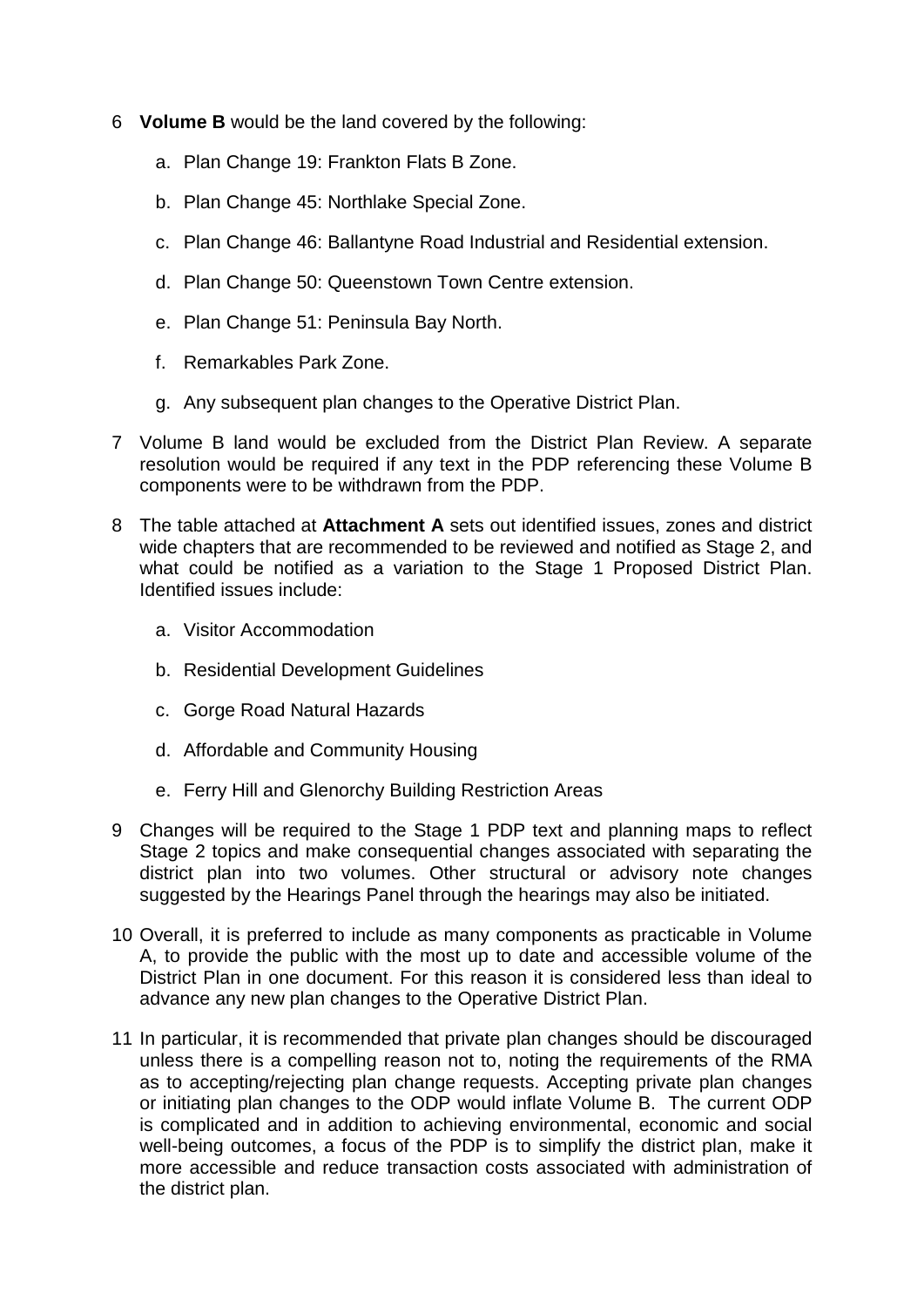12 It would add to resourcing and administration costs for both the Council and the public if more land, in particular land zoned for residential purposes, were to be located in Volume B (the Operative District Plan).

## **Recommendation**

That Council:

- 1. **Note** the contents of this report and:
- 2. **Approve** pursuant to section 79(1) of the Resource Management Act 1991 (RMA) to commence Stage 2 of its review of the Operative District Plan, including the review of following components of the Operative District Plan and identified other matters:
	- a. Township Zones
	- b. Industrial A and B Zones
	- c. Transportation Chapter
	- d. Hazardous Substances Chapter
	- e. Designations. Limited to five designations that were not identified by the New Zealand Transport Agency for notification as part of Stage 1
	- f. Open space and recreation
	- g. Open Space Landscape Protection Zone
	- h. Affordable and Community Housing
	- i. Rural Visitor Zone
	- j. Penrith Park Zone
	- k. Bendemeer Zone
	- l. Hydro Generation Zone including Financial Contributions
	- m. Quail Rise Zone
	- n. Meadow Park Zone
	- o. Frankton Flats Zone
	- p. Mt Cardrona Station Zone
	- q. Ballantyne Road Mixed Use Zone
	- r. Three Parks Zone
	- s. Kingston Village Zone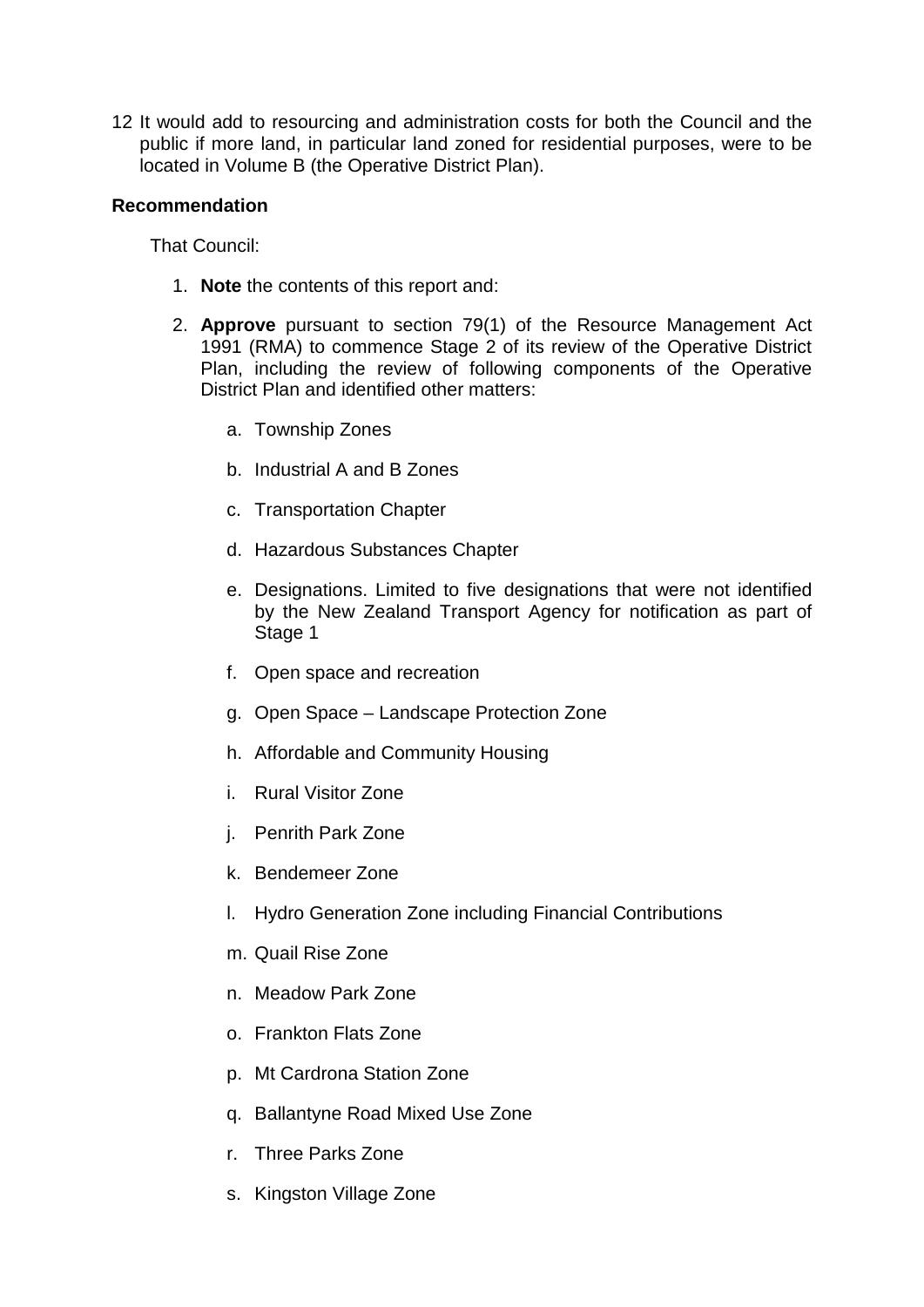- t. Shotover Country Zone
- u. Arrowtown South Zone
- v. Visitor Accommodation including the Registered Holiday Homes Appendix
- w. Residential development quidelines
- x. Gorge Road High Density Residential and Business zones
- y. Gorge Road natural hazards investigation
- z. Ferry Hill and Glenorchy building restriction areas
- aa.Mapping sites of significance to iwi
- bb.Include the stage 2 zones and structure plan guidance within PDP Chapter 27 Subdivision and Development
- cc. Arrowtown Design Guidelines 2016 as they relate to the Stage 2 zones.
- dd.Updating references and format of the Signs and Earthworks chapters.
- 3. **Note** that following the review of the matters in (a) to (dd) in 2 above, Council officers will report back to Council on the components recommended to be notified.
- 4. **Note** that the components that will be excluded from the District Plan Review have changed since the 17 April 2014 Council meeting, including the review of Community and affordable housing, which will now be included.
- 5. **Approve** the establishment of the preparation of the District Plan by way of territorial sections pursuant to section 73(3) of the RMA to create of two volumes to better manage the land excluded from the district plan review.
- 6. **Confirm** the exclusion of the land covered by the following from the District Plan Review:
	- a. Plan Change 19: Frankton Flats B Zone.
	- b. Plan Change 45: Northlake Special Zone.
	- c. Plan Change 46: Ballantyne Road Industrial and Residential extension.
	- d. Plan Change 50: Queenstown Town Centre extension.
	- e. Plan Change 51: Peninsula Bay North.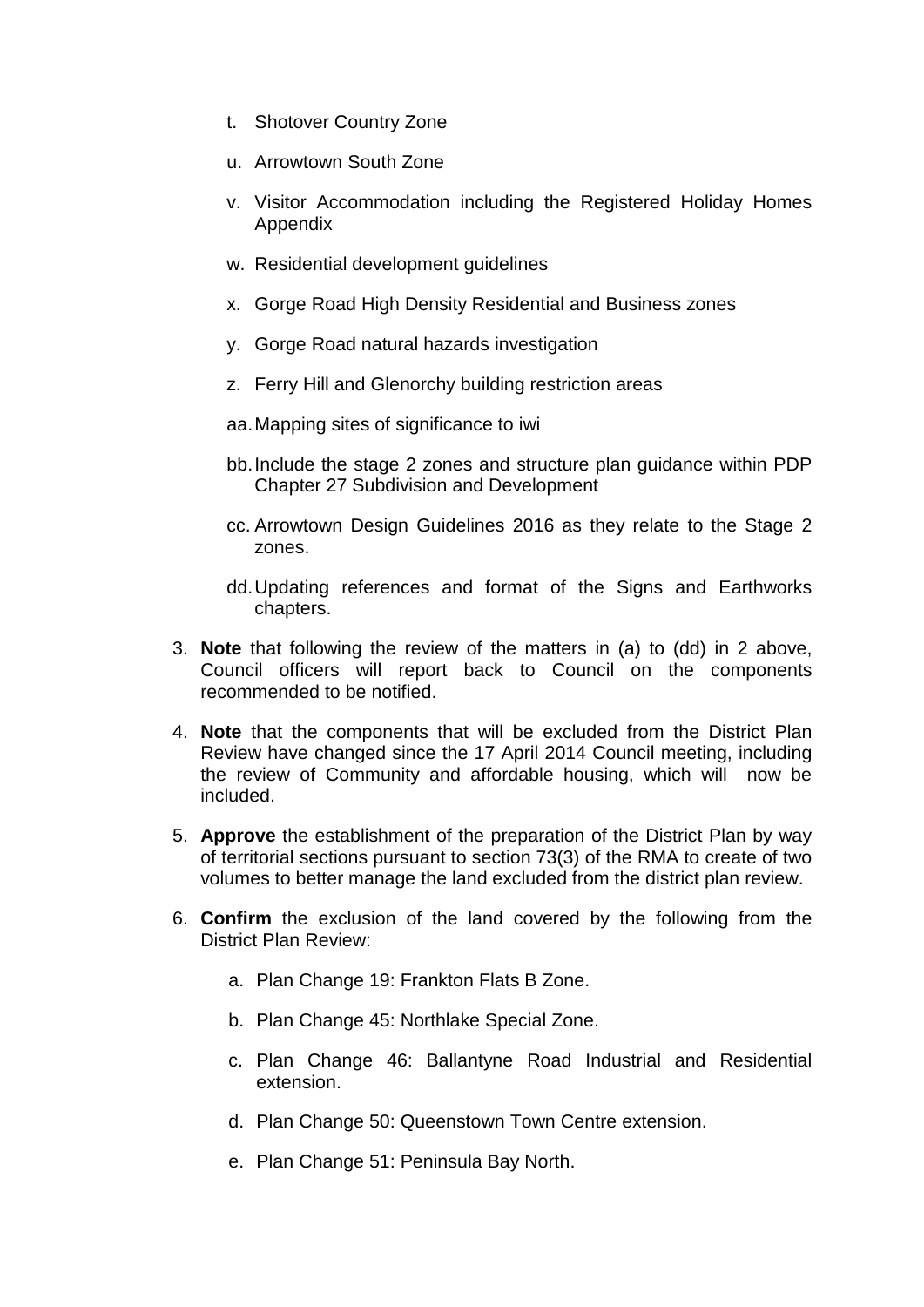- f. Remarkables Park Zone.
- g. Any subsequent plan changes to the Operative District Plan.
- 7. **Note** while appreciating its duties to consider plan change requests under Clause 25 of Schedule 1 of the Resource Management Act 1991, council strongly discourages private plan change requests during the District Plan review.

Prepared by: Reviewed and Authorised by:

Craig Barr Acting Planning Policy Manager

Tony Avery General Manager Planning and Development 20/09/2016

20/09/2016

## **Background**

13 Council formally commenced the District Plan Review (**DPR**) via a resolution at its meeting on 17 April 2014. This resolution excluded the following components of the ODP from the review:

#### TABLE 3: Not to be included in Review

| No. | <b>Section</b>                    | <b>Existing Chapter</b> | Age<br>vears | <b>Benefits</b>                                    | <b>Staff</b> |
|-----|-----------------------------------|-------------------------|--------------|----------------------------------------------------|--------------|
|     | Frankton Flats A                  | Existing                | 6            |                                                    | <b>N/A</b>   |
|     | Frankton Flats B (once operative) | <b>New</b>              |              |                                                    | <b>N/A</b>   |
|     | Remarkables Park                  | Existing                | 10           | Excluded by agreement with landowner               | <b>N/A</b>   |
|     | Mount Cardrona Station            | Existing                |              |                                                    | <b>N/A</b>   |
|     | Three Parks                       | Existing                | $\sim$       |                                                    | <b>N/A</b>   |
|     | Kingston Village Special Zone     | Existing                | 3            |                                                    | <b>N/A</b>   |
|     | Registered Holiday Homes Appendix | Existing                | 4            |                                                    | <b>N/A</b>   |
|     | Open Space                        | Existing                | 6            |                                                    | <b>N/A</b>   |
|     | Affordable housing provisions     | Existing policy         |              |                                                    | <b>N/A</b>   |
|     | Sians                             | Existina                | 10           | Already notified in dependent of Review March 2014 | TP           |

**Figure 1. Table 3 of the April 2014 Resolution to formally commence the District plan Review.**

14 At the 30 July 2015 Council meeting the Council approved the PDP (Stage 1) for notification pursuant to section 73 and clause 5 of the First Schedule of the Resource Management Act (**RMA**). The PDP was notified in August 2015, submissions and further submissions were substantially completed by the end of 2015 and hearings on submissions commenced in March 2016.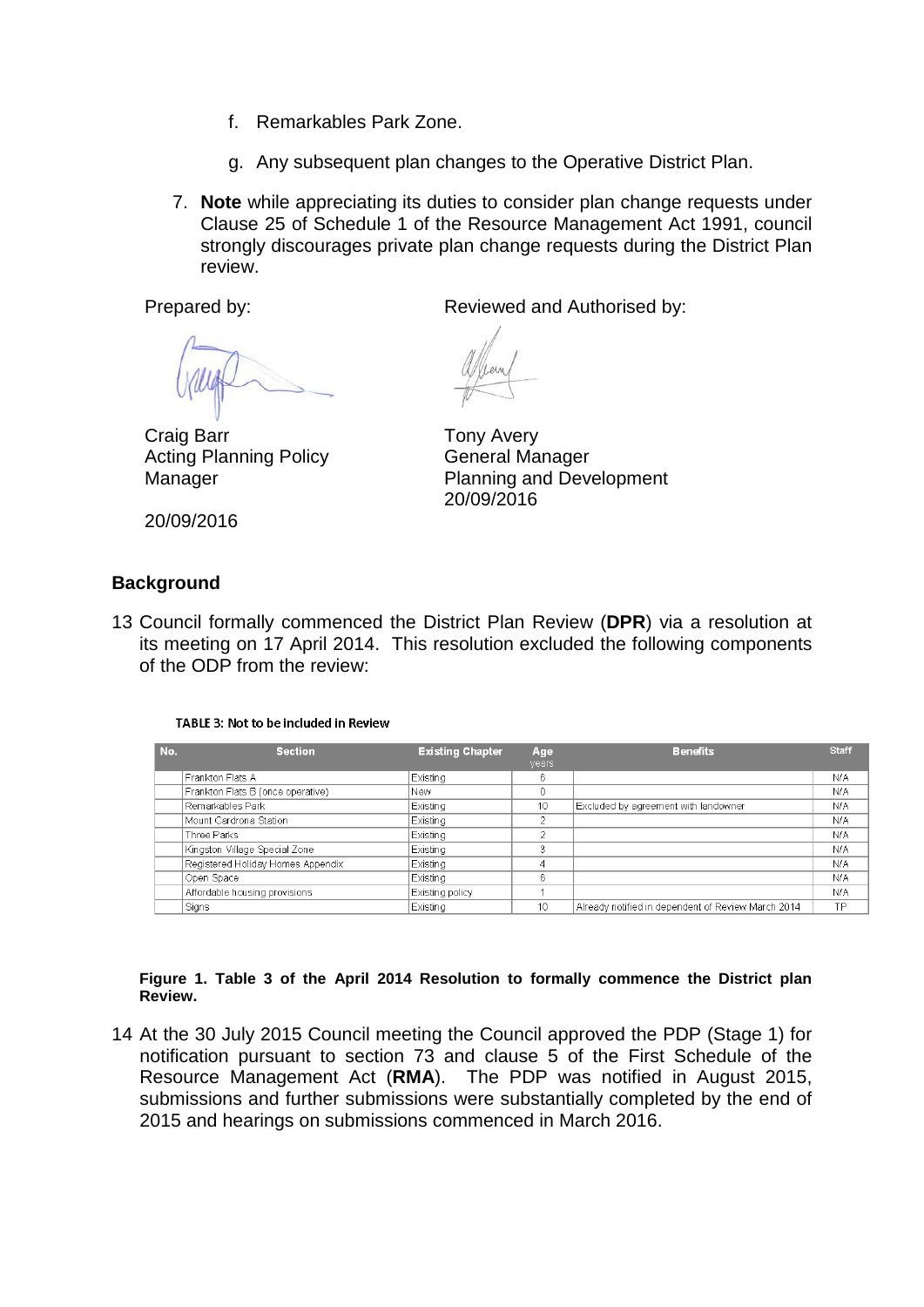- 15 Five hearing streams have been completed involving the Strategic, Rural, Indigenous Vegetation and Wilding Exotic Trees, Heritage, Protected Trees, Subdivision and district wide components comprising sixteen individual chapters.
- 16 The residential hearing comprising five chapters will commence in early October. The Designations hearing is also being held in mid-October with a separate Hearings Panel presiding.
- 17 Following the hearing on strategic and rural chapters the Hearing Panel suggested a more detailed study be undertaken on the Wakatipu Basin floor. The Council agreed to undertake a study. The request for proposal for the Wakatipu Basin research has been released. The study will be completed in January 2017.
- 18 Depending on the outcome of the study, the Council can use the outcomes of the study as part of its evidence in the hearings on rezoning submissions or initiate a variation to Stage 1 of the PDP.
- 19 Variation one (incorporating by reference the Arrowtown Design Guidelines 2016) to the Proposed District Plan was notified on 20 July, submissions closed on 17 August. Only 28 submissions were received and this has enabled the hearing to be held as part of the Residential hearing Stream in October.
- 20 A table is attached at **Attachment A** that shows the Stage 1 and recommended Stage 2 components of the District Plan Review. The right hand column of the Table notes whether the Hearing on submissions has been completed, or when it is scheduled to be held for Stage 1 components.

## **Clarifying what is in and out of the District Plan Review.**

Since notification of the proposed District Plan in August 2015, the following plan changes have been made to the ODP:

- a. Plan Change 45: Northlake Special Zone.
- b. Plan Change 46: Ballantyne Road Industrial and Residential extension.
- c. Plan Change 48: Signs.
- d. Plan Change 49: Earthworks.
- e. Plan Change 50: Queenstown Town Centre extension.
- 21 Plan Change 44: in addition, the decision on Plan Change 44 Hanley Downs was made in March 2016 and appealed. The appeals are expected to be settled within the next month. The land area covered by the Hanley Downs plan change is also part of the PDP Jacks Point Zone and is part of Stage 1 of the District Plan Review. The parties involved in the appeal on Plan Change 44 seek that this land is retained in the PDP and it is not recommended to exclude this land.
- 22 Plan Change 51: Peninsula Bay North was notified in December 2015 and a hearing was held in August 2016. Commissioners have not yet recommended a decision to Council. It is anticipated a decision will be made before the end of this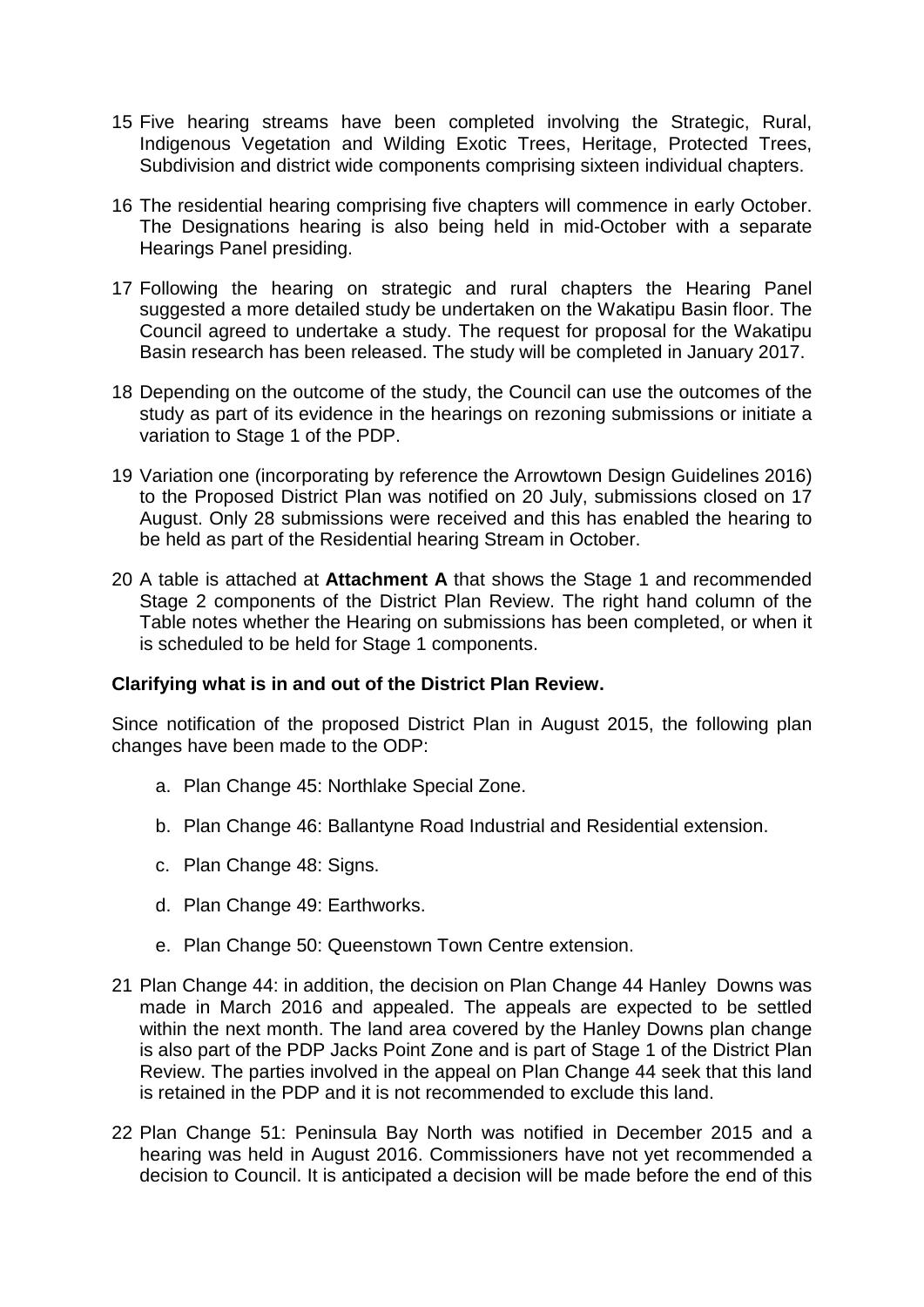year. If this plan change is approved it is recommended to form Volume B of the district plan

- 23 Plan Change 46: Northlake Special Zone and, Plan Change 50: Queenstown Town Centre extension, were appealed to the Environment Court. Both appeals have been resolved and the provisions now form part of the ODP. It is possible the same issues could be submitted on and appealed if these matters were again open to submission through the District Plan Review. This would be inefficient, costly and unnecessary, and create plan integration risks. It also creates uncertainty for development of this land in the interim.
- 24 Changes to the ODP after notification of the PDP create complexities in terms of the relationship between the ODP and PDP. Ideally, there would be no changes made to the ODP once the PDP is notified because the aim of the PDP is to replace the ODP and this is frustrated when changes are made to the ODP during this process.
- 25 To integrate these components of the ODP into the PDP, it is possible to notify these components as part of the notification of Stage 2, however this is not recommended in most instances because it would 'reopen' the ability for submissions and appeals.
- 26 It is recommended therefore, that the district plan is separated into two volumes:
	- a. **Volume A** would comprise the PDP Stage 1 and Stage 2 land (and associated chapters) and District Wide Chapters including the Signs and Earthworks Chapters (subject to reference and format changes) that have recently been made Operative.
	- b. **Volume B** would be the ODP as it relates to the geographic areas that have been the subject of recent plan changes PC 19: Frankton Flats B Zone, PC 45: Northlake, PC 46: Ballantyne, PC 50: Queenstown Town Centre and PC 51: Peninsula Bay North (if approved). In addition, the geographic area and chapter of the Remarkables Park Zone would also be included as this zone is subject to an agreement with the landowner that excludes this zone from the district plan review until 2018. Any further plan changes to the ODP would also form Volume B of the district plan.
- 27 The separation of these components into two volumes will provide certainty for the public and the PDP Hearings Panel. To integrate the PDP as it becomes operative, consequential changes are likely to be required to the Operative Signs and Earthworks Chapters to align numbering and cross referencing, and to change terminology where zone names have changed.
- 28 It is likely that a plan change to the Signs Chapter, or alternatively a variation to some of the PDP Stage 1 chapters would be required to ensure alignment. For example, the Large Lot Residential Zone (PDP Chapter 11) does not currently have any rules relating to signs, and the Operative Signs Chapter does not identify the Large Lot Residential Zone because this zone is new in the PDP.
- 29 Work on Stage 2 components has been initiated, and subject to resourcing and budget constraints, all the Stage 2 components could be notified by September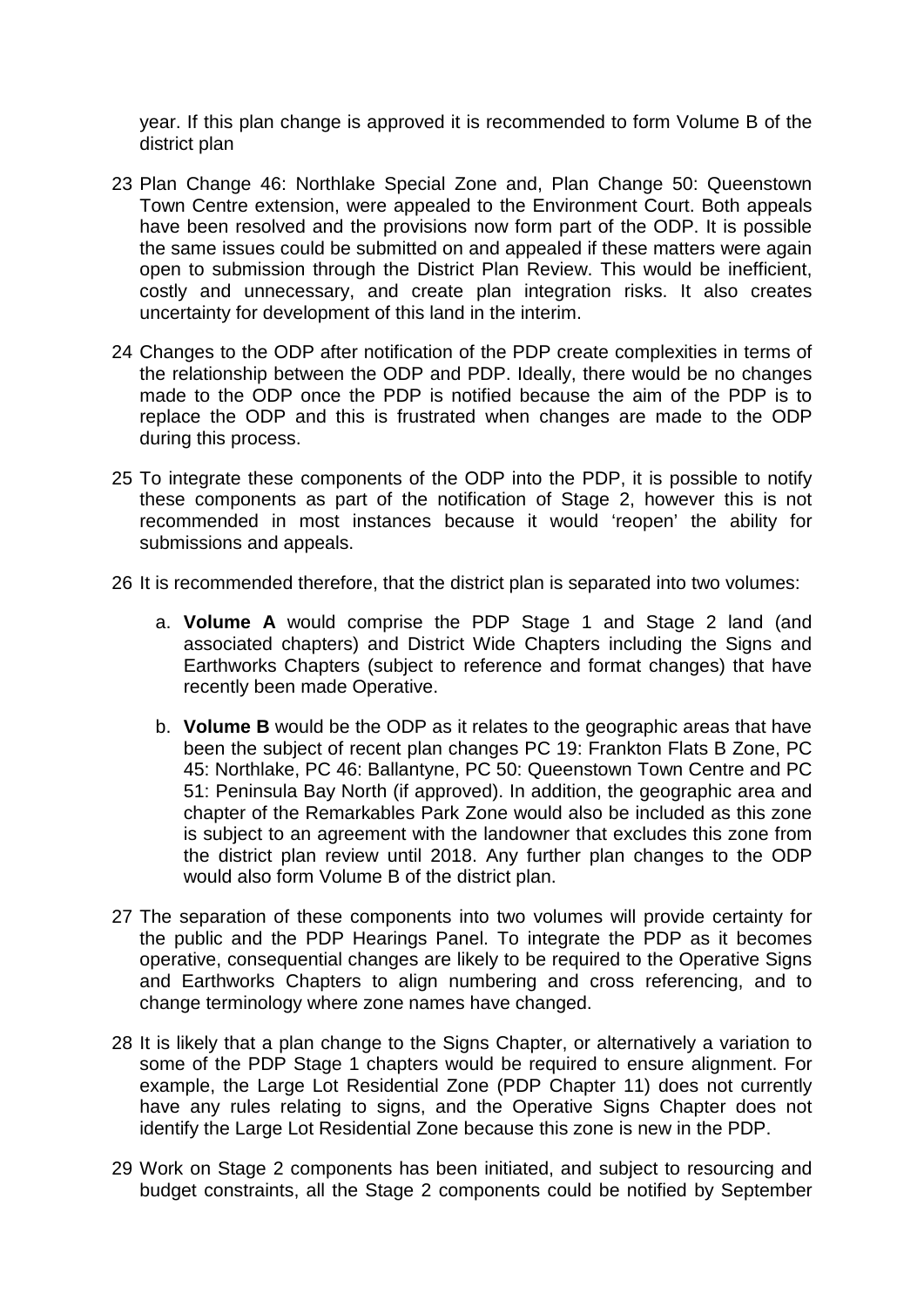2017. The timing of notification is also subject to whether the Council seek to undertake consultation over and above the statutory consultation required under the RMA. If it is the Council's desire to expedite the notification of Stage 2, there would not be time for full consultation. However the majority of the land area of the District and the Strategic Directions were notified as part of Stage 1 and it is not likely that the same level of consultation would be necessary for the Stage 2 components.

- 30 It is however, preferable that the Stage 2 components are notified before the hearings on rezoning and mapping annotations commence. The hearings on Stage 1 Chapters are scheduled to run up until the end of March 2017 and the rezoning hearings are planned to commence after Easter 2017. Work is underway planning the hearing and assessing submissions.
- 31 Notifying the Stage 2 components before the hearings commence on rezoning submissions would assist the public and the Hearings Panel to assess the overall environmental outcomes envisaged by the PDP.
- 32 For instance, notification of the Transportation Chapter would assist because it would set out a regulatory framework for car parking and on site manoeuvring and the consequential opportunities or constraints for activities in the respective zones, as well as dealing with the approach to roads and addressing existing uncertainly, arising from the ODP not having a zone or regulatory regime for roads. The Transportation Chapter could also provide a framework to encourage other types of transport in addition to private vehicle use, and reinforce a desire for any future development to occur around key transportation routes.
- 33 On the basis that it is not likely the full set of Stage 2 components would be ready to be notified before the hearings commence on mapping after Easter 2017, it is likely that Council officers will recommend that the remaining District Wide Chapters, and any necessary variations to Stage 1 are notified in advance, if possible. The identified operative District Wide components that are recommended to be reviewed are:
	- a. Transportation Chapter
	- b. Hazardous Substances Chapter
	- c. Designations. Limited to five designations that were not identified by the New Zealand Transport Agency for notification as part of Stage 1
	- d. Open space and recreation
	- e. Open Space Landscape Protection Zone
- 34 While from an administration perspective this is not as efficient as notifying all of the Stage 2 components at once, it is considered important to assist the public and the Hearings Panel understand the regulatory effect that any District Wide rules might have on their land, and the overall implications associated with submissions for rezoning requests.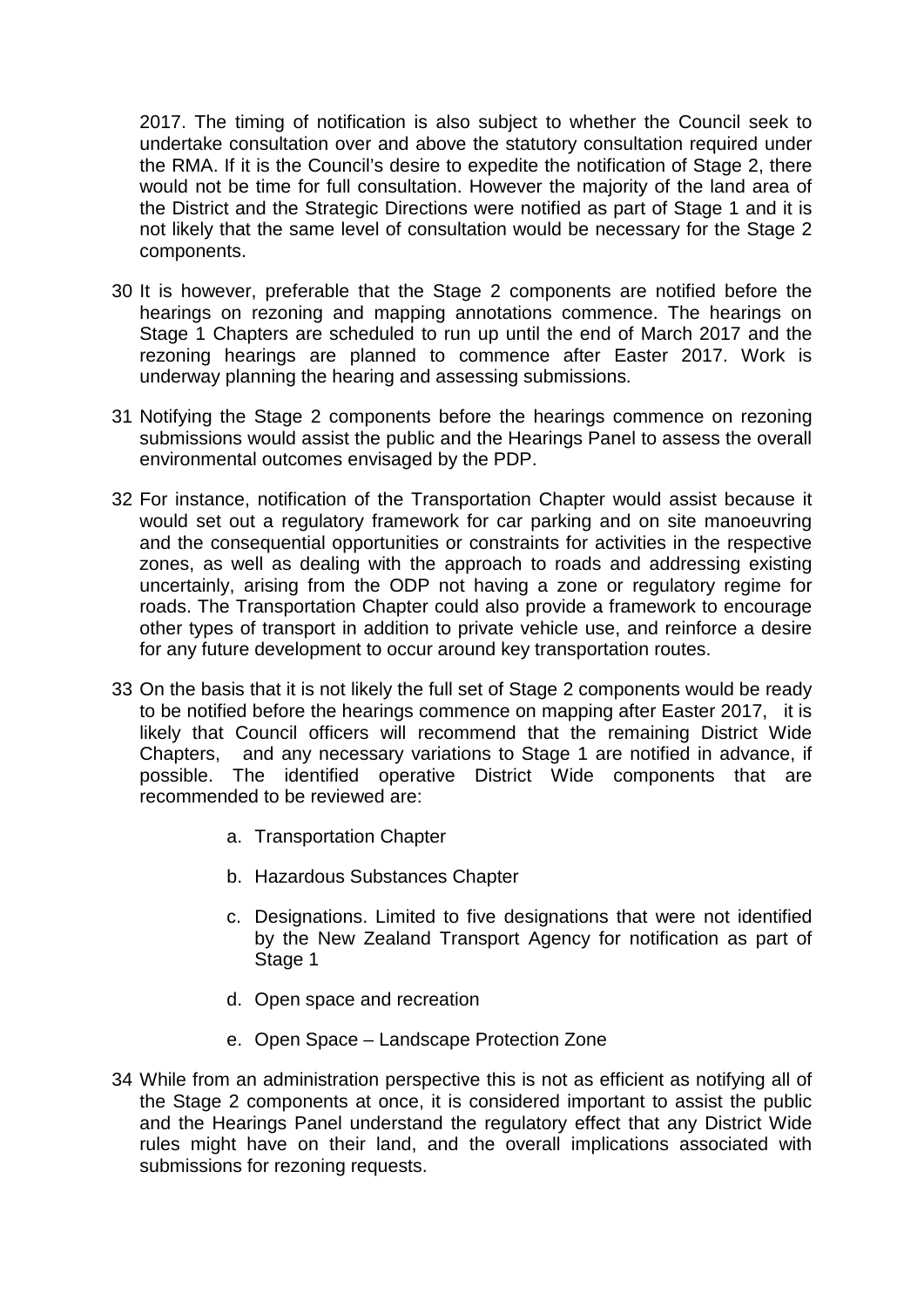## **Confirmation of what is to be included in Stage 2 of the District Plan Review**

- 35 The table attached at **Attachment A** identifies the components to be reviewed as part of Stage 2.
- 36 It is considered important to reiterate that the Stage 2 components are those where there is reasonable certainty at this time that these issues should be reviewed. It is possible that other matters may arise and require review, or a variation to a component notified as part of Stage 1. If this is the case, these matters will be subject to a further resolution of Council.
- 37 It is also possible that the review of these components could identify that it is not practicable, necessary or efficient to make significant modifications to a zone or chapter. It is likely the scope of the Stage 2 notification would then be confined to marrying the existing component with the PDP, while acknowledging that notifying a chapter in full would open it up to potentially a broad range of submissions.
- 38 The Council can use mechanisms such as initiating a variation to the notified Stage 1 PDP, or formally withdrawing text, both of which would require additional resolutions from the Council. The Council can also using Clause 16 of the first Schedule of the RMA to make minor changes. The latter mechanism sits within Council officers' delegations and does not require a resolution from Council. The majority of changes are likely to be associated with the Stage 1 District Wide chapters and not on the strategic chapters or zone chapters of the PDP.
- 39 The following provides a summary of the respective Stage 2 components and a brief rationale for review. It is also noted that agreeing to review these components does not necessarily predetermine there would be significant modification or replacement of the components, but a review to identify resource management issues and determine whether changes (if any) are the best practicable option.

#### General components to be reviewed

- 40 Those parts of the ODP subject to the following zones, and the following existing District Wide Chapters of the ODP, are recommended to be reviewed. Many of these have been operative for more than ten years and under the RMA they are obliged to be reviewed:
	- a. Township Zones
		- Lake Hawea
		- Albert Town
		- Makarora
		- Glenorchy
		- Kingston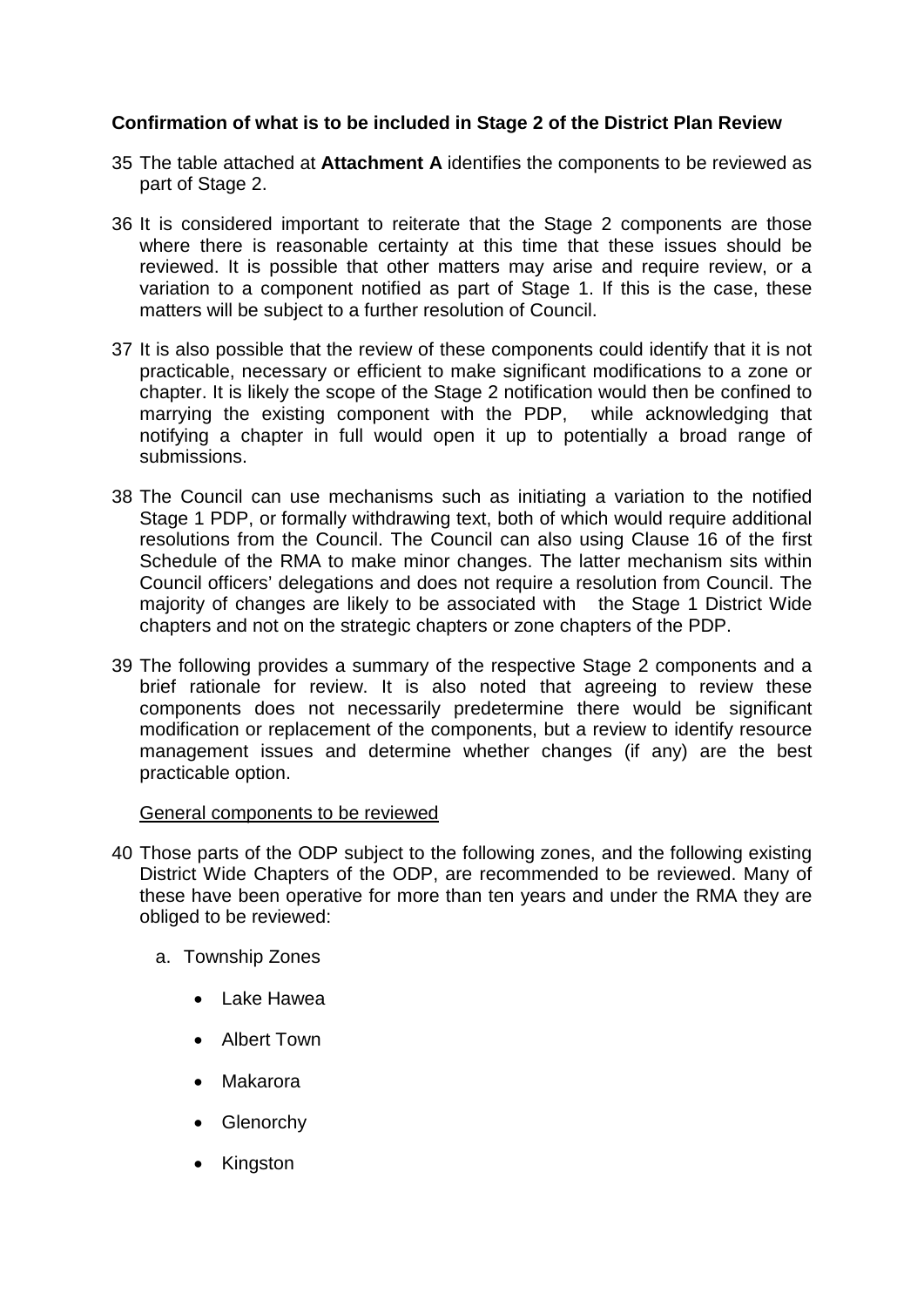- Kinloch
- b. Industrial A and B Zones
- c. Transportation Chapter. Including research encouraging multiple types of transportation and a move away from reliance on private vehicle usage where alternative transportation options are possible.
- d. Hazardous Substances Chapter
- e. Designations. Limited to five designations that were not identified by the New Zealand Transport Agency for notification of Stage 1.
- f. Open Space and recreation (existing Operative District Wide Chapter)
- g. Open Space Zone Landscape Protection Zone
- h. Affordable and Community Housing (existing Operative District Wide Chapter)
- i. Rural Visitor Zone
- j. Penrith Park Zone
- k. Bendemeer Zone
- l. Hydro Generation Zone including Financial Contributions in terms of the Operative Subdivision Chapter (Part 14 ODP)
- m. Quail Rise Zone
- n. Meadow Park Zone
- o. Frankton Flats A Zone
- p. Mt Cardrona Station Zone
- q. Ballantyne Road Mixed Use Zone
- r. Three Parks Zone
- s. Kingston Village Zone
- t. Shotover Country Zone
- u. Arrowtown South Zone
- v. Visitor Accommodation including the Registered Holiday Homes Appendix (refer to discussion below).
- w. Residential development guidelines (refer to discussion below)
- x. Gorge Road High Density Residential and Business zones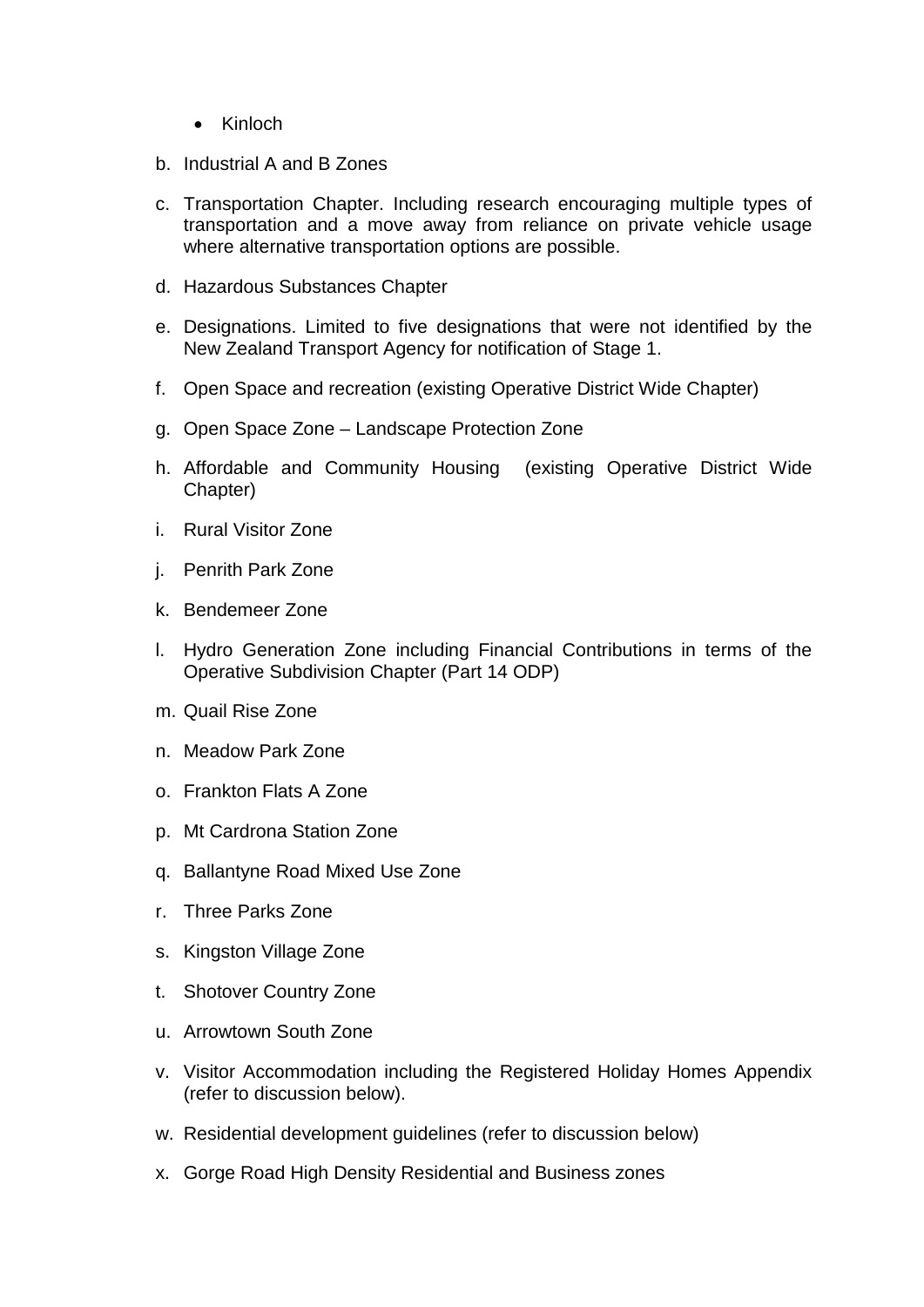- y. Gorge Road natural hazards investigation (refer to discussion below)
- z. Ferry Hill and Glenorchy building restriction areas (refer to discussion below)
- aa.Mapping sites of significance to iwi (refer to discussion below)
- bb.Include the stage 2 zones and structure plan guidance within PDP Chapter 27 Subdivision and Development
- cc. Arrowtown Design Guidelines 2016 as they relate to the Stage 2 zones.
- dd.Updating references and format of the Signs and Earthworks chapters.
- ee.Updating references and format of the Signs and Earthworks chapters.

#### Visitor Accommodation (VA)

- 41 The provisions of the PDP relating to visitor accommodation in the Low Density Residential, Medium Density Residential, High Density Residential, Large Lot Residential and Arrowtown Residential Historic Management Zone were withdrawn from the PDP in November 2015.
- 42 The relatively recent proliferation of 'peer-to-peer' accommodation such as 'airbnb', coupled with high visitor numbers and a lack of capacity in dedicated motel type accommodation led the Council to become concerned that VA was exacerbating the already tight market for longer term rental and permanent accommodation options. In particular, the use of residential housing in the Queenstown area for peer-to-peer VA. It was agreed that further research was needed into different policy responses possible in the different zones and the consequences (unintended as well as intended), as evidenced already in resorts overseas.
- 43 A primary reason for the withdrawal was associated with the perceived effects of VA utilising housing supply exacerbating the shortage of permanent accommodation options, particularly in Queenstown. The focus of the PDP VA rules as notified was on managing the effects on amenity. The following points were recorded in Council's resolution of 23 October 2015 associated with the withdrawal of the VA provisions:

#### *"Agrees the following reasons for the withdrawal:*

- *Provides greater public certainty as to Council's position.*
- *Removes the potential perceptions of inconsistency and uncertainty in Council's approach.*
- *Allows for a more in-depth and robust study and analysis of issues and policy options, and for potential non-statutory consultation with key stakeholders."*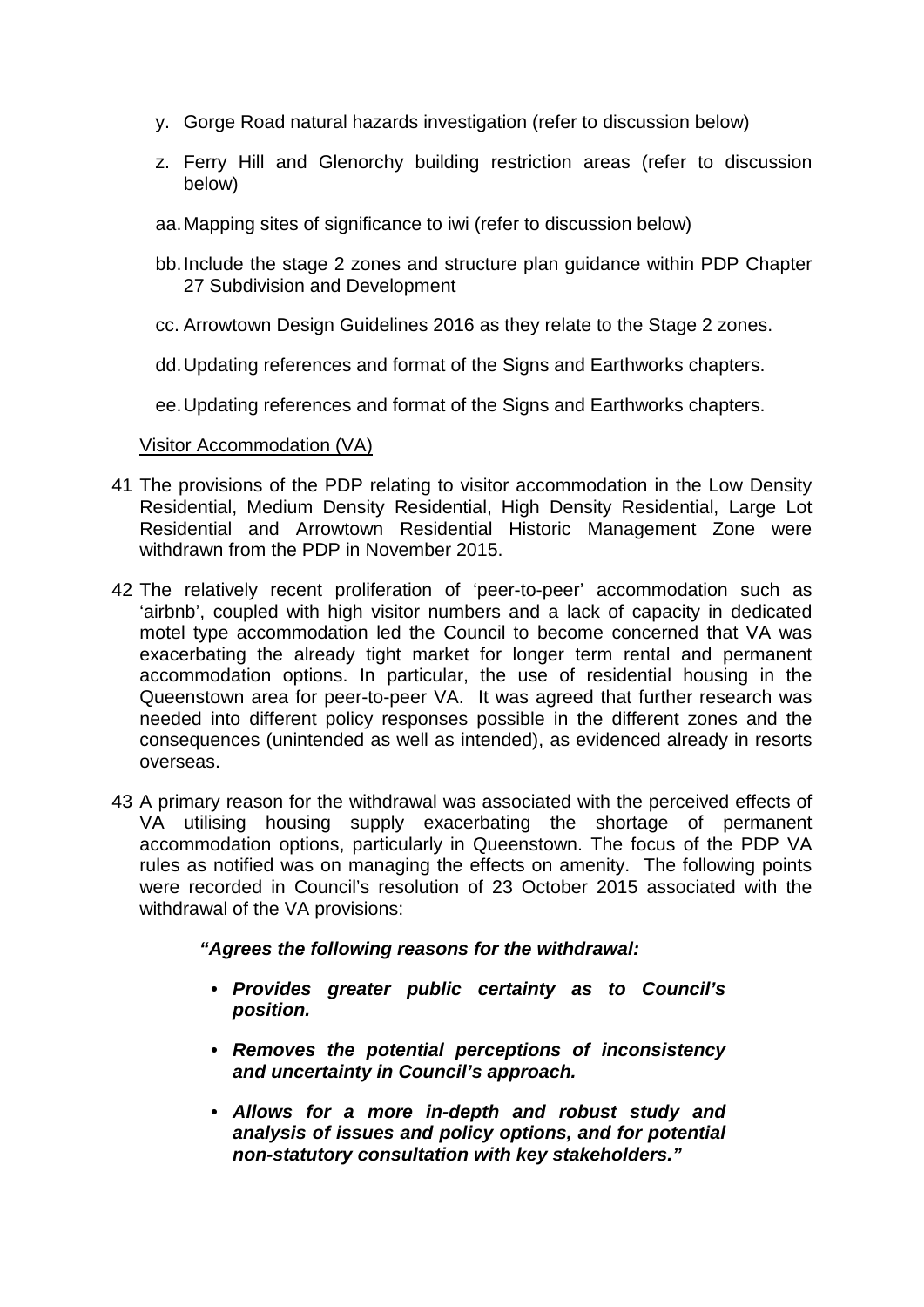44 The following passage from the Agenda report is considered to provide important context and is cited below:

## *Visitor Accommodation- Withdrawal of Particular Provisions in the Proposed District Plan*

- 12 Regulating the commercial letting of dwellings in the District is a *complex matter for a number of reasons. Whilst this form of visitor accommodation is growing in popularity, and is an important part of the District's tourism offering, its increasing popularity means it is becoming an increasingly lucrative business. Evolving analysis suggests the growing use of residential dwellings for commercial letting may be having a significant impact on both the availability and cost of both permanent rental accommodation and seasonal rental accommodation, with resulting socio-economic impacts. Questions still remain, too, as to potential impacts on the cohesion and amenity values of residential neighbourhoods resulting from this land use activity.*
- *13 Consideration was given to submitting, as part of the Corporate Submission, to seek an amendment to the provisions relating to the commercial letting of dwellings as visitor accommodation, with a reversion to the generally more restrictive status quo (with slight variation). This would have recognised the complexities and issues raised above, and indicated that Council was reconsidering the proposed approach. However, it is considered that a cleaner, less ambiguous and more transparent approach is to formally withdraw particular visitor accommodation provisions from the Proposed District Plan.*
- *14 This will allow further analysis and investigations to proceed in Stage 2 of the District Plan Review. The final proposed provisions will be notified as part of Stage 2 in 2017. In the meantime, the status quo (Operative District Plan provisions) applies.*
- 45 It is also important to acknowledge that the effects of VA and housing/accommodation supply could be different between Wanaka and Queenstown. Wanaka has less formal, motel or resort type VA, however Wanaka also suffers from a lack of accommodation options for shorter term residential housing for seasonal workers.
- 46 It is further acknowledged that the use of VA including Airbnb type activities has positive effects for those undertaking the activity. This matter will also be taken into account as part of the research and recommended regulatory approach.
- 47 The Stage 2 work intended for VA is to research the matter and determine the extent to which residential housing supply is affected by VA, and what are the best practicable options and resource management methods to manage these matters. It is expected that methods used by other New Zealand councils and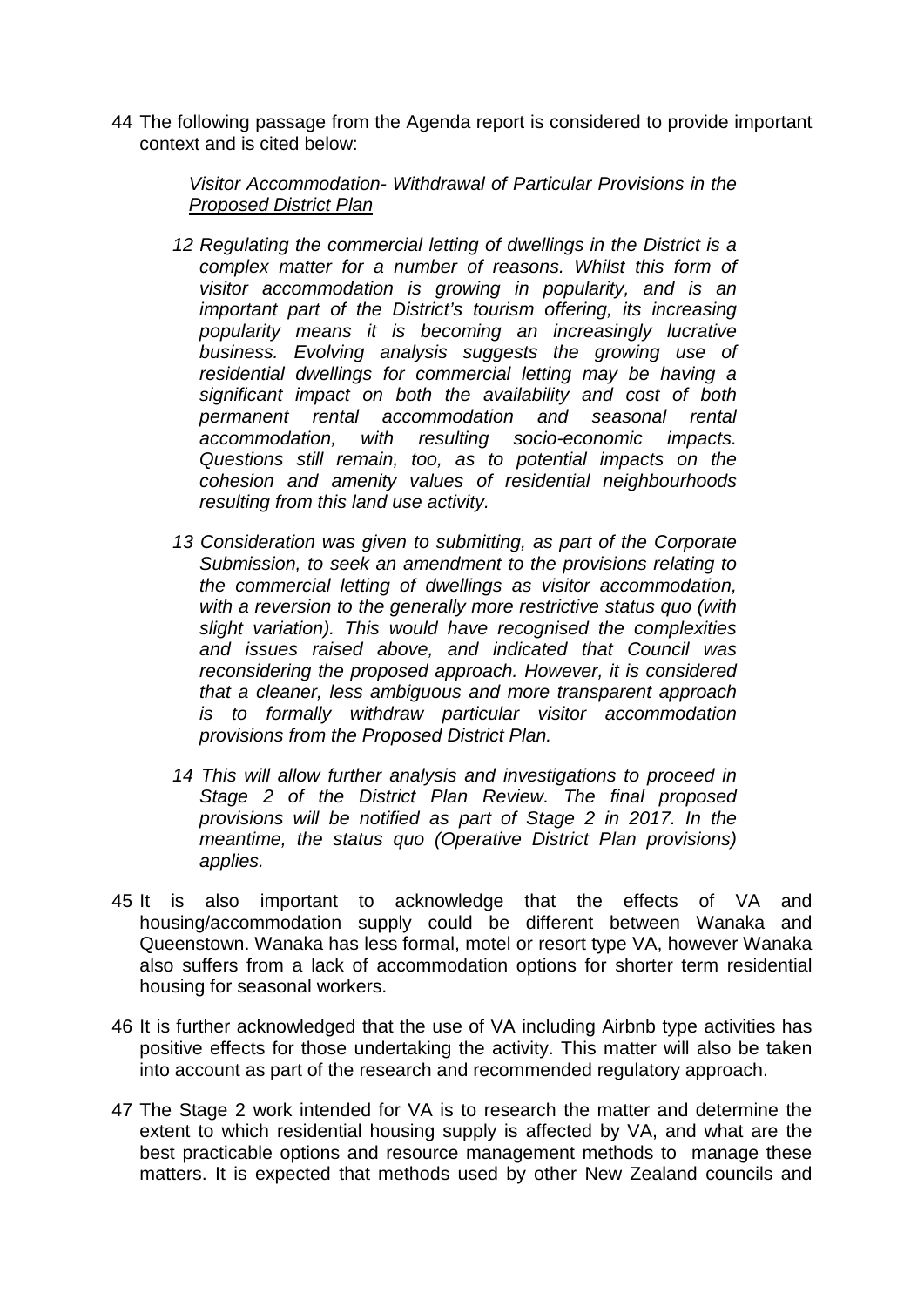overseas will be investigated, including alternative regulatory options to district plan regulation.

## Community and Affordable Housing

- 48 The Council initially decided not to review the specific ODP provisions for community and affordable housing in the April 2014 resolution, because these had been made operative relatively recently and involved substantial litigation.
- 49 Plan Change 24: Community and Affordable Housing was notified in 2007 and made operative in August 2013. The plan change was appealed to the Environment Court, High Court and Court of Appeal. The mediated result was significantly different from the original plan change, which had provided much of the initial resource for the Queenstown Lakes Housing Trust.
- 50 The PDP Strategic Direction and Urban Development Chapters are alive to the District's housing supply and affordability issues. The Objectives and policies in the PDP Strategic Chapters flow through to the respective residential chapters through increasing density opportunities to provide more housing options.
- 51 Housing affordability and accommodation options for shorter term/seasonal workers and permanent residents/families is a significant issue in this District.
- 52 By way of background, discussion at the 30 April 2015 Council meeting between Council and the Community Housing Trust led to subsequent agreement from Council to include discussion on affordable and community housing in Stage 2 of the District Plan review.
- 53 Furthermore, Resolution 8 of the 3 June 2015 Council meeting on the first wave of Special Housing Area expressions of interest confirmed the following:

*"Instruct the General Manager Planning and Development to table a report on how to progress the broader issues of housing affordability in the district. This to include, but not be limited to, how to balance the housing needs and special character of Arrowtown, the District Plan review, availability of Council land, an expert forum, and the participation of nationwide developers, Queenstown Lakes Community Housing Trust and the government."*

- 54 While this report has not yet been advanced, relevant components identified to be undertaken are underway through the following work streams:
	- a. Variation 1: Arrowtown Design Guidelines 2016, and
	- b. The Wakatipu Basin Land Use Planning Study, explained further in Paragraph 70 below.
	- c. Investigations are also underway to provide a structured land use and planning approach to the areas adjacent to State Highway 6 in the Ladies Mile and Lake Hayes and Shotover Country areas associated with Special Housing Area expressions of interest.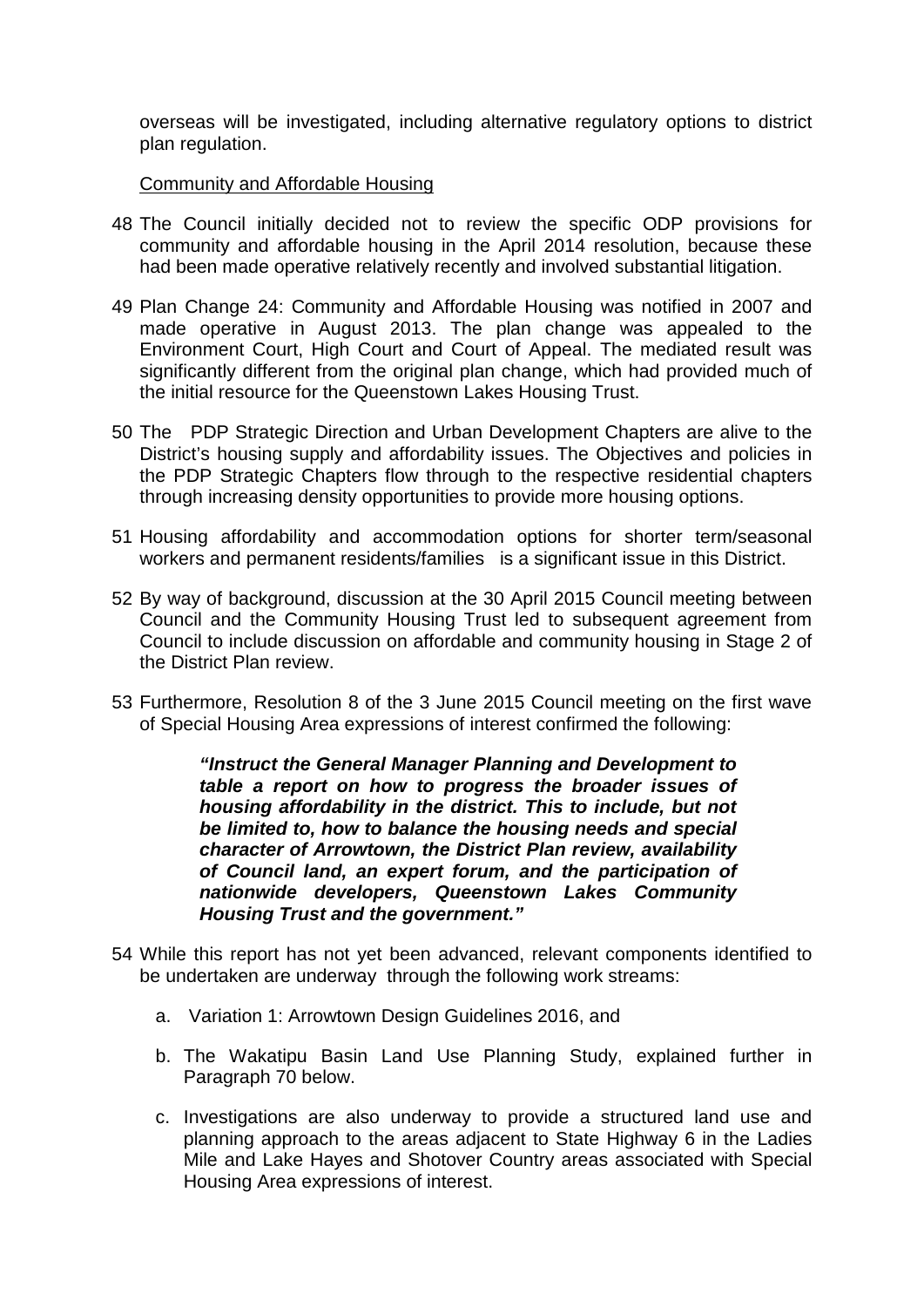- d. The assessment of submissions on Stage 1 of the PDP and preparation of evidence for the hearings on submissions. In particular, the finalising of evidence to address submissions and advance the Council's position on the upcoming Residential Hearing Stream to be held in October 2016 comprising the Low, Medium and High Density Residential Zones. The Arrowtown Residential Historic Management Zone, and the Large Lot Residential Zone (located in Wanaka).
- e. In addition to (d) above, the Heritage and Protected Trees hearing stream (3) completed in June 2016 responded to submissions on the Council's position to identify and protect trees through a regulatory approach in the District Plan. This includes the survey and identification of trees to be protected on private land and the blanket protection of trees on streets and public places within the Arrowtown Residential Historic Management zone.
- f. Work has commenced on the refinement of the Council's Dwelling Capacity Model (DCM) as part of the Council's evidence basis on the District Plan Review and to foreshadow the introduction by Government of the National Policy Statement on Urban Development Capacity (NPSUDC), which is expected to be in effect in the next 12 months. The NPSUDC would require councils to create and keep up to date a dwelling capacity model and that it include market related parameters to ensure the models are not just based on theoretical supply. The NPSUDC would encourage councils to have an oversupply of land. The Council is considered well placed in terms of this work and its evidence base to support Stage 1 of the PDP.

In addition, Council formally received the Roadmap and Report of the Queenstown Lakes Community Affordable Housing Group, identifying a broad range of initiatives for local and central government and the broader community over two, ten and thirty-year horizons, at an extraordinary meeting on March 1. This work, led by Catalyst Trust, provided input from a range of sectors (including financial, planning, architectural, business and community) on the broad issues of housing affordability and helped trigger various work streams being adopted for the Chief Executive's 2016/17 work plan, including a review of strategic property into possible affordable housing sites within Council property holdings and investigation of a housing policy.

55 Based on the above it is important to revisit this matter through research and investigations of Stage 2 of the District Plan Review. It is important to note that this does not predetermine that any substantive changes to the Operative provisions that resulted from Plan Change 24 would follow, but to advance complementary provisions that encourage the betterment of housing affordability in the District, not just in Queenstown but Wanaka.

#### Residential Design Guidelines

56 It is important that quality urban planning and design are given appropriate consideration in the Medium and High Density Residential Zones, because the built environment of these areas has a higher impact on the environment. Good quality development makes a positive impact on the amenity of residents and the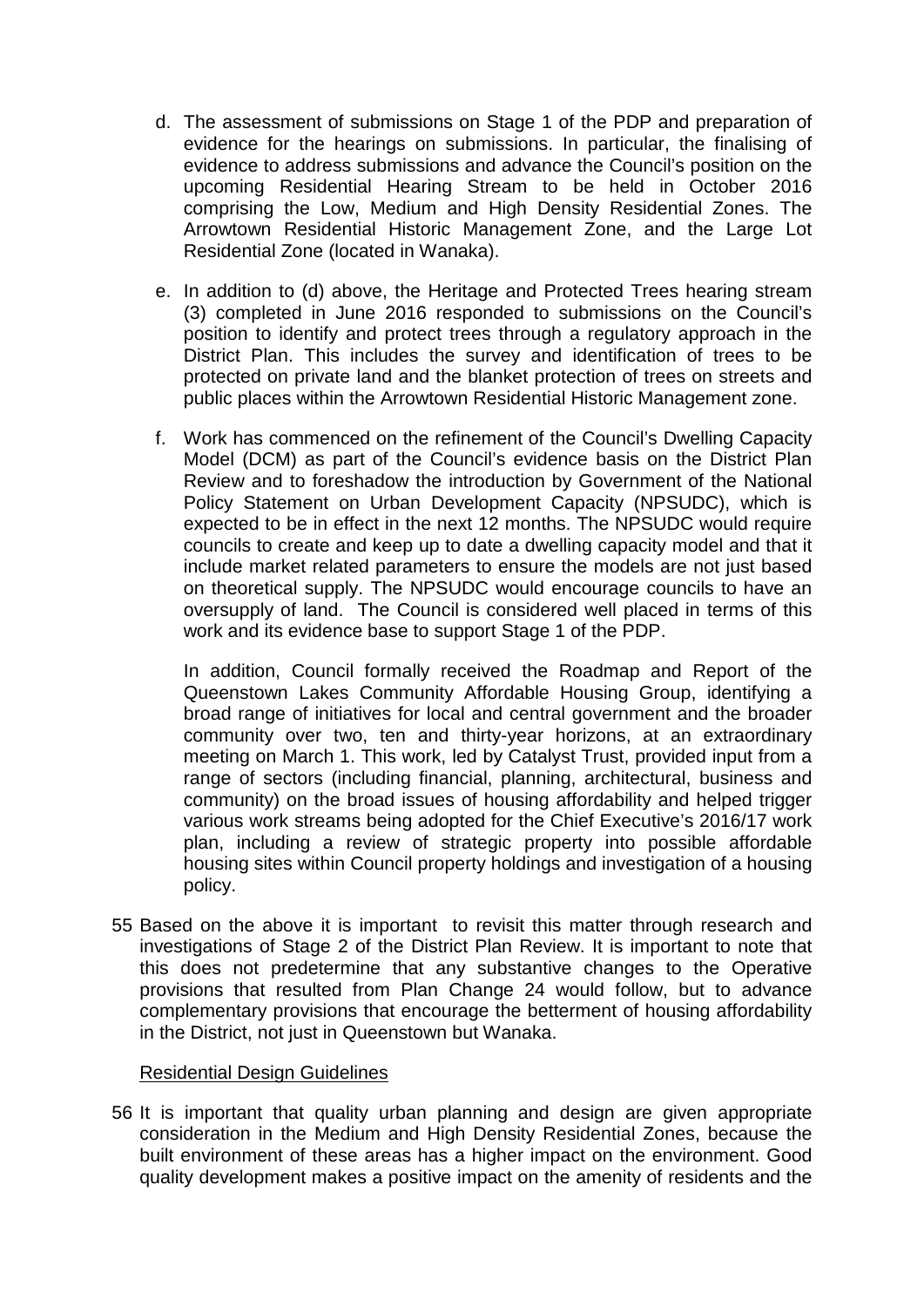street and public spaces, making them better places to both live and visit. It is considered good practice to provide guidelines for these two zones.

- 57 This research could also further advance the encouragement and use of Green Star and Homestar building efficiency techniques and the benefits to the occupants that can be derived from sustainable approaches to building design and energy consumption.
- 58 It is intended that these residential development guidelines would be incorporated by reference into the PDP, similar to the process and reference for the Arrowtown Design Guidelines 2016. A variation may be required to integrate them into the Stage 1 residential zones.
- 59 It is noted in Council's resolution of 23 October 2015 on the Council's corporate submission on Stage 1 of the PDP that a commitment would be made to preparing the guidelines.
- 60 In particular, the following components of the 23 October Agenda Report are considered to be particularly important:

## *Urban Design and Related Provisions*

*9 Good design is an important aspect of increasing the density of development. Whilst the Proposed District Plan contains a number of provisions promoting good design, it is considered that a Residential Design Guide, which is ultimately incorporated by reference in to the Proposed District Plan, would help reinforce design expectations. A workstream will be pursued to develop a Design Guide, with community and design professional involvement.* 

## Gorge Road Natural Hazards Investigation

- 61 The land currently zoned operative High Density Residential in the Gorge Road area of Queenstown was intended to be included in Stage 1. Initial non-statutory consultation was undertaken in 2015. An outcome of this exercise was acknowledgement that collation of geotechnical information already held in Council files under building and resource consents and additional technical engineering work would be of benefit in fully understanding the known hazards in this area and developing a suitably balanced policy and regulatory response. For this reason, this area was to be deferred until Stage 2 of the District Plan Review.
- 62 At the 30 July 2015 Council meeting, a resolution was made to agree that the operative High Density Residential Zone land in the Gorge Road area was to be deferred until Stage 2 of the DPR. In particular, the matter of alluvial fan hazards will be further researched.

## Ferry Hill and Glenorchy Building restriction areas

63 These two areas were intended to have building restriction areas identified over them on the PDP Planning Maps, replicating long standing Operative District Plan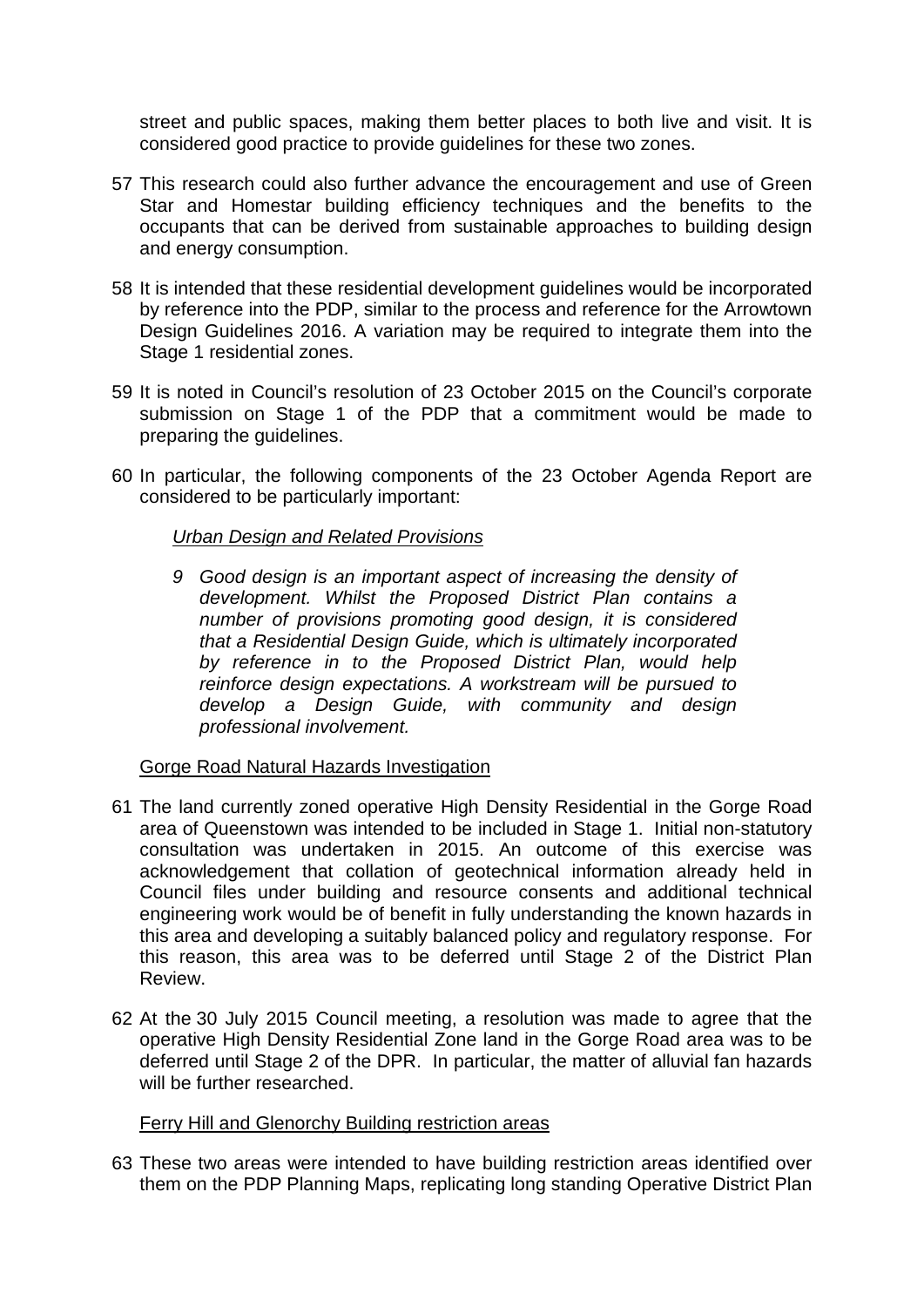provisions. These were inadvertently left out of the respective PDP Planning Maps at the date of notification. These planning map annotations will need to be notified in Stage 2.

## Mapping of sites of significance to iwi

64 An outcome of Hearing Stream 1A (Introduction and Tangata Whenua) held in March 2016 is that iwi will identify and map sites of significance in the Planning Maps. It is acknowledged that the result of separating the District Plan into two volumes means that any sites identified by iwi on land contained in Volume B, would not apply. However the land subject to Volume B has been through relatively recent plan changes and iwi have had the opportunity through statutory consultation processes to submit on these plan changes, if sites of significance were present.

#### Subdivision and Development

- 65 The PDP subdivision chapter will require a variation to include the Stage 2 zones. This would include zone specific site standards and existing provisions that are still applicable. It also provides the opportunity to improve, or remove provisions where the subdivision and development have been completed.
- 66 The notified subdivision chapter encourages future plan changes to include a structure plan. However this could be made clearer. It is recommended that research is undertaken with a view to including information requirements and guidance for future structure plans associated with future plan changes in this chapter.

## Special Housing Areas (SHA)

- 67 Immediately prior to or since notification of the PDP, the Council has approved 7 Special Housing Areas under the Housing Accords and Special Housing Areas Act 2013 in various locations around the Wakatipu Basin.
- 68 It is noted that the SHA process is not related to the statutory requirements and processes of the RMA associated with the district plan review. However, any changes to the environment from SHA approvals will be taken into account as part of the ongoing research associated with the district plan review.

## Wakatipu Basin Land Use Planning Study

69 Upon completion of the hearing of submissions on the Strategic Direction, Landscape, Urban Development and Rural Zone chapters, the Hearing Panel issued a memorandum on 1 July 2016 which stated:

> *that continuation of the fully discretionary development regime of the Rural General Zone of the ODP, as proposed by the PDP, was unlikely to achieve the Strategic Direction of the PDP in the Wakatipu Basin over the life of the PDP. We are concerned that, without careful assessment, further development within the Wakatipu Basin has the potential to cumulatively and irreversibly damage the*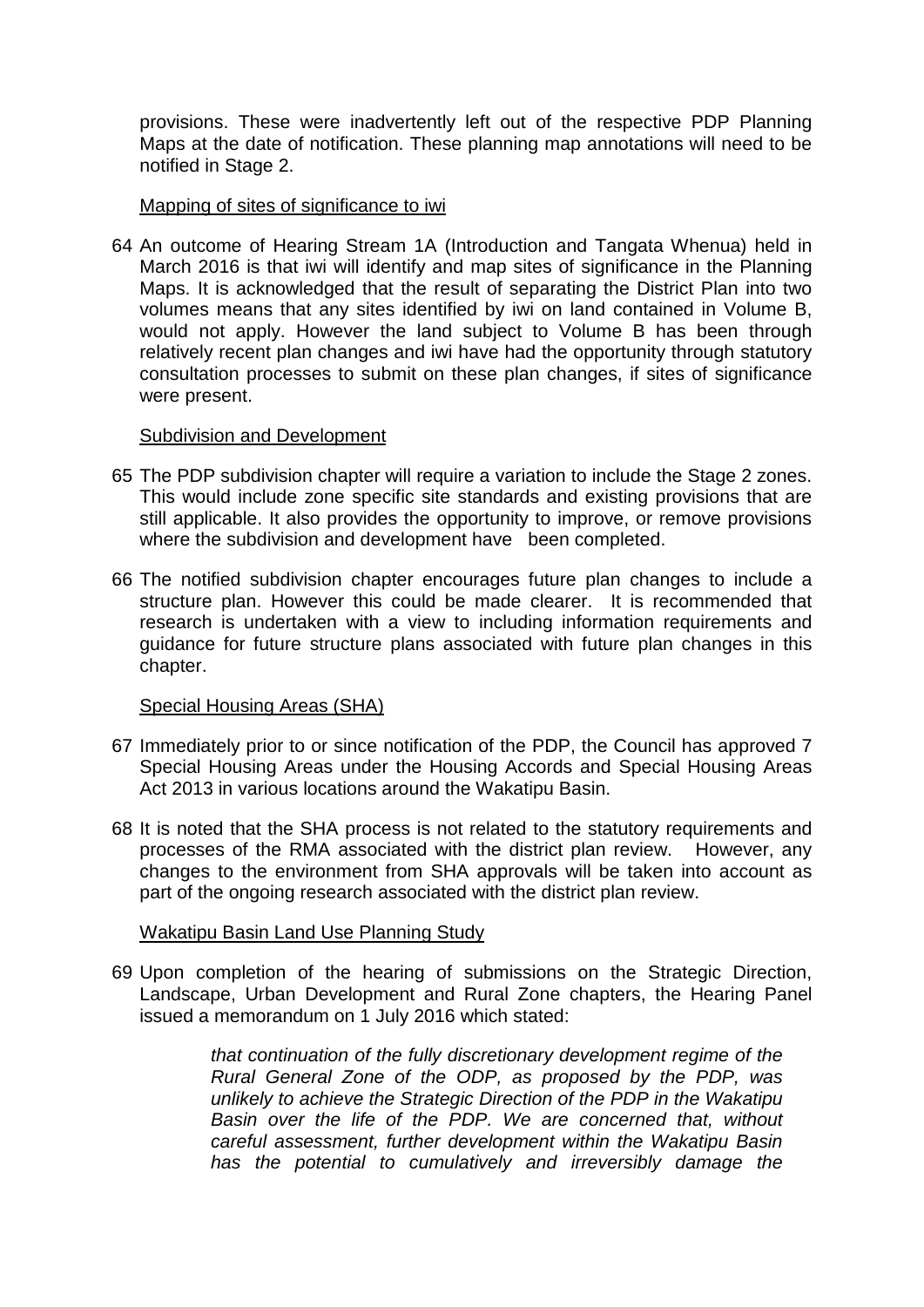*character and amenity values which attracts residents and other activities to the area*

*In addition, we consider there is some merit in the proposition that the rural character and amenity values of the Wakatipu Basin do not derive predominantly from farming and agricultural practices.*

- 70 The Hearing Panel considered that an additional study of the Wakatipu Basin was required and the Council has agreed to undertake such a study. In their memo, the Panel's preliminary view was that a detailed study was required so as to:
	- a. Identify the environmental characteristics and amenity values of the area that should be maintained and enhanced, noting that these will vary across the Wakatipu Basin floor;
	- b. Identify those areas able to absorb development without adversely affecting the values derived in (a) and without adversely affecting the values associated with the surrounding Outstanding Natural Landscapes and Outstanding Natural Features;
	- c. Identify those areas that are unable to absorb such development;
	- d. Determine whether, given the residual development already consented, there is any capacity for further development in the Wakatipu Basin floor and, if there is, where it should be located and what form it should take;
- 71 The Council has also requested that the study identify, at a high level, other constraints and opportunities for land use planning in the Wakatipu Basin including hazards, transportation and infrastructure.
- 72 The results of this investigation will be used to assist the Council in determining how it can address the matters raised by the Hearings Panel and submissions on the PDP. By way of example, two options include either using this information as part of the evidence for the hearings on submissions for rezoning and mapping to be held in 2017, or initiating a variation to Stage 1 of the PDP.

## Exclusion of the Remarkables Park Zone and Frankton Flats B ODP Zone from the district plan review

- 73 Part of the settlement of Plan Change 19 (Frankton Flats B Zone), involved the signing of a deed between Shotover Park Limited, Remarkables Park Limited and the Council.
- 74 The parties entered a deed to settle a judicial review proceeding in respect of the Five Mile shopping centre development. The deed of agreement sets out that the Council will not initiate or support any plan review or plan changes within the boundaries of the PC 19 land from the date it is made operative.
- 75 According to this deed the Frankton Flats B Zone cannot be reviewed until 12 December 2024, ten years from the date it is made operative.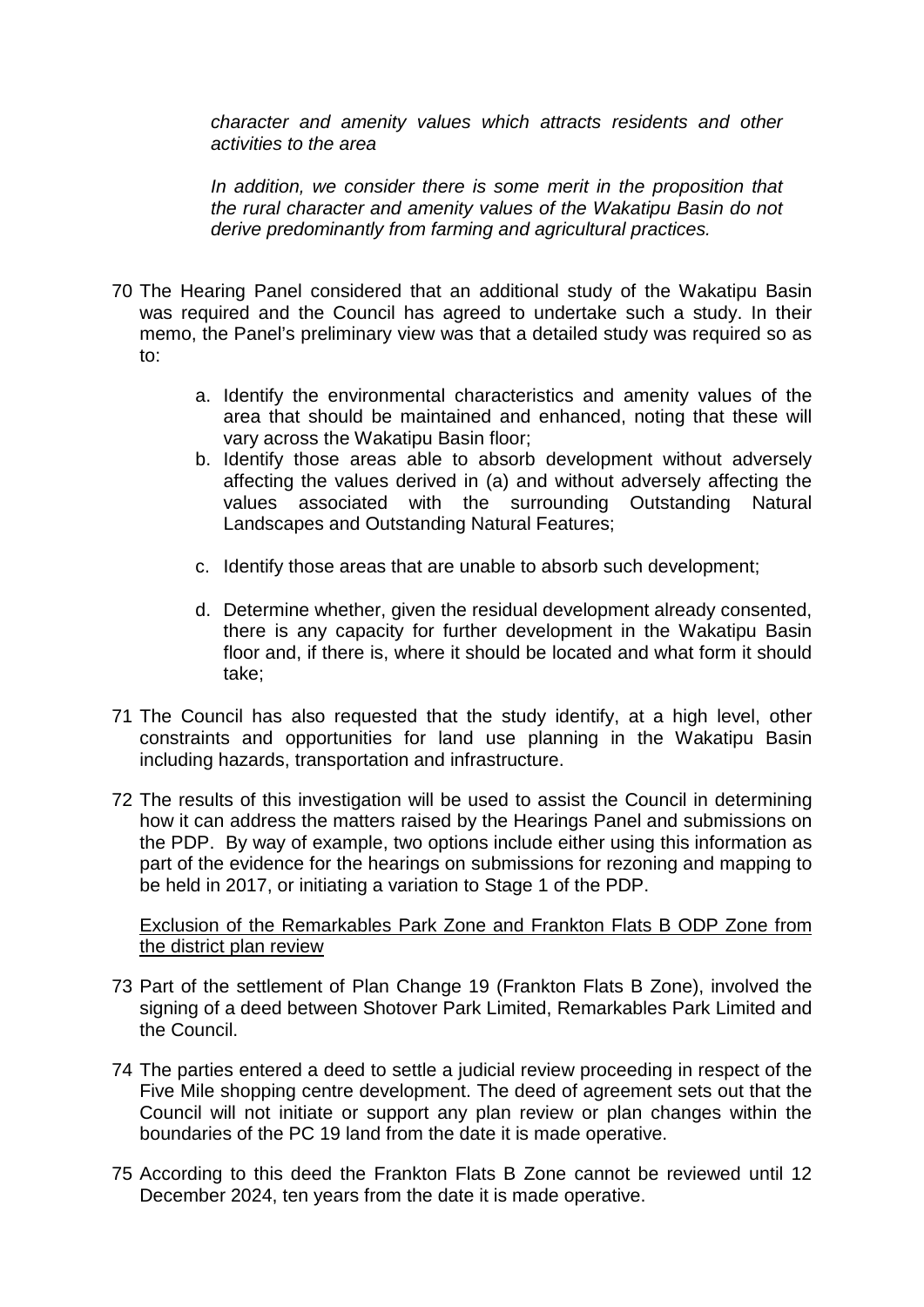- 76 The deed also states that any District Plan review process commenced before 2018 does not affect, compromise or remove any of the existing development opportunities contained within the Operative District Plan Remarkables Park Zone.
- 77 The deed does not require the exclusion outright of the RPZ, however, the drafting does not provide certainty for the Council as to whether any PDP provisions promulgated would 'affect' the RPZ. Therefore, it is recommended that the RPZ zone is excluded from the PDP and located within Volume B.

## **Options**

- 78 This report identifies and assesses the following reasonably practicable options for assessing the matter as required by section 77 of the Local Government Act  $2002 -$
- 79 The first step is to identify all "reasonably practicable" options. If an option is not reasonably practicable, then it will not require consultation. One option that should always be considered is the option of doing nothing – the status quo.
- 80 Option 1 Do nothing

*Advantages:*

81 None identified.

*Disadvantages:*

- 82 Doing nothing would add to uncertainty and complexities associated with the status of the PDP Stage 1 and recently completed plan changes to the ODP.
- 83 Option 2 Include the abovementioned plan changes in the PDP.

*Advantages:*

84 The end result would be one district plan. All areas of the District would be located in one document. The ODP could be phased out and in the long term this would assist with reducing complexities and transaction costs.

## *Disadvantages:*

- 85 It would require the notification of the land covered by these plan changes and open this land up to litigation processes that have already occurred. This could be costly and time consuming and discourage, or even halt the development of this land that is provided for in the ODP.
- 86 Option 3 Separate the District Plan into territorial sections.

#### *Advantages:*

87 This method provides certainty for the public and the Hearings Panel on the status of the PDP and land covered by Plan Changes 45, 46, 50, 51 and the Remarkables Park Zone. The land can be developed as contemplated by the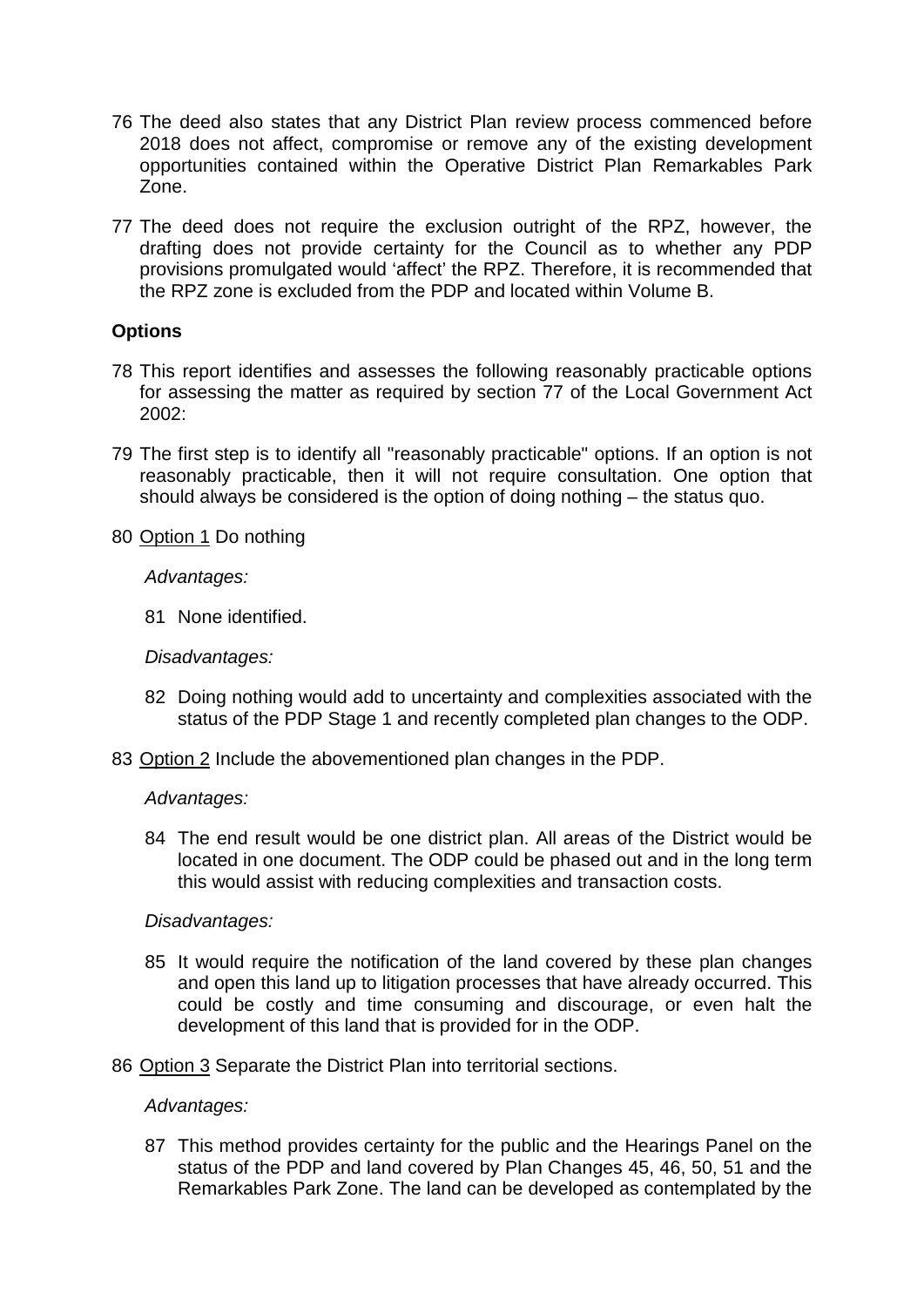ODP provisions and does not face the uncertainty of being open to further regulatory changes through the PDP submission process.

88 This method will make the research and statutory processes associated with Stage 2 of the District Plan review more efficient and certain.

## *Disadvantages:*

- 89 It is less than ideal to have two volumes of the District Plan and it will create an administrative burden to keep a legacy plan current when the overall intent of a district plan review is to replace and phase out dated components. However this is considered a minor cost relative to the disadvantages of pursuing with Option 2.
- 90 This report recommends Option 3 for addressing the matter because overall the costs associated with having two volumes are outweighed by the benefits in terms of providing certainty to investment in the land covered by these areas to be located in Volume B, and clarity associated with administration of the PDP.

## **Significance and Engagement**

91 This matter is of high significance as determined by reference to the [Council's](http://www.qldc.govt.nz/assets/Uploads/Council-Documents/Policies/Finance/QLDC-Significance-and-Engagement-Policy.pdf)  [Significance and Engagement Policy](http://www.qldc.govt.nz/assets/Uploads/Council-Documents/Policies/Finance/QLDC-Significance-and-Engagement-Policy.pdf) because the matter relates to the confirmation of a substantial component of the district plan review and makes a recommendation to exclude specified areas of land from the district plan review. the district plan, meaning both the ODP and PDP are significant statutory documents in terms of the social, economic and environmental wellbeing of the **District.** 

## **Risk**

- 92 This matter relates to the strategic risk SR1 'Current and future development needs of the community (including environmental protection)' as documented in the Council's risk register. The risk is classed as high. This matter relates to this risk because it is considered to be of significant importance in terms of the managed growth and regulation of development for the District.
- 93 The recommended options considered above mitigate the risk by:
- 94 Treating the risk putting measures in place which directly impact the risk.
- 95 Council resolving to confirm the components of Stage 2 of the Proposed District Plan, and resolving to separate specified land areas from the district plan review process addresses the risk by providing certainty of the relationship of the PDP with land that is subject to a recently completed, or in-train plan change.

## **Financial Implications**

96 The recommended option provides certainty and will assist with increasing the efficiency of the PDP process, which has already been budgeted for. More certainty moving forward will reduce the potential for matters of scope arising. There are not any direct financial implications.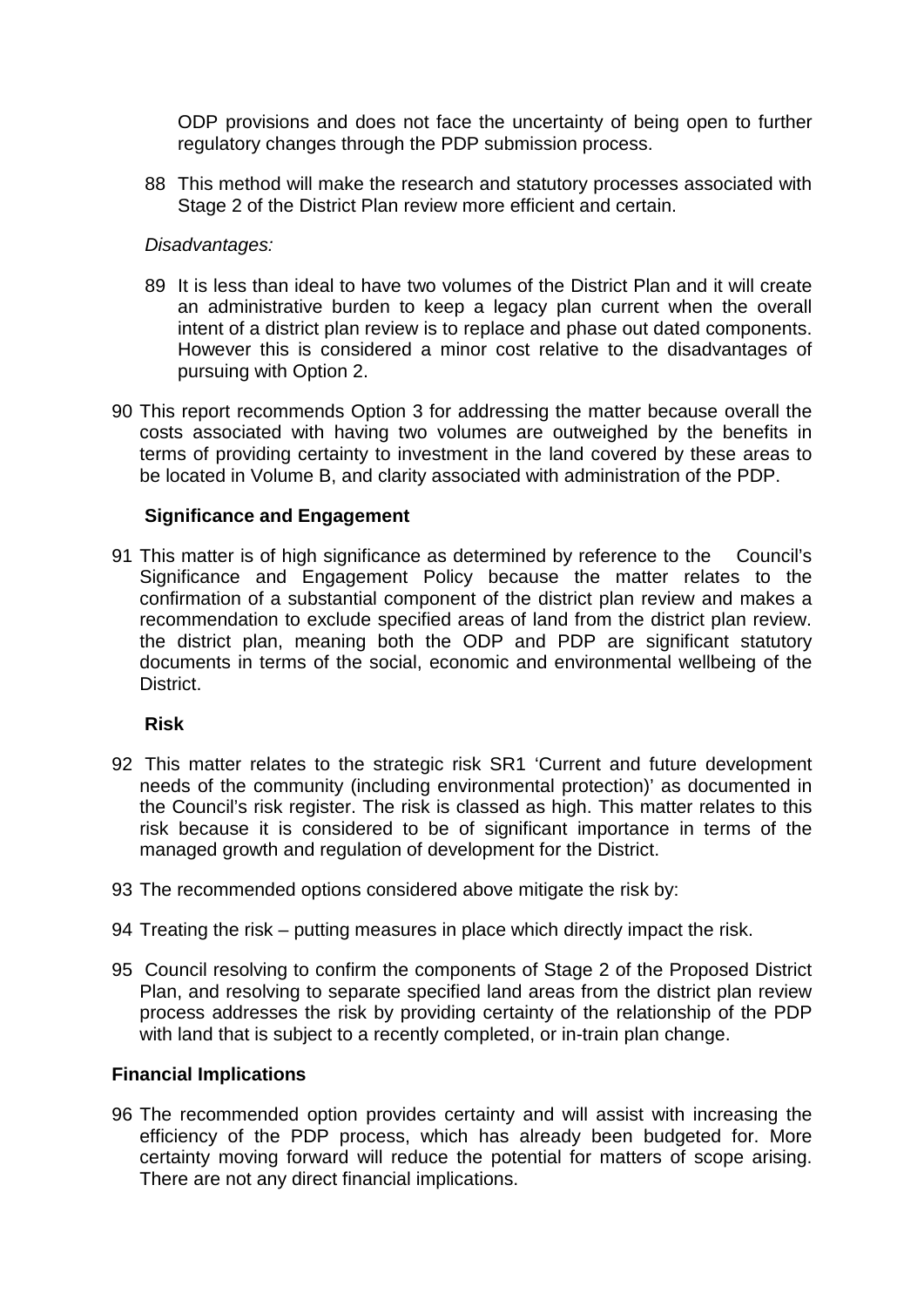## **Council Policies, Strategies and Bylaws**

- 97 There are no Council policies, strategies or bylaws relating to this matter because it is primarily associated with process.
- 98 This matter is included in the 10-Year Plan/Annual Plan as part of the District Pan commitment.

## **Local Government Act 2002 Purpose Provisions**

- 99 The recommended option:
	- Will help meet the current and future needs of communities for good-quality local infrastructure, local public services, and performance of regulatory functions in a way that is most cost-effective for households and businesses;
	- Can be implemented through current funding under the 10-Year Plan and Annual Plan;
	- Is consistent with the Council's plans and policies; and
	- Would not alter significantly the intended level of service provision for any significant activity undertaken by or on behalf of the Council, or transfer the ownership or control of a strategic asset to or from the Council.

## **Consultation: Community Views and Preferences**

100 The persons who are affected by or interested in this matter are parties who have submitted on the Proposed District Plan or a Plan Change. It is also noted that the Remarkables park Zone representatives prefer that the Remarkables park Zone is excluded from the District plan review.

## **Legal Considerations and Statutory Responsibilities**

101Development of the PDP has occurred in accordance with the requirements of the RMA. Particular clauses of relevance include Sections 5-11, 31 and 32 and Schedule 1. The recommendations accord with the provisions of the RMA. In particular section 73(3) that allows a district plan to be prepared in territorial sections.

#### **Attachments**

Attachment A: Table 1 Stage 2 Review Programme.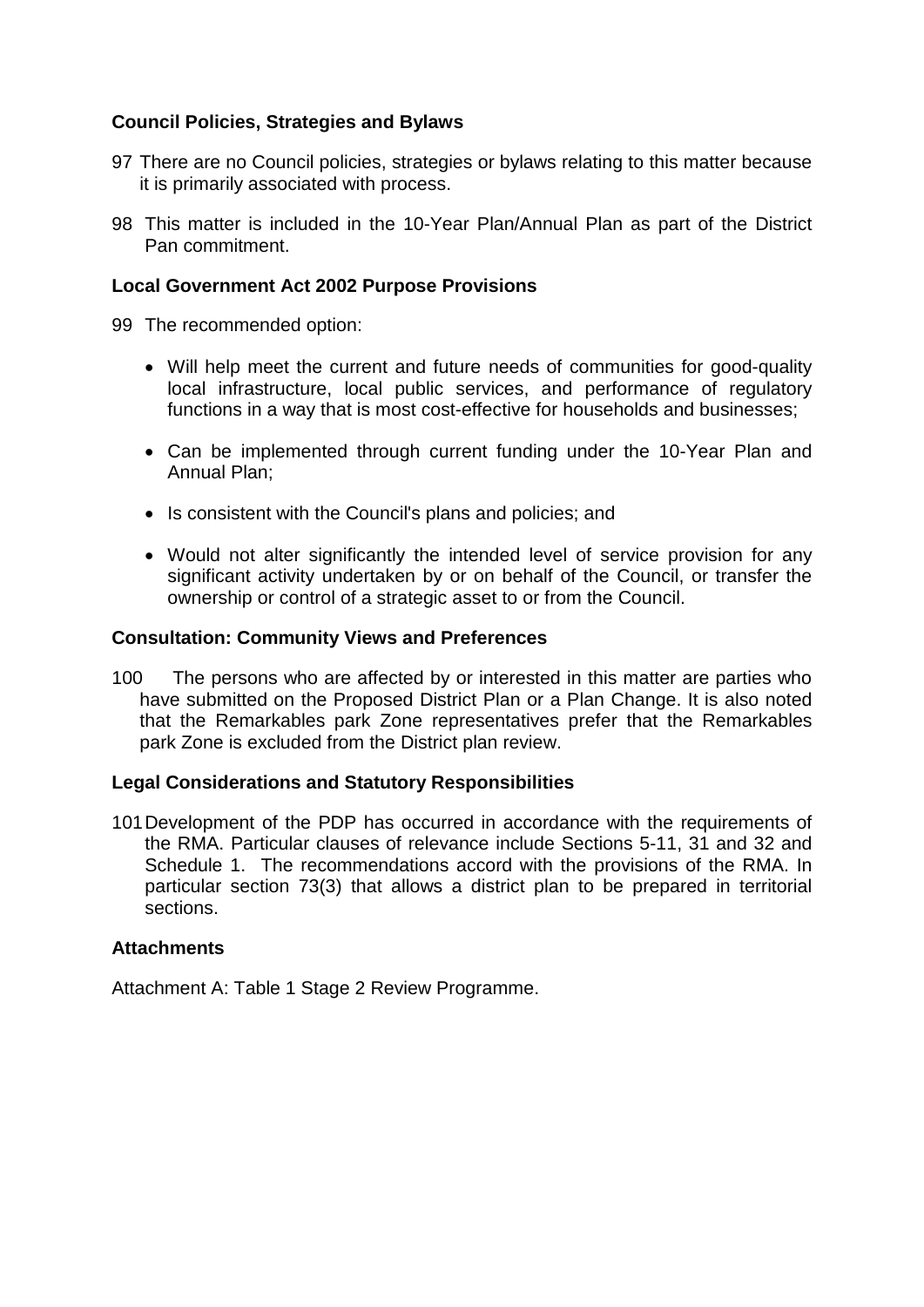# **ATTACHMENT A: District Plan Review: Stage 2**

#### **TABLE 1: Stage 2 Review Programme**

'To be reviewed' does not predetermine that particular component of the ODP will be included for notification or being subject to modifications, but a review and evaluation is proposed to be undertaken to confirm whether the best option to manage that component is to retain unmodified, modify or remove.

| <b>PDP</b>           | <b>Stage 1 Review</b>                | <b>Stage 2 Review</b>                                                                  | <b>Not Being Reviewed</b> | <b>Status (August 2016)</b>                                  |
|----------------------|--------------------------------------|----------------------------------------------------------------------------------------|---------------------------|--------------------------------------------------------------|
|                      | <b>Programme</b>                     | Programme                                                                              | (Retained in Volume A)    |                                                              |
| <b>Part</b>          | <b>Introduction</b>                  |                                                                                        |                           |                                                              |
| 1.                   | Introduction                         |                                                                                        |                           | Hearing completed                                            |
| $\overline{2}$ .     | Definitions                          | Any new definitions or<br>amendments to Stage 1<br>definitions                         |                           | Hearing to be held in March 2017 for Stage 1<br>definitions. |
| Part<br>$\mathbf{2}$ | <b>Strategy</b>                      |                                                                                        |                           |                                                              |
| $\overline{3}$ .     | <b>Strategic Direction</b>           |                                                                                        |                           | Hearing completed                                            |
| 4.                   | <b>Urban Development</b>             |                                                                                        |                           | Hearing completed                                            |
| $\overline{5}$ .     | Tangata Whenua                       |                                                                                        |                           | Hearing completed                                            |
| 6.                   | Landscapes                           |                                                                                        |                           | Hearing completed                                            |
| Part<br>$\mathbf{3}$ | <b>Urban Environment</b>             |                                                                                        |                           |                                                              |
| $\overline{7}$ .     | Low Density Residential              | Visitor Accommodation                                                                  |                           | Stage 1 - Hearing to be held in October 2016.                |
| 8.                   | <b>Medium Density</b><br>Residential | <b>Visitor Accommodation</b><br><b>Medium Density Residential</b><br>Design Guidelines |                           | Stage 1 - Hearing to be held in October 2016.                |
| 9.                   | <b>High Density Residential</b>      | <b>Visitor Accommodation</b><br>Gorge Road (The geographic<br>area as shown on the PDP |                           | Stage 1 - Hearing to be held in October 2016                 |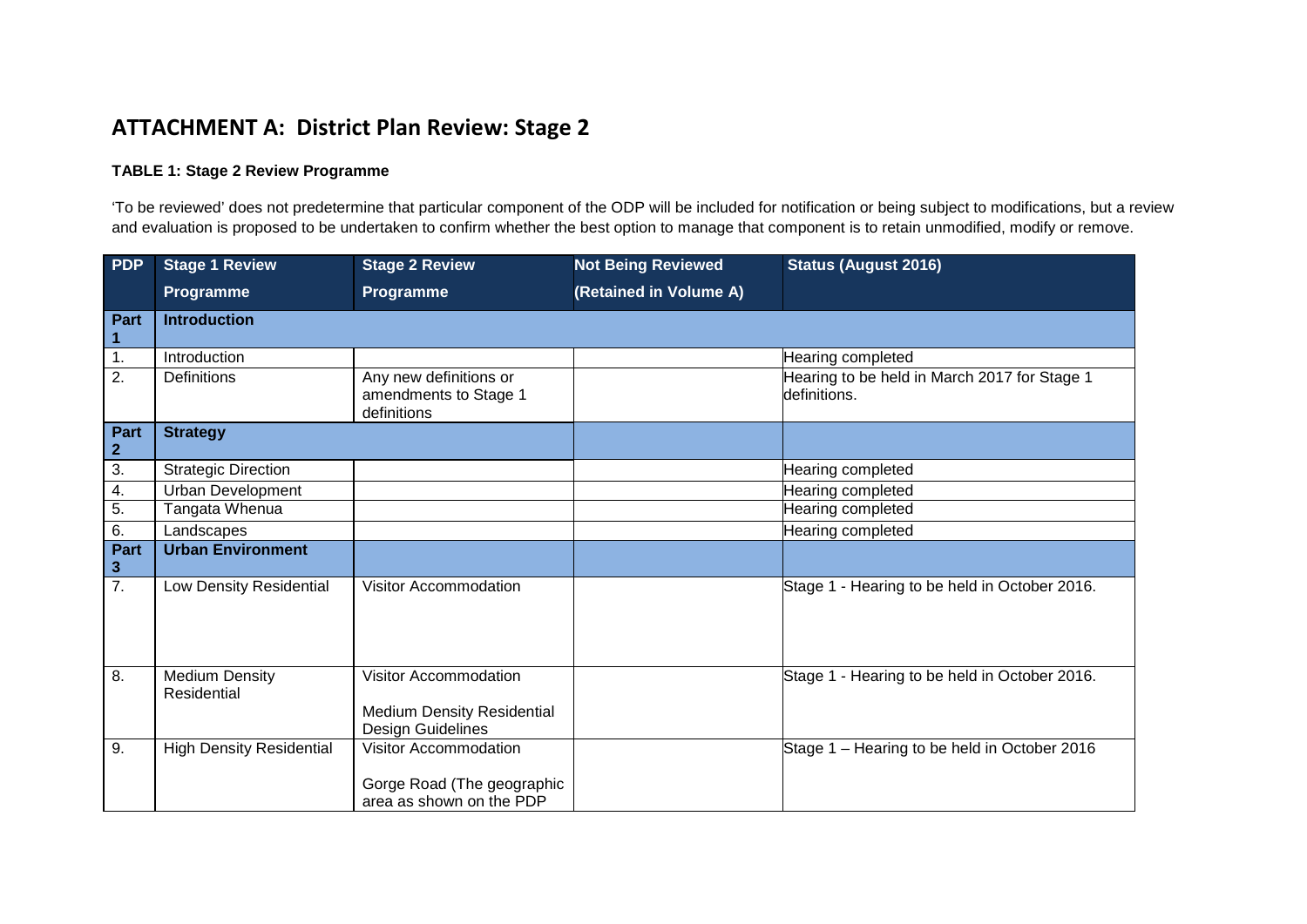| <b>PDP</b> | <b>Stage 1 Review</b>                                                | <b>Stage 2 Review</b>                                                                                                                                                               | <b>Not Being Reviewed</b> | <b>Status (August 2016)</b>                   |
|------------|----------------------------------------------------------------------|-------------------------------------------------------------------------------------------------------------------------------------------------------------------------------------|---------------------------|-----------------------------------------------|
|            | Programme                                                            | <b>Programme</b>                                                                                                                                                                    | (Retained in Volume A)    |                                               |
|            |                                                                      | Planning Maps as High<br>Density Residential and<br><b>Business in the Operative</b><br>District Plan).<br><b>High Density Residential</b>                                          |                           |                                               |
| 10.        | <b>Arrowtown Residential</b><br>Historic Heritage<br>Management Zone | Design Guidelines<br><b>Visitor Accommodation</b>                                                                                                                                   |                           | Stage 1 - Hearing to be held in October 2016  |
| 11.        | Large Lot Residential                                                | Visitor Accommodation                                                                                                                                                               |                           | Stage 1 Hearing to be held in October 2016.   |
| 12.        | Queenstown Town Centre                                               |                                                                                                                                                                                     |                           | Stage 1 - Hearing to be held in December 2016 |
| 13.        | Wanaka Town Centre                                                   |                                                                                                                                                                                     |                           | Stage 1 - Hearing to be held in December 2016 |
| 14.        | <b>Arrowtown Town Centre</b>                                         |                                                                                                                                                                                     |                           | Stage 1 - Hearing to be held in December 2016 |
| 15.        | <b>Local Shopping Centres</b>                                        |                                                                                                                                                                                     |                           | Stage 1 - Hearing to be held in December 2016 |
| 16.        | <b>Business Mixed Use Zone</b>                                       | Gorge Road (The geographic<br>area as shown on the PDP<br>Planning Maps as High<br>Density Residential and<br>Business by way of<br><b>Operative District Plan</b><br>annotations). |                           | Stage 1 - Hearing to be held in December 2016 |
| 17.        | Queenstown Airport<br><b>Mixed Use</b>                               |                                                                                                                                                                                     |                           | Stage 1 - Hearing to be held in December 2016 |
| 18.<br>19. |                                                                      | Townships<br>Lake Hawea<br><b>Albert Town</b><br>Makarora<br>Glenorchy<br>Kingston<br>Kinloch<br>Industrial A and B                                                                 |                           |                                               |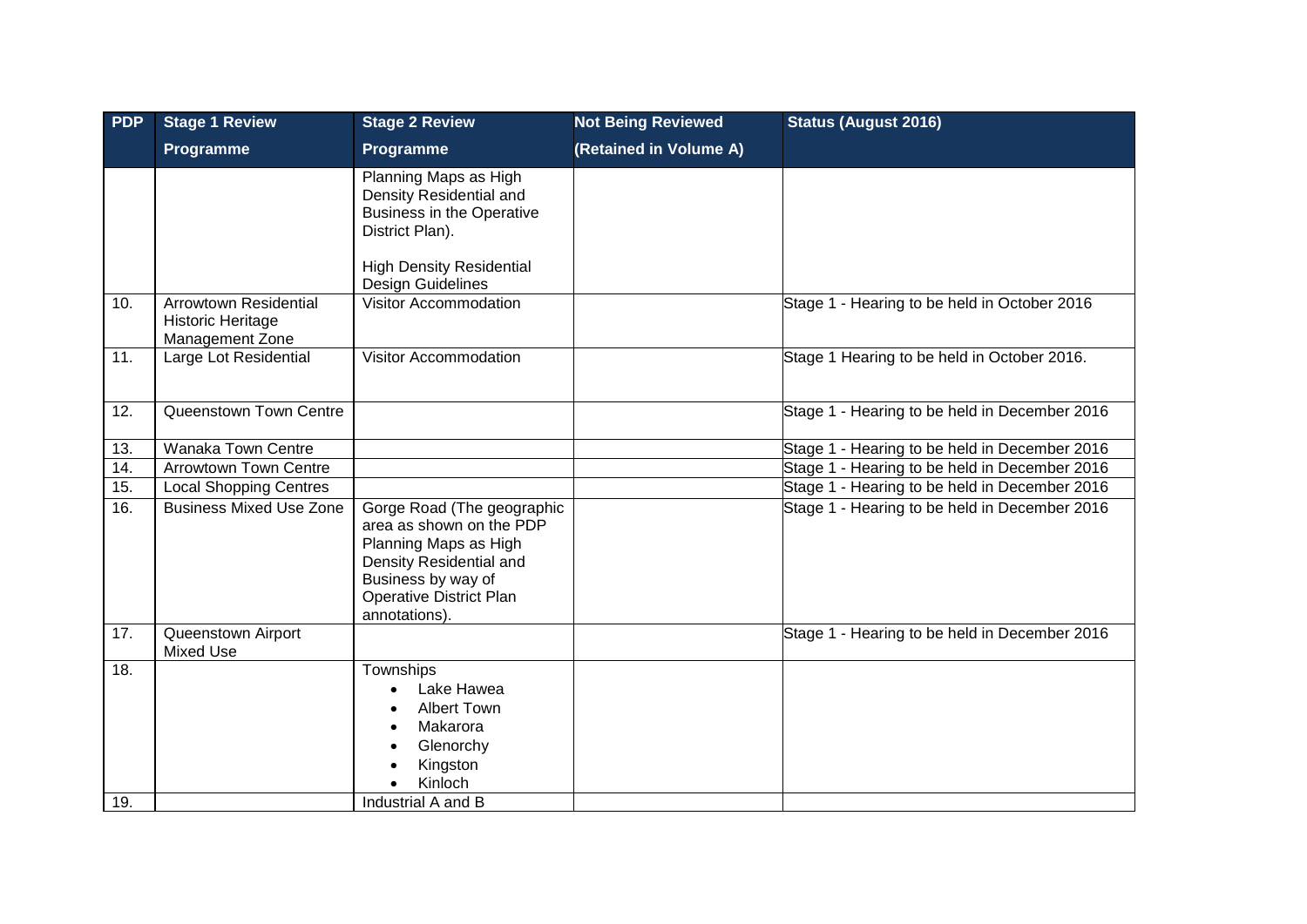| PDP                       | <b>Stage 1 Review</b>                                                                                                                                                                                                                                                                                                                                          | <b>Stage 2 Review</b>                                                                                                                                                  | <b>Not Being Reviewed</b> | <b>Status (August 2016)</b>                  |
|---------------------------|----------------------------------------------------------------------------------------------------------------------------------------------------------------------------------------------------------------------------------------------------------------------------------------------------------------------------------------------------------------|------------------------------------------------------------------------------------------------------------------------------------------------------------------------|---------------------------|----------------------------------------------|
|                           | Programme                                                                                                                                                                                                                                                                                                                                                      | Programme                                                                                                                                                              | (Retained in Volume A)    |                                              |
|                           |                                                                                                                                                                                                                                                                                                                                                                |                                                                                                                                                                        |                           |                                              |
|                           | Arrowtown Design<br>Guidelines 2016<br>(Variation 1)<br>As these relate to the<br>following Stage 1<br>components:<br>Low Density<br>$\bullet$<br><b>Residential Zone</b><br><b>Medium Density</b><br>$\bullet$<br><b>Residential Zone</b><br>Arrowtown<br>$\bullet$<br>Residential<br><b>Historic</b><br>Management<br>Zone<br>Arrowtown Town<br>Centre Zone. | As these relate to the<br>following Stage 2<br>components:<br><b>Meadow Park</b><br>$\bullet$<br>Special Zone<br><b>Industrial A Zone</b><br>$\bullet$<br>(Bush Creek) |                           | Stage 1 - Hearing to be held in October 2016 |
| <b>Part</b><br>4          | <b>Rural Environment</b>                                                                                                                                                                                                                                                                                                                                       |                                                                                                                                                                        |                           |                                              |
| $\overline{21}$ .         | <b>Rural Zone</b>                                                                                                                                                                                                                                                                                                                                              | Mapping Ferry Hill building<br>restriction area<br>Mapping Glenorchy building<br>restriction area (Bible Face)                                                         |                           | Stage 1 - Hearing completed.                 |
| 22.                       | <b>Rural Residential and</b><br>Rural Lifestyle Zones                                                                                                                                                                                                                                                                                                          |                                                                                                                                                                        |                           | Stage 1 - Hearing completed.                 |
| 23.                       | Gibbston Character Zone                                                                                                                                                                                                                                                                                                                                        |                                                                                                                                                                        |                           | Stage 1 - Hearing completed.                 |
| <b>Part</b><br>$\sqrt{5}$ | <b>District Wide</b>                                                                                                                                                                                                                                                                                                                                           |                                                                                                                                                                        |                           |                                              |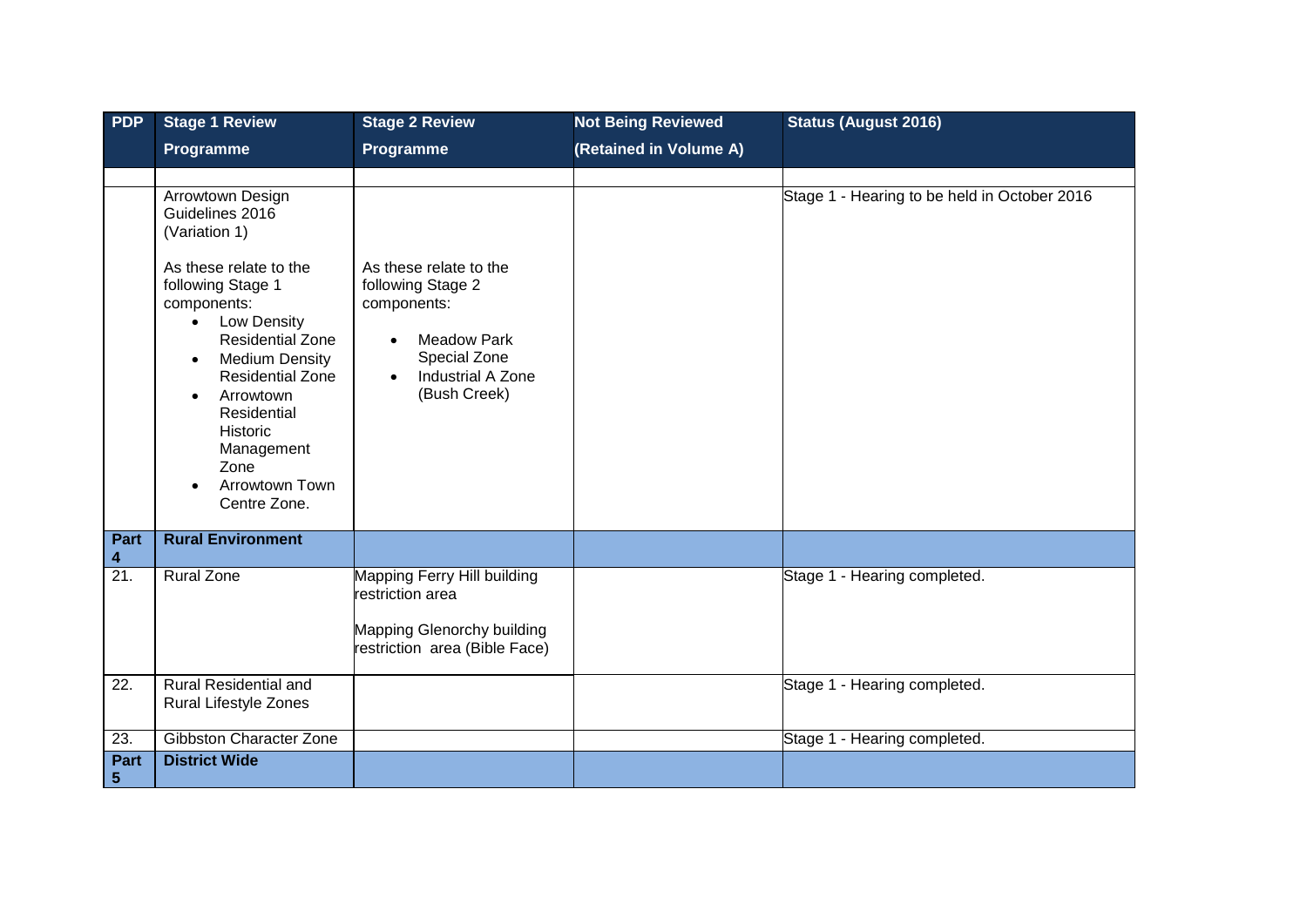| <b>PDP</b> | <b>Stage 1 Review</b>          | <b>Stage 2 Review</b>                                                                                                                                                                                                                                                                                                                                                                                                                                                                                                                                                                                           | <b>Not Being Reviewed</b> | <b>Status (August 2016)</b>  |
|------------|--------------------------------|-----------------------------------------------------------------------------------------------------------------------------------------------------------------------------------------------------------------------------------------------------------------------------------------------------------------------------------------------------------------------------------------------------------------------------------------------------------------------------------------------------------------------------------------------------------------------------------------------------------------|---------------------------|------------------------------|
|            | Programme                      | Programme                                                                                                                                                                                                                                                                                                                                                                                                                                                                                                                                                                                                       | (Retained in Volume A)    |                              |
| 24.        |                                | Change Chapter & number<br>references; align zones to<br>those in PDP                                                                                                                                                                                                                                                                                                                                                                                                                                                                                                                                           | Signs                     | Operative 24 June 2015.      |
| 25.        |                                | Change Chapter & number<br>references; align zones to<br>those in PDP                                                                                                                                                                                                                                                                                                                                                                                                                                                                                                                                           | Earthworks                | Operative 27 July 2015.      |
| 26.        | <b>Historic Heritage</b>       | Historic Heritage Schedule -<br>Mapping of sites of<br>significance to iwi                                                                                                                                                                                                                                                                                                                                                                                                                                                                                                                                      |                           | Stage 1 Hearing completed.   |
| 27.        | Subdivision and<br>Development | The following zones:<br>Townships<br>$\bullet$<br>Industrial A and B<br><b>Rural Visitor Zone</b><br><b>Penrith Park Zone</b><br>Bendemeer Zone<br><b>Hydro Generation</b><br>$\bullet$<br>Zone<br>Quail Rise Zone<br><b>Meadow Park Zone</b><br><b>Frankton Flats</b><br>$\bullet$<br>Frankton Flats B<br>$\bullet$<br>Mt Cardrona Station<br><b>Ballantyne Road</b><br>$\bullet$<br><b>Mixed Use</b><br><b>Three Parks</b><br>$\bullet$<br>Kingston Village<br>$\bullet$<br><b>Shotover Country</b><br>Arrowtown South<br>$\bullet$<br>Provisions for<br>developing/information<br>requirements for Structure |                           | Stage 1 - Hearing completed. |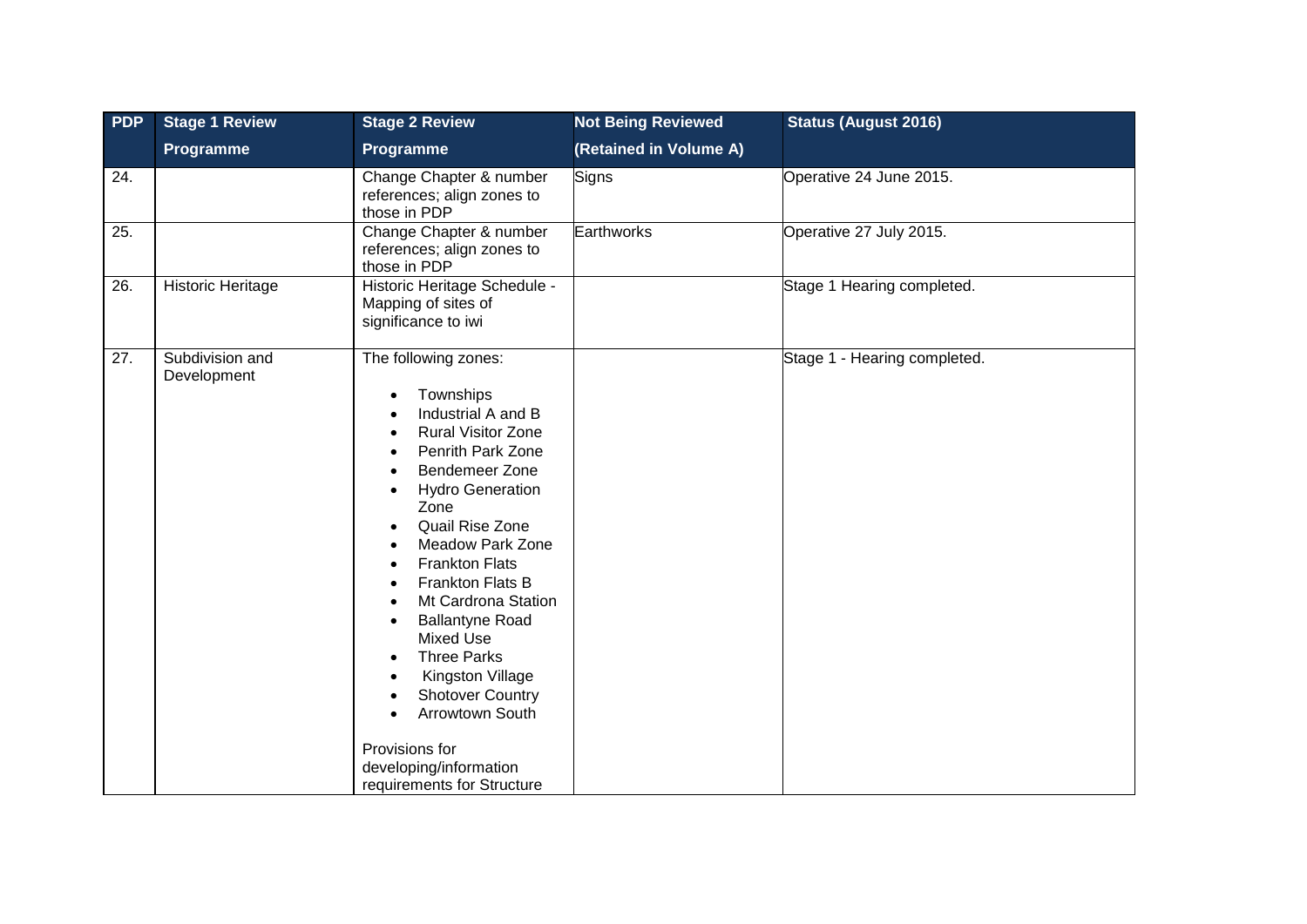| <b>PDP</b>        | <b>Stage 1 Review</b>                                         | <b>Stage 2 Review</b>                                                                                | <b>Not Being Reviewed</b> | <b>Status (August 2016)</b>          |
|-------------------|---------------------------------------------------------------|------------------------------------------------------------------------------------------------------|---------------------------|--------------------------------------|
|                   | Programme                                                     | Programme                                                                                            | (Retained in Volume A)    |                                      |
|                   |                                                               | Plans                                                                                                |                           |                                      |
| 28.               | <b>Natural Hazards</b>                                        |                                                                                                      |                           | Hearing to be Held in March 2017     |
| 29.               |                                                               | Transportation                                                                                       |                           |                                      |
| 30.               | <b>Energy and Utilities</b>                                   |                                                                                                      |                           | Hearing to be Held in September 2016 |
| 31.               |                                                               | <b>Hazardous Substances</b>                                                                          |                           |                                      |
| $\overline{32}$ . | <b>Protected Trees</b>                                        |                                                                                                      |                           | Stage 1 - Hearing completed.         |
| 33.               | <b>Indigenous Vegetation</b><br>and Biodiversity              |                                                                                                      |                           | Stage 1 - Hearing completed.         |
| 34.               | <b>Wilding Exotic Trees</b>                                   |                                                                                                      |                           | Stage 1 - Hearing completed.         |
| 35.               | <b>Temporary Activities and</b><br><b>Relocated Buildings</b> |                                                                                                      |                           | Hearing to be held in September 2016 |
| 36.               | Noise                                                         |                                                                                                      |                           | Hearing to be Held in September 2016 |
| 37.               | Designations                                                  | Five NZTA designations<br>sought to be rolled over by<br>NZTA not included in Stage<br>$\mathbf 1$ . |                           | Hearing to be Held in October 2016   |
| 38.               |                                                               | Open Space and Recreation                                                                            |                           |                                      |
| 39.               |                                                               | Open Space Zone -<br>Landscape Protection                                                            |                           |                                      |
| 40.               |                                                               | Affordable and Community<br>Housing                                                                  |                           |                                      |
| Part<br>6         | <b>Special Zones</b>                                          |                                                                                                      |                           |                                      |
| 41.               | Jacks Point                                                   |                                                                                                      |                           | Hearing to be Held in February 2017  |
| 42.               | <b>Waterfall Park</b>                                         |                                                                                                      |                           | Hearing to be Held in February 2017  |
| 43.               | Millbrook Resort Zone                                         |                                                                                                      |                           | Hearing to be Held in February 2017  |
| 44.               |                                                               | <b>Rural Visitor Zone</b>                                                                            |                           |                                      |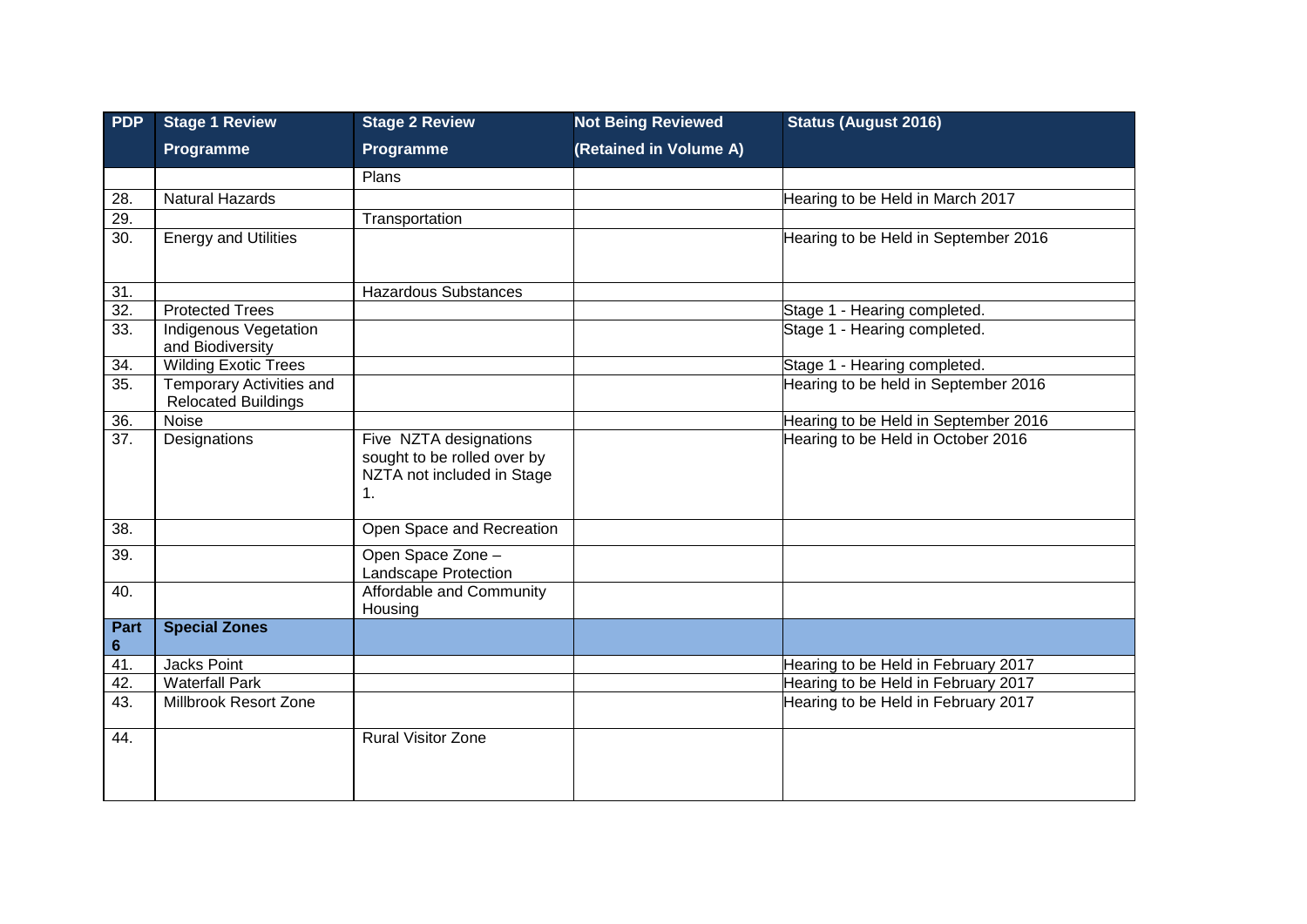| <b>PDP</b> | <b>Stage 1 Review</b> | <b>Stage 2 Review</b>                                       | <b>Not Being Reviewed</b> | <b>Status (August 2016)</b> |
|------------|-----------------------|-------------------------------------------------------------|---------------------------|-----------------------------|
|            | Programme             | Programme                                                   | (Retained in Volume A)    |                             |
|            |                       |                                                             |                           |                             |
| 45.        |                       | Penrith Park Zone                                           |                           |                             |
| 46.        |                       | Bendemeer Zone                                              |                           |                             |
| 47.        |                       | Hydro Generation Zone and<br><b>Financial Contributions</b> |                           |                             |
| 48.        |                       | Quail Rise Zone                                             |                           |                             |
| 49.        |                       | <b>Meadow Park Zone</b>                                     |                           |                             |
| 50.        |                       | <b>Frankton Flats</b>                                       |                           |                             |
| 51.        |                       | Mt Cardrona Station                                         |                           |                             |
| 52.        |                       | <b>Ballantyne Road Mixed Use</b>                            |                           |                             |
| 53.        |                       | <b>Three Parks</b>                                          |                           |                             |
| 54.        |                       | Kingston Village                                            |                           |                             |
| 55.        |                       | <b>Shotover Country</b>                                     |                           |                             |
| 56.        |                       | Arrowtown South                                             |                           |                             |

**Operative District Plan Components excluded from the District Plan Review and to form Volume B of the District Plan**

**The geographic area covered by:**

- **Plan Change 45: Northlake (Identified as the greyed out area on PDP Planning Maps 08, 18, 19 and 20).**
- **Plan Change 46: Ballantyne Road industrial and residential extension (Plan change boundary area identified on PDP Planning Maps 34, 35 and 36).**
- **Plan Change 50: Queenstown Town Centre Zone extension (Identified on PDP Planning Maps 08, 18 and 23)**
- **Plan Change 51: Peninsula Bay North**
- **The Remarkables Park Zone (Identified on PDP Planning Maps 31, 31a and 33)**
- **Frankton Flats B Zone (Identified on PDP Planning Maps 31, 31a and 33)**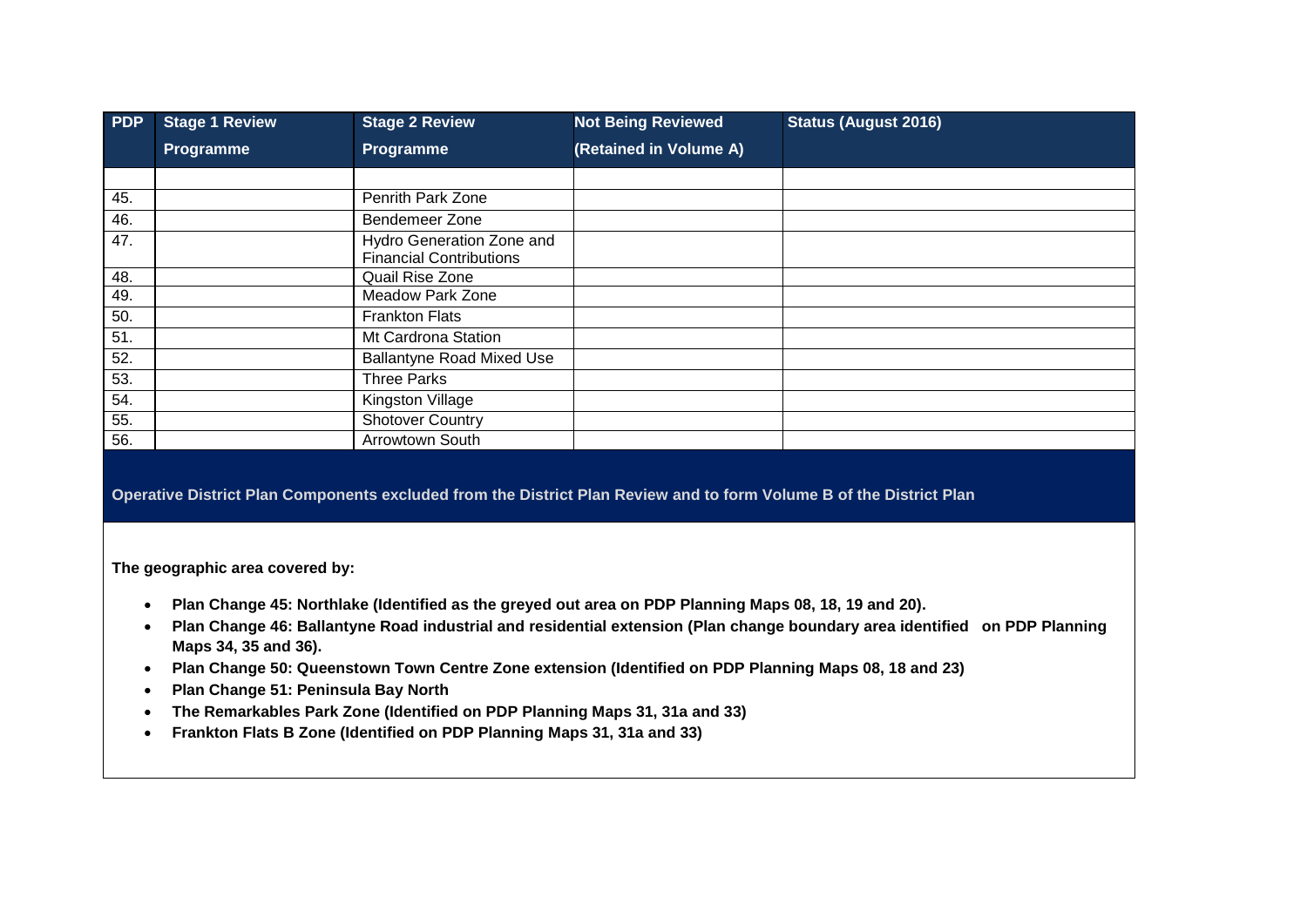## **SCHEDULE 3**

**Council resolutions of 29 September 2016**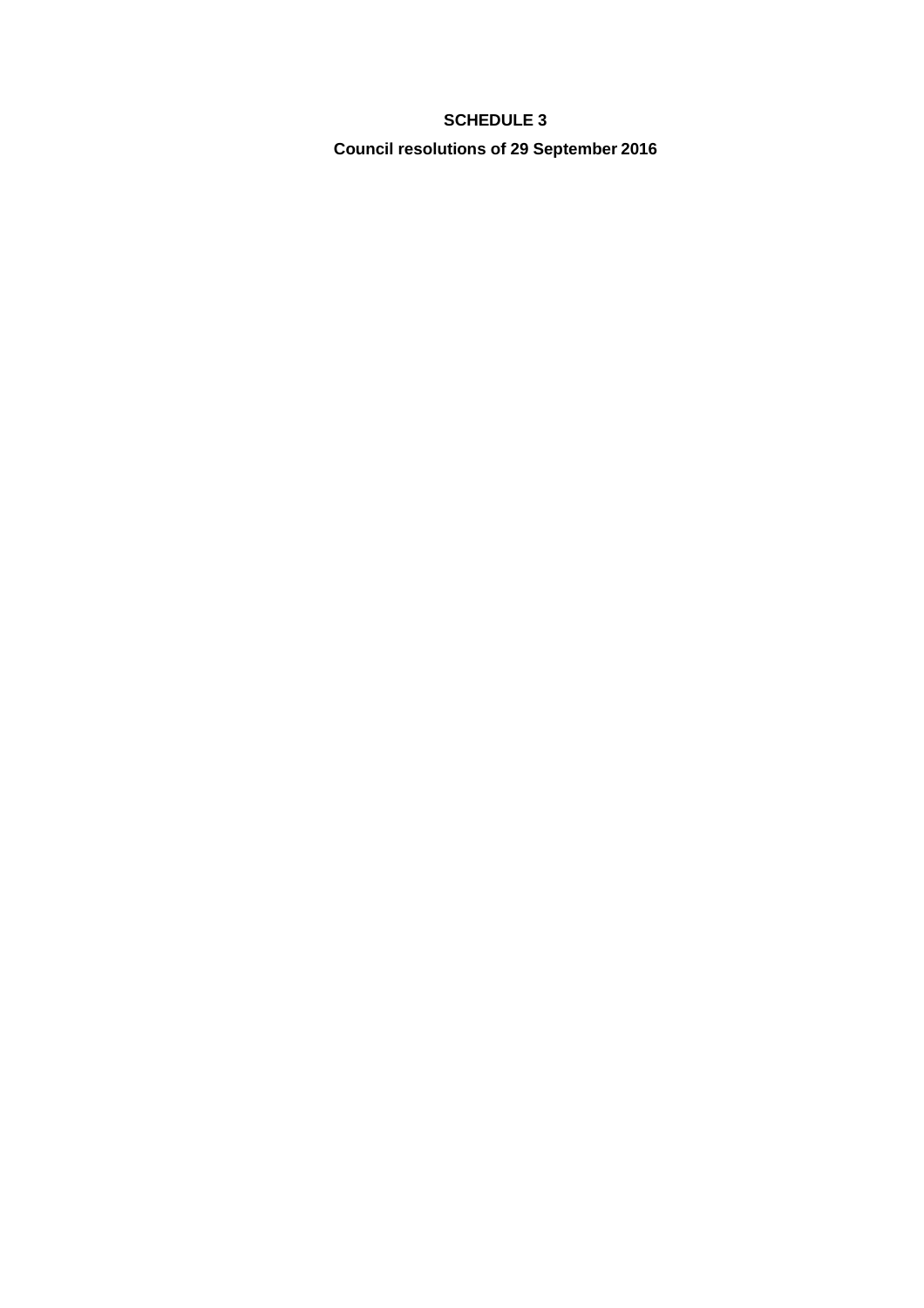

**Minutes of an ordinary meeting of the Queenstown Lakes District Council held in the Council Chambers, 10 Gorge Road, Queenstown on Thursday 29 September 2016 commencing at 1.00pm** 

#### **Present:**

Mayor Vanessa van Uden; Councillors Aoake, Cocks, Ferguson, Forbes, Gazzard, Gilmour, Lawton, MacLeod, Stamers-Smith and Stevens

#### **In attendance:**

Mr Stewart Burns (Acting Chief Executive/General Manager, Finance and Regulatory), Mr Peter Hansby (General Manager, Property and Infrastructure), Mr Tony Avery (General Manager, Planning and Development), Mr Stephen Quin (Parks and Reserves Planning Manager), Mr Lee Webster (Manager, Regulatory), Ms Heidi Thomson (Regulatory Support Coordinator), Mr Paul Speedy (Manager Strategic Projects and Support), Mr Richard Pope (Property Manager), Mr Simon Battrick (Sport and Recreation Manager), Mr Craig Barr (Acting Planning Policy Manager), Mr Nick Whittington (Solicitor, Meredith Connell Ltd), Mr Blake Hoger (Property Manager, APL Property Ltd), Mr Aaron Burt (Planner, Parks and Reserves), Mrs Meghan Pagey (Human Resources Manager) and Ms Jane Robertson (Senior Governance Advisor); two members of the media and approximately 16 members of the public

## **Apologies**

There were no apologies or requests for leave of absence.

## **Declarations of Conflicts of Interest**

- Councillor Aoake declared a conflict in respect of Jigsaw (item in Mayor's Report), as he was an employee of this organisation.
- Councillors Aoake, Forbes, Gazzard and Gilmour declared a conflict of interest in Item 2 ('Proposed New Right of Way Easement application by Skyline Enterprises Ltd') because they were all shareholders in Skyline Enterprises.
- Councillors MacLeod and Stevens declared a conflict of interest in item 6 ('Alcohol Licensing Fee Reduction Policy') as they both had an interest greater than 10% in a business with a liquor licence.

The Mayor asked that for all except Councillor Aoake's Jigsaw conflict the affected members leave the meeting for the item.

## **Matters Lying on the Table**

There were no matters lying on the table.

## **Confirmation of agenda**

The agenda was confirmed without addition or alteration.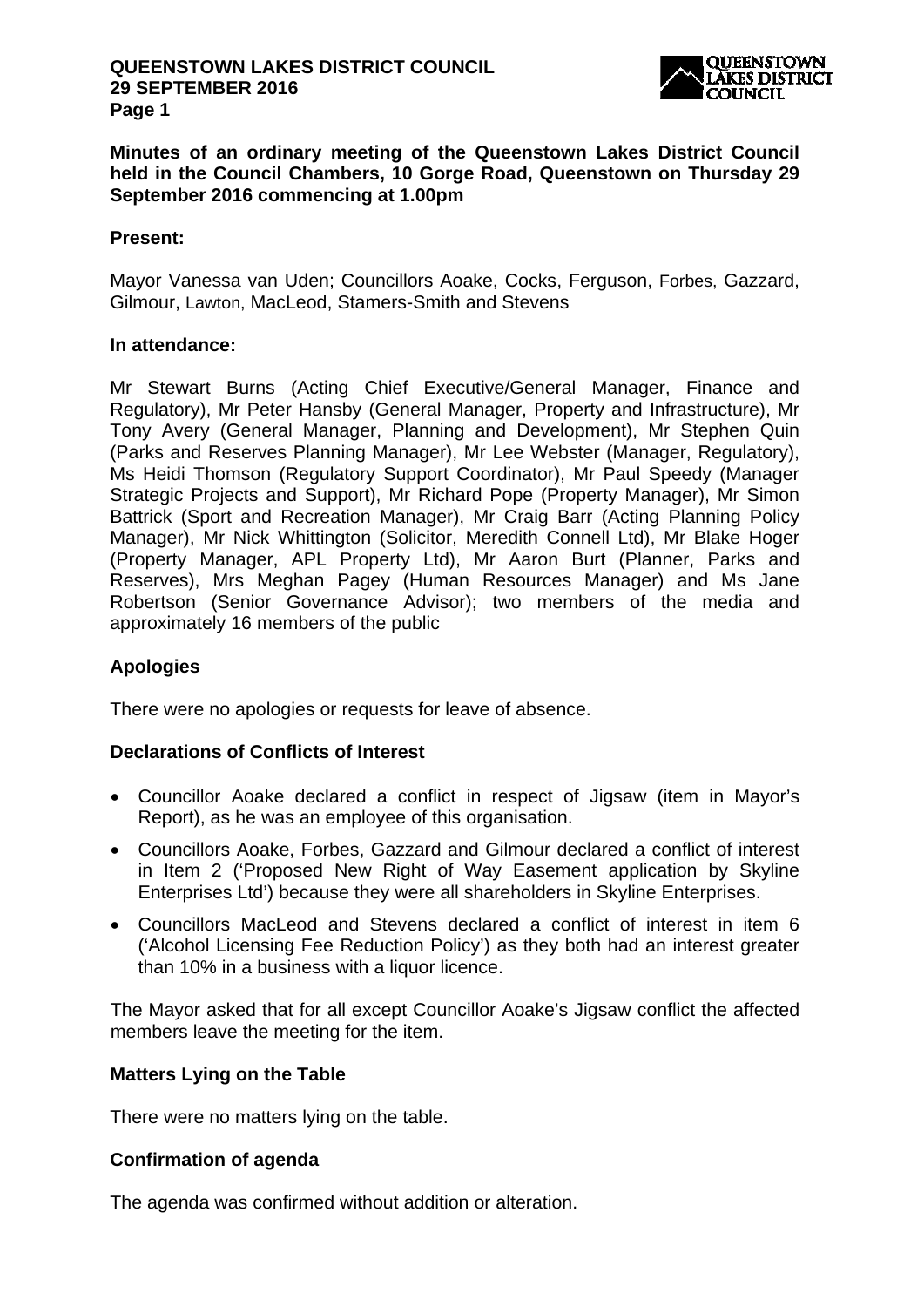## **Public Forum**

#### 1. Ben Calder

Mr Calder spoke as a previous owner of Licenced Premises Tour operator, 'Big Night Out'. He expressed opposition to the proposed Activities in Public Places Bylaw under which he believed Licenced Premises Tours were deemed a nuisance. He questioned how this could be concluded as there had been no public complaint about their activities or any need for attendance by emergency services. He believed the recommendation to introduce provisions to control these activities was contrary to the 540 submissions which had opposed their introduction. He considered that the outcome of the consultation process had been pre-determined. He encouraged the Council to vote in opposition to the bylaw's adoption and instead to work in cooperation with affected businesses.

In reply to questions Mr Calder stated that the bylaw would impact upon the ability of businesses to operate, citing in particular the proposed staffing ratio. He was also fearful that once in place the regulations would get tighter and would make it impossible for businesses to operate. He believed that these businesses were different from daytime walking tours as the tours worked closely with bar security, participants walked only a short distance and staff were well trained.

## 2. Basil Walker

Mr Walker presented a proposal for an area of affordable housing to be developed on a site of 30 acres in West Lake, adjoining Sunshine Bay. This proposal had a board of directors and was accessed from two partly formed roads off Arawata Terrace. It complied with the Council's lead policy in terms of location and it was planned to provide options for long term rental properties and affordable houses and apartments. Preliminary reports indicated the presence of services nearby, there were extensive plantings on site and the development would not be visible from the roadway because of its distance from the road.

#### 3. Gavin Larsen

Mr Larsen stated that he was a Director of 'Kiwi Crawl', a Licence Premises Tour operator. He disagreed with the heavy handed approach by the Council to develop and introduce the proposed Activities in Public Places bylaw. He considered that the proposed permit system would give too much control to the Council and would make it unviable to operate Licenced Premises Tours. Mr Larsen expressed concern about the proposed staff ratio, adding that the current ratio of 1:20 had never presented any problems or need to be higher whilst staff were trained to deal with large groups. He did not consider Licenced Premises Tours were comparable with daily walking tours in terms of a staff ratio as the latter was an activity that required little staff training.

Mr Larsen stated that the proposed restriction on hours of operation for Licence Premises Tours would come into force too soon and operators did not have time to put in place the changes needed in this timeframe.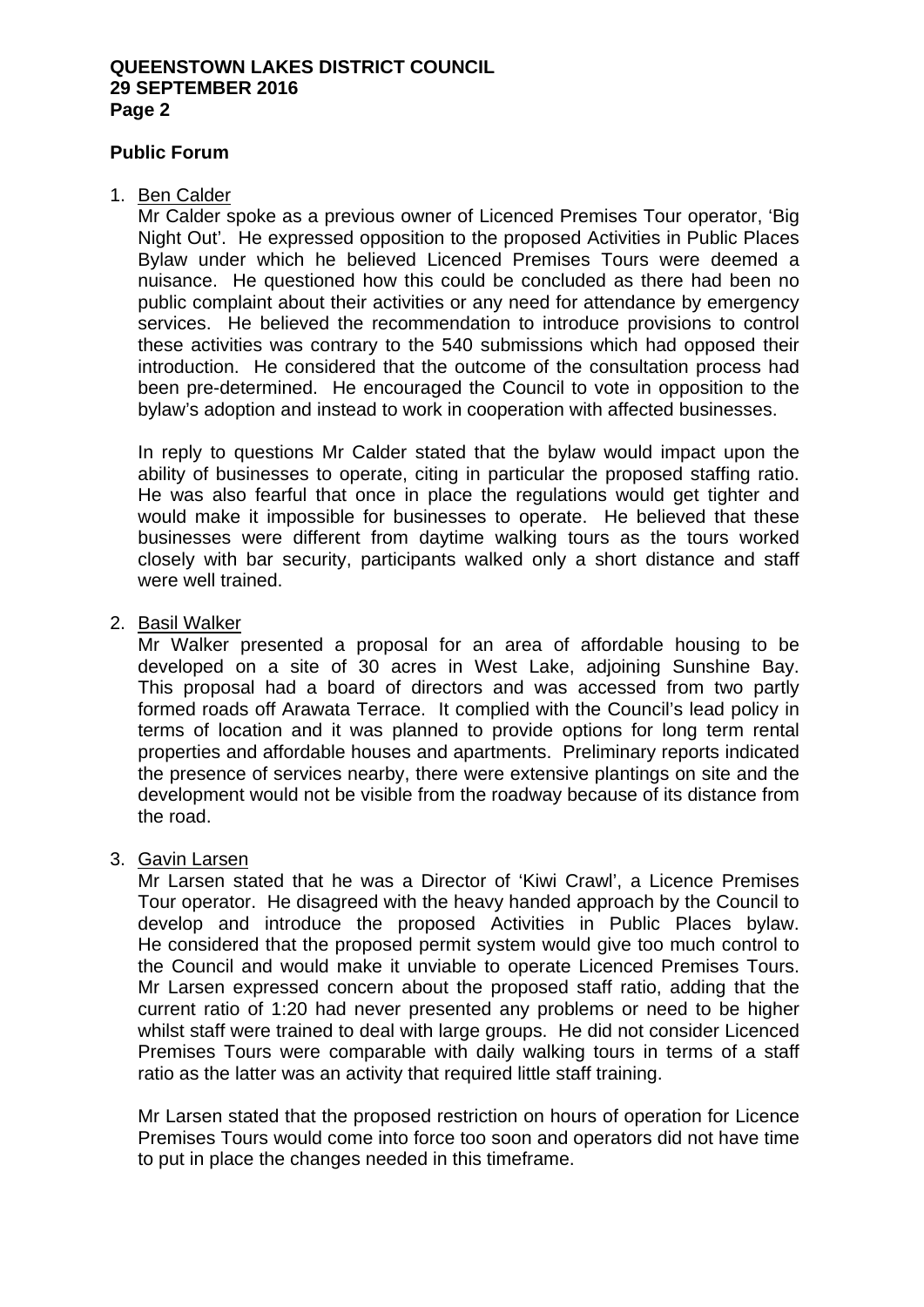## 4. Matthew Sutherland

Mr Sutherland stated that he was Director of 'Big Night Out'. He had concerns about how the bylaw had come about. He believed that its introduction had been inevitable regardless of public opinion. He believed that the recent meeting with Council staff to discuss permit conditions had been a waste of time because operators' opinions and ideas had not been accepted and they had been told to 'take it or leave it'. He was particularly concerned about how the bylaw would restrict the hours and days of operation and would limit group size. He stated that clauses restricting music were not needed as this was not a feature of the tours. He expressed concern about the date of the bylaw's implementation which he considered showed the Council failed to understand how long the conditions would take to implement. He believed that it would take 90 days to get staff in place and train appropriately.

## 5. Dexter Devlin

Mr Devlin spoke in opposition to the provisions of the Activities in Public Places Bylaw in relation to Licenced Premises Tours. He highlighted the following:

- The current operation had a 1:20 staff ratio and 1:12 was too low. Staff spent about 2-3 minutes/hour moving the group and new staff would have to hired and paid for 4-5 hours of work for only 12 minutes of moving a tour.
- It was unreasonable to restrict hours.
- He requested more time before the bylaw came into force to provide time for staff training and recruitment.

#### 6. Inspector Olaf Jensen

Inspector Jensen stated that he was the Otago Lakes-Central Area Police Commander. He noted that the police purpose was to keep people safe and to prevent them becoming either a victim or an offender. He observed that at night intoxicated people in queues outside premises often created situations where there was the potential for conflict. Queenstown was over-represented by alcohol-related harm and whilst police did not oppose Licenced Premises Tours per se, they sought the introduction of a permit to keep people safe. Police did not want to ban the tours but would like to see some structure around the activity.

## **On the motion of Councillors Forbes and Gilmour it was resolved to suspend Standing Orders to extend the Public Forum.**

## 7. Alastair Porter

Mr Porter expressed concern about the timing for construction of the Eastern Access Road ('EAR'). He hoped that the Council had sufficient funds for the works to proceed. He considered that the Remarkables Park to Glenda Drive extension was a priority and a partial opening of the EAR by May 2017 would have a significant effect on traffic congestion and delays at the BP corner.

He stated that there had never been an agreement that Remarkables Park would fund the road.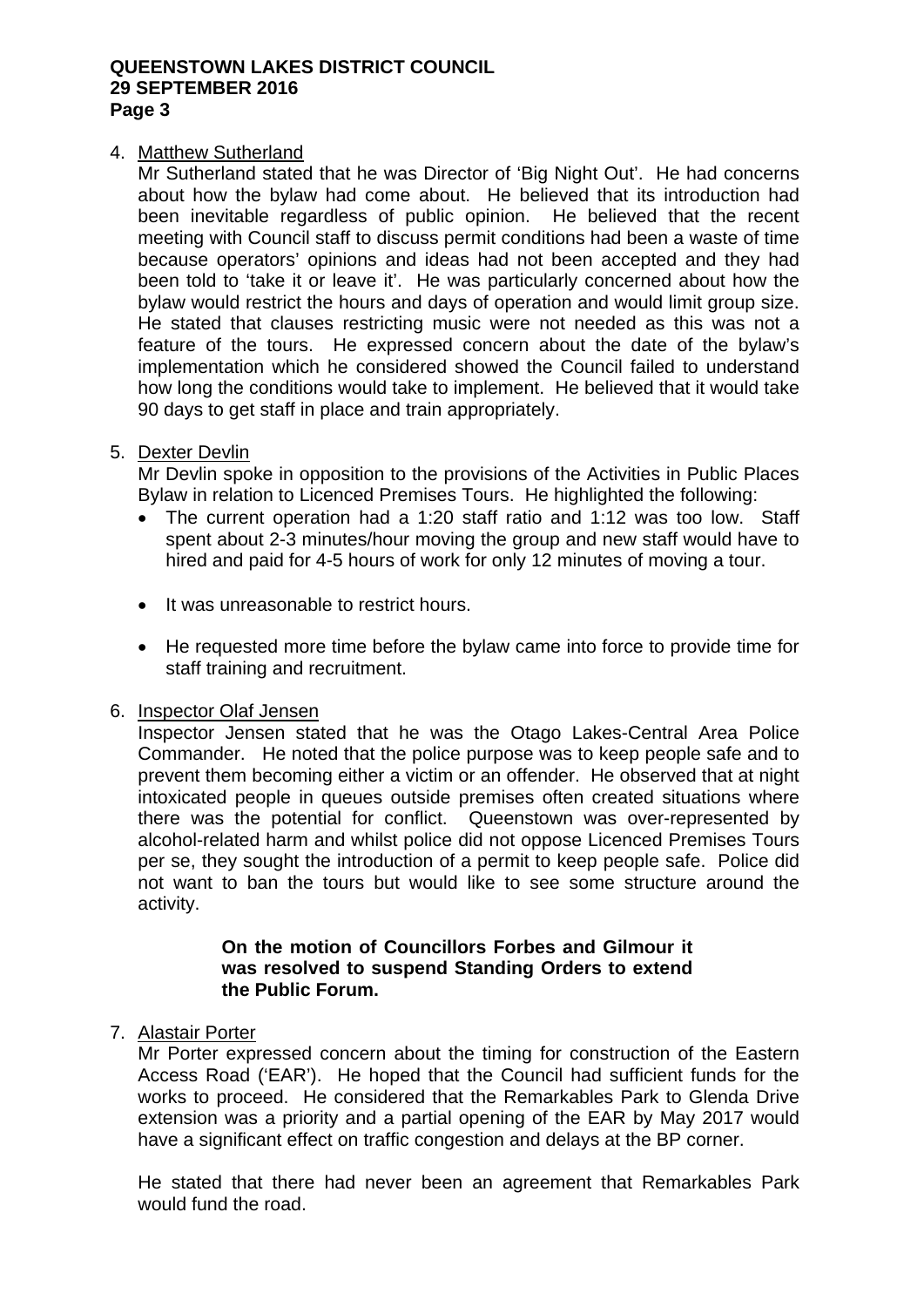#### 8. Evan Jenkins

Mr Jenkins encouraged the Council to get rid of the wall along Marine Parade. He believed that the current works in the street provided the opportunity to open up the promenade properly. He also commented about street signage, the unkempt appearance of tear-drop signs and recent tree trimming for the Night Noodle Markets. He agreed with some of the views expressed by Licenced Premises Tour operators as they should not have to notify Council of a staff change and there needed to be further negotiation with Council about operating hour provisions, but he also encouraged them to stop being cry-babies and just get on with it. In relation to the bylaw provisions, he suggested that homeless and begging clauses should be introduced and that a better definition for 'busking' than what was currently provided was 'to perform in public for a voluntary donation'. He again correct 'aerobatics' to 'acrobatics' and suggested that a description of what buskers do was unnecessary. He did not believe that an on-line busker permit system would work, instead believing that buskers should have to come into the office to get a permit and should also be required to show it when performing, as by nature buskers were free-spirited people and needed these rules. He also tabled pictures showing overflowing rubbish bins in the CBD near the Rees statue and on Earnslaw Park.

## **On the motion of Councillors Gilmour and Lawton it was resolved that Standing Orders be reinstated.**

## 1. **Activities in Public Places Bylaw 2016**

A covering report from Heidi Thomson (Regulatory Support Co-ordinator) presented the final version of the proposed Queenstown Lakes District Council Activities in Public Places 2016 following completion of the Special Consultative Procedure.

The report was presented by Mr Webster and Ms Thomson.

Ms Thomson responded to the comments in the Public Forum which had been especially critical that the Council had accepted a late submission from police. She stated that there had been no 'badgering' of police, adding that police had made it clear from the start of the consultation process of their intention to lodge a submission. Some opposing Licence Premises Tour submitters had sought leave to make a late submission one month after the closing date and had been refused.

Mr Webster explained the background reasons for developing the Licenced Premises Tours provisions of the proposed bylaw. He believed that the proposed bylaw was an opportunity to put in place some moderate controls. He could appreciate the concerns expressed but did not consider that the bylaw provisions or the proposed permit conditions were overly cumbersome.

Mr Webster noted that because the permit was being adopted separately from the bylaw, the conditions could be altered without amending the bylaw, as changes to the latter would require the special consultative procedure. Accordingly, he considered that if the recommended staff ratio of 1:12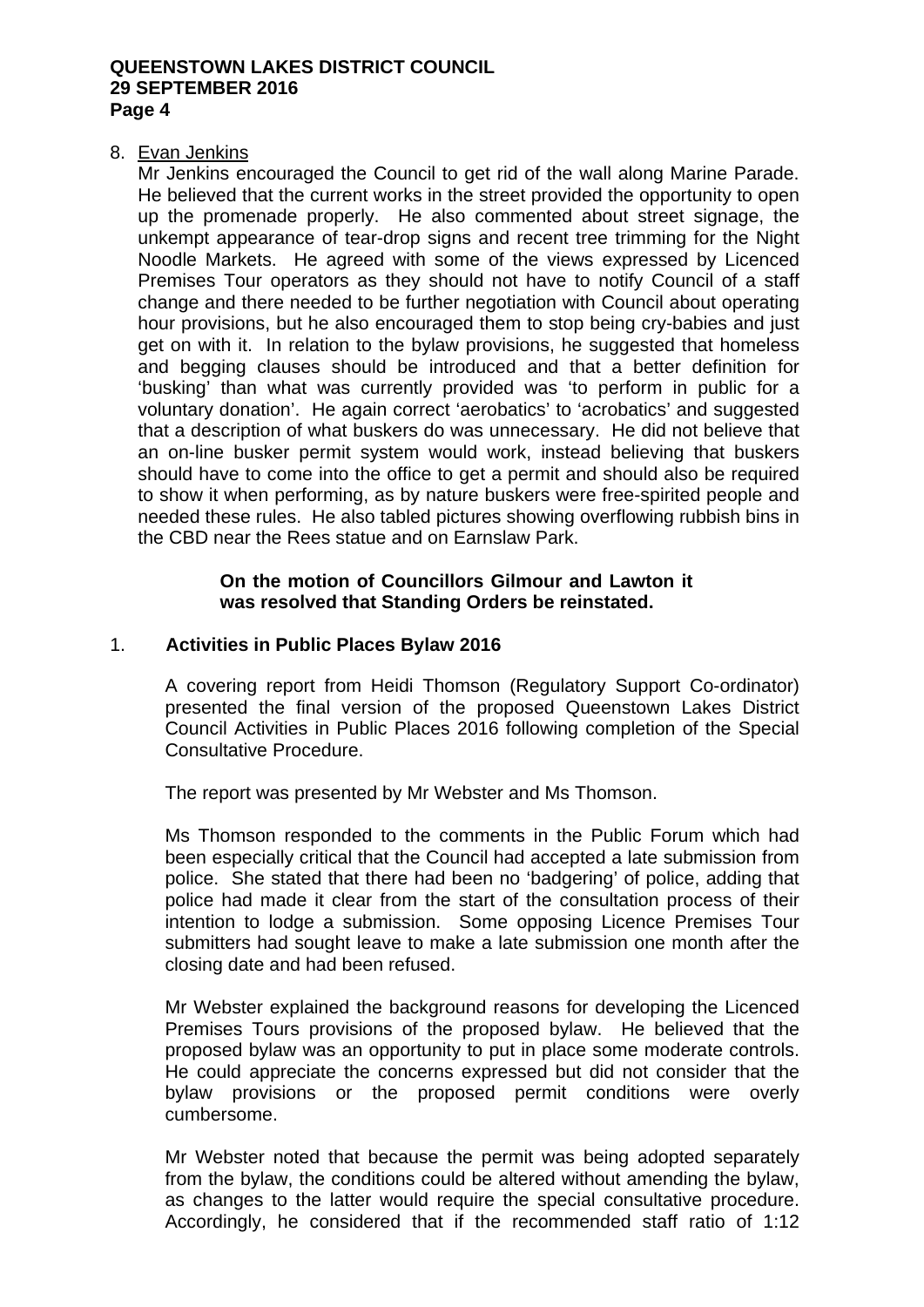proved unworkable, this could be reviewed. It was also noted that the report recommended that the Licensed Premises Tour Permit Conditions be reported back to Council after 12 months of operation to test if the proposed provisions were successful and whether changes were needed.

Councillor Stamers-Smith questioned whether the effects of the bylaw on other operators who operated group tours such as wine-tasting tours and trips to bungy-jumping sites had been considered. Mr Webster confirmed that regard had been had to these.

The Mayor questioned whether there was any barrier to pushing out the implementation date of the bylaw to address some of the concerns expressed during the Public Forum. It was agreed it would be reasonable to amend the date from 31 October 2016 to 30 November 2016.

A correction of 'aerobatics' to 'acrobatics' was made [Interpretation: definition of 'Busk']. To avoid constraining the definition of busking it was suggested that the idea raised in the Public Forum that the definition be simplified to 'performing for a voluntary donation' but concern was expressed that this could also encompass begging. The inclusion of the words 'including but not limited to….' was agreed instead.

**On the motion of Councillors Gazzard and Stevens it was resolved that the Council:** 

- **1. Note the contents of this report;**
- **2. Accept the recommendation from the Activities in Public Places Bylaw hearing panel to adopt the Bylaw as amended and formalise the permit conditions for Licenced Premises Tours;**
- **3. Adopt the proposed Queenstown Lakes District Council Activities in Public Places Bylaw 2016 as amended, to be implemented on Wednesday 30 November 2016 and direct officers to publicly notify the Council's decision; and**
- **4. Agree that the Licensed Premises Tour Permit Conditions be reported back to Council after 12 months of operation.**

*Councillor Stamers-Smith recorded his vote against the motion.* 

*Councillors Aoake, Forbes, Gazzard and Gilmour left the meeting at 2.25pm (conflict of interest).* 

*Councillor MacLeod also left the meeting at this point.*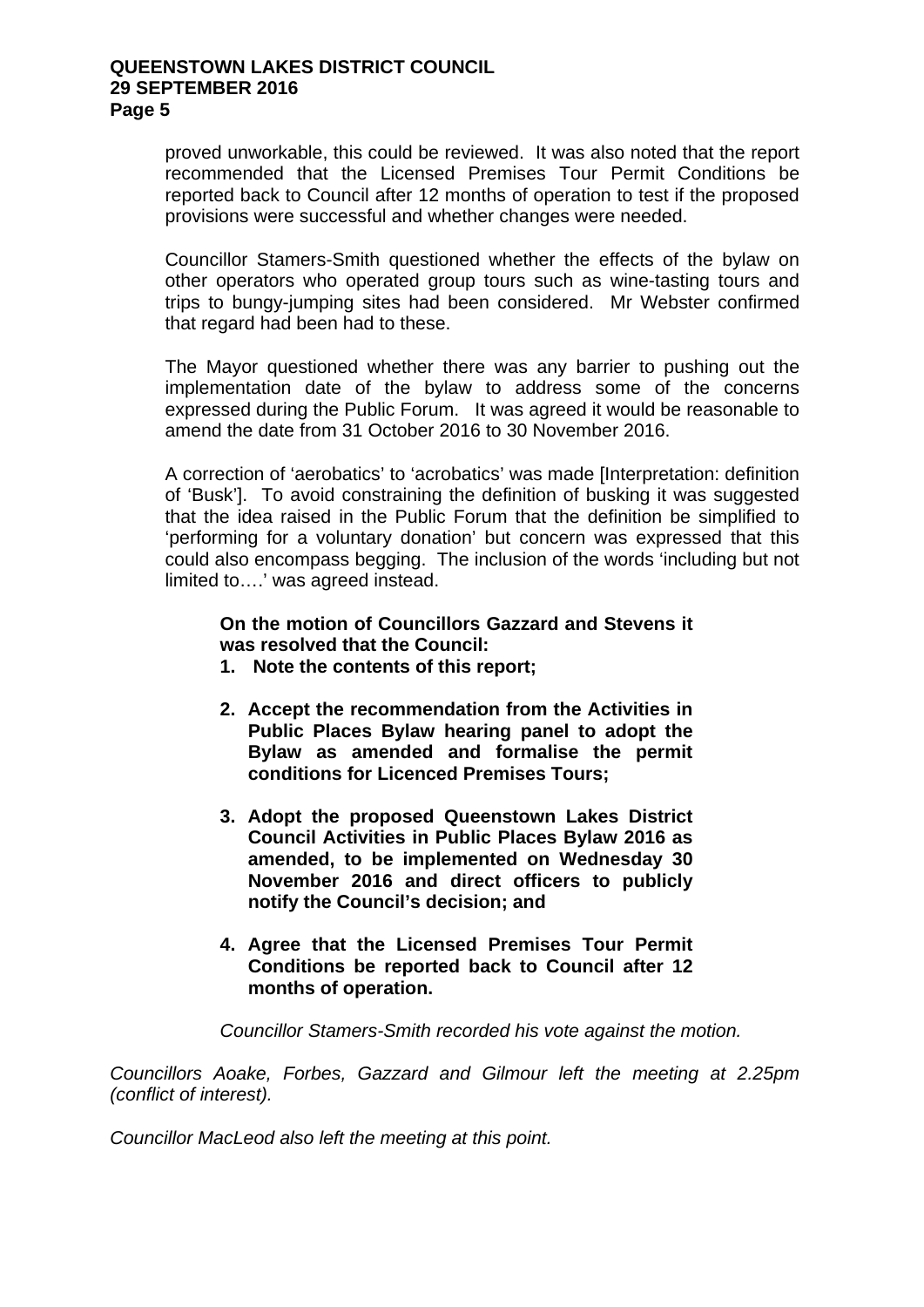## 2. **Proposed New Right of Way Easement application by Skyline Enterprises Limited**

A report from Aaron Burt (Planner, Parks and Reserves) presented the recommendation from the hearings panel which had heard submissions in relation to an application from Skyline Enterprises Ltd ('SEL') for a new right of way easement pursuant to Section 48 of the Reserves Act 1977 over the adjoining land, legally described as Lot 2 Deposited Plan 345184. The panel had recommended that the right of way easement be approved, subject to conditions.

The report was presented by Mr Burt and Mr Quin. Mr Burt confirmed that all other effects would be considered as part of the resource consent. Much of what had been presented at the hearing had been deemed out of scope with this application dealing with the easement only.

*Councillor MacLeod returned to the meeting at 2.26pm.* 

**On the motion of Councillors Stamers-Smith and Stevens it was resolved that the Council:** 

- **1 Note the content of this report;**
- **2 Approve a Right of Way Easement over Council Reserve Land (Lot 2 Deposited Plan 345184) in favour of Skyline Enterprises Limited (Section 1 SO 22971 & Lease 'Area A' (carpark); subject to the following terms and conditions:** 
	- To be determined and only **subsequent to any potential grant/and conditions of, resource consent RM160647.**
	- **Extent of Easement To be confirmed prior to commencement, having**  regard to any pote<br> **grant/and conditions grant/and conditions of, resource consent RM160647, and the advice of SEL and ZJV(NZ) Ltd (trading as Ziptrek Ecotours) communicated at the hearing on 1 September 2016.**  Fees As per QLDC's Easement **Policy 2008, and subject to the extent of the easement being confirmed. This shall also include any outstanding**
- **3 Delegate authority to approve final terms and conditions, including commencement, location, extent, fees and execution authority to the General**

**application fees.**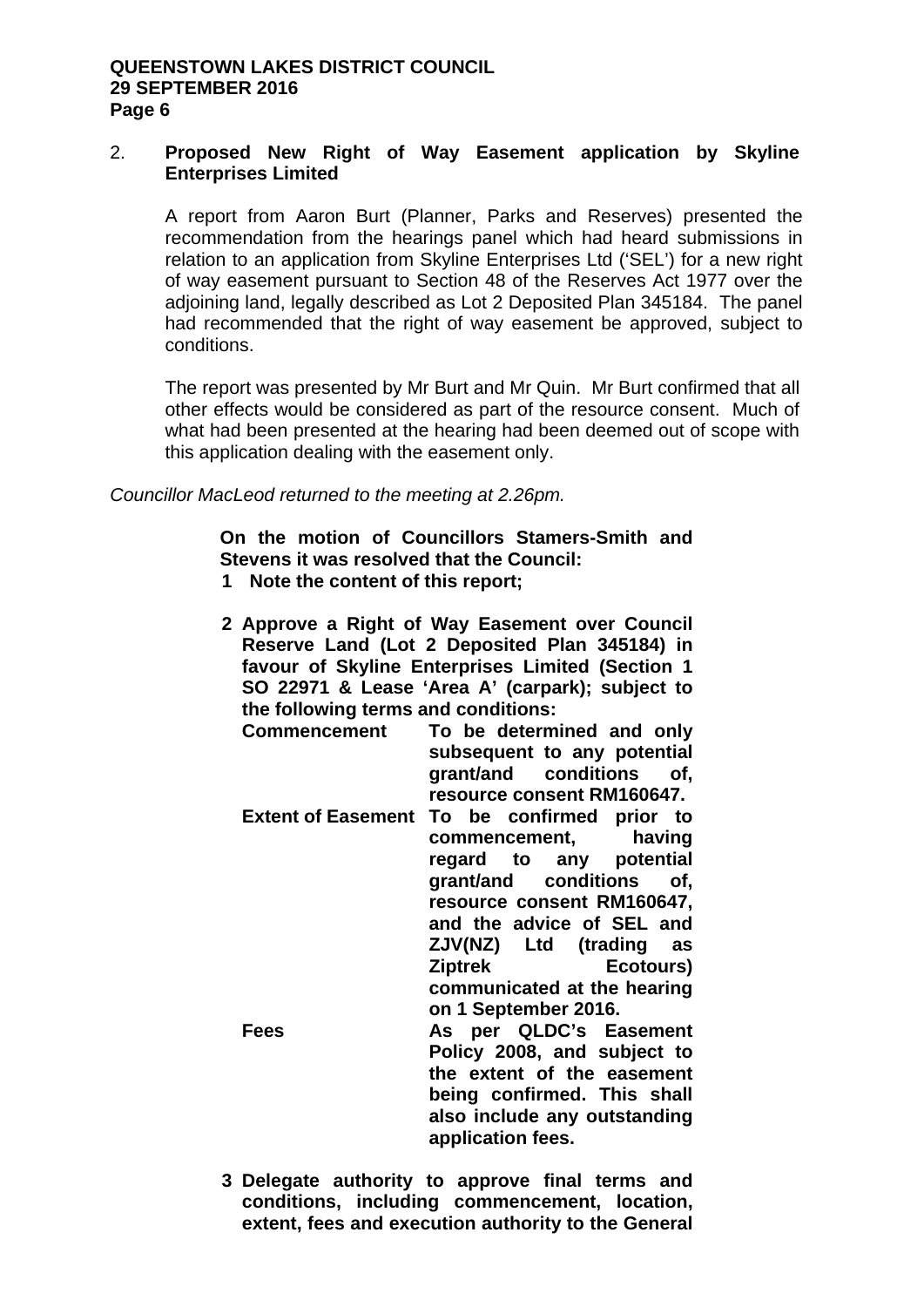**Manager – Property & Infrastructure, provided all relevant requirements of the Easement Policy 2008 are addressed; and** 

**4 Agree to the exercise of the Minister's consent (under delegation from the Minister of Conservation) to the granting of a Right of Way Easement over Council Reserve Land (Lot 2 Deposited Plan 345184) in favour of SEL.** 

*Councillors Forbes and Gilmour returned to the meeting at 2.27pm.* 

## 3. **Stanley Street Opportunity**

A report from Meaghan Miller (General Manager, Corporate Services) presented information about the Council's land in Stanley Street and initial thoughts about its possible use in the future. The report sought authority to seek community feedback on potential future uses.

The report was presented by Mr Speedy.

## *Councillor Aoake returned to the meeting at 2.28 pm.*

The Mayor identified various other organisations which used the QPACT and Queenstown Art Society rooms and asked what measures were in place to ensure that all the different groups had been identified. She asked staff to make every effort to make contact with all small ad hoc users of the site in a structured way.

*Councillor Gazzard returned to the meeting at 2.29pm.* 

Councillor Gilmour was critical of the proposed method of seeking feedback as detailed in paragraph 23 of the report. She stated that it was not adequate to publish something on a website and expect the community to respond. She also did not consider that a month of consultation via email was a satisfactory time period and she questioned the adequacy of the map. She suggested that a communications plan was needed to ensure the entire community of stakeholders who used the site was reached.

## **On the motion of Councillors MacLeod and Stevens it was resolved that the Council:**

- **1. Note the content of this report;**
- **2. Confirm that the Council supports development of a masterplan to strategically develop the reserve blocks known as the Stanley Street holding;**
- **3. Agree to enable an opportunity for community feedback on the intended and potential future use**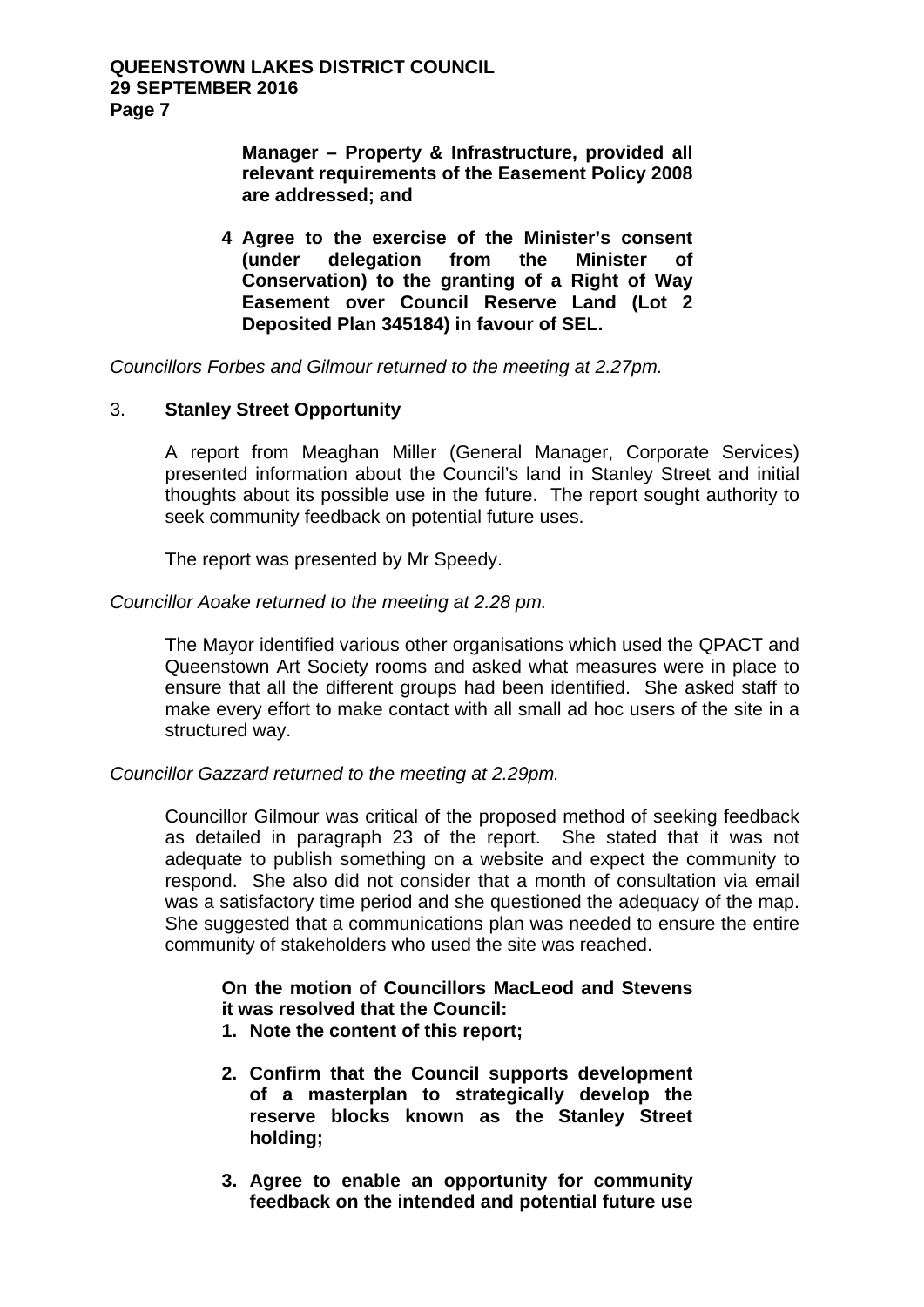**of the reserve blocks known as the Stanley Street holding; and** 

**4. Direct the Chief Executive to brief the newly appointed Council in relation to the feedback, after 8 October 2016.**

## 4. **Stage Two, District Plan Review**

A report from Craig Barr (Acting Planning Policy Manager) presented:

- a. An update on the District Plan Review;
- b. Confirmation of the components to be reviewed in Stage 2 of the District Plan Review that could be notified to form part of the Proposed District Plan;
- c. Confirmation of specific components (i.e. areas of land) of the Operative District Plan that were excluded from the District Plan Review;
- d. Confirmation that the method for managing the excluded components from the Proposed District Plan has been to locate them in a separate volume of the District Plan;
- e. A signal that changes will be required to the Stage 1 Proposed District Plan to integrate Stage 2 and make consequential changes associated with separating the district plan into two volumes; and
- f. Information about the indicative timing of Stage 1 and Stage 2 processes.

The report was presented by Mr Barr and Mr Avery.

The Mayor expressed concern that the work on alluvial fans in Gorge Road that the Council had asked for immediately in 2015 had not been started. She asked about its current timing as it was an issue that was wider than simply Stage 2 of the District Plan Review. Mr Avery stated that it was part of natural hazards chapter that was due to be heard in March. This timing was good because by that time, a decision on the Regional Policy Statement would be available which would provide a guide. He confirmed that the technical work could now be prepared.

Councillor Gilmour stated that research and technical work on Visitor Accommodation, affordable housing and design guidelines also needed to be complete before staff could start the Stage Two chapters. Mr Avery observed that present resources meant this would be difficult.

Councillor Gilmour considered it was important to expedite the notification of the district-wide chapters because they would inform the others. She specifically requested for the transport and other district wide chapters to be notified earlier to inform the mapping hearings and asked for the recommendation to be altered accordingly. This addition was supported.

Mr Avery acknowledged the work of Council officers on the District Plan Review thus far.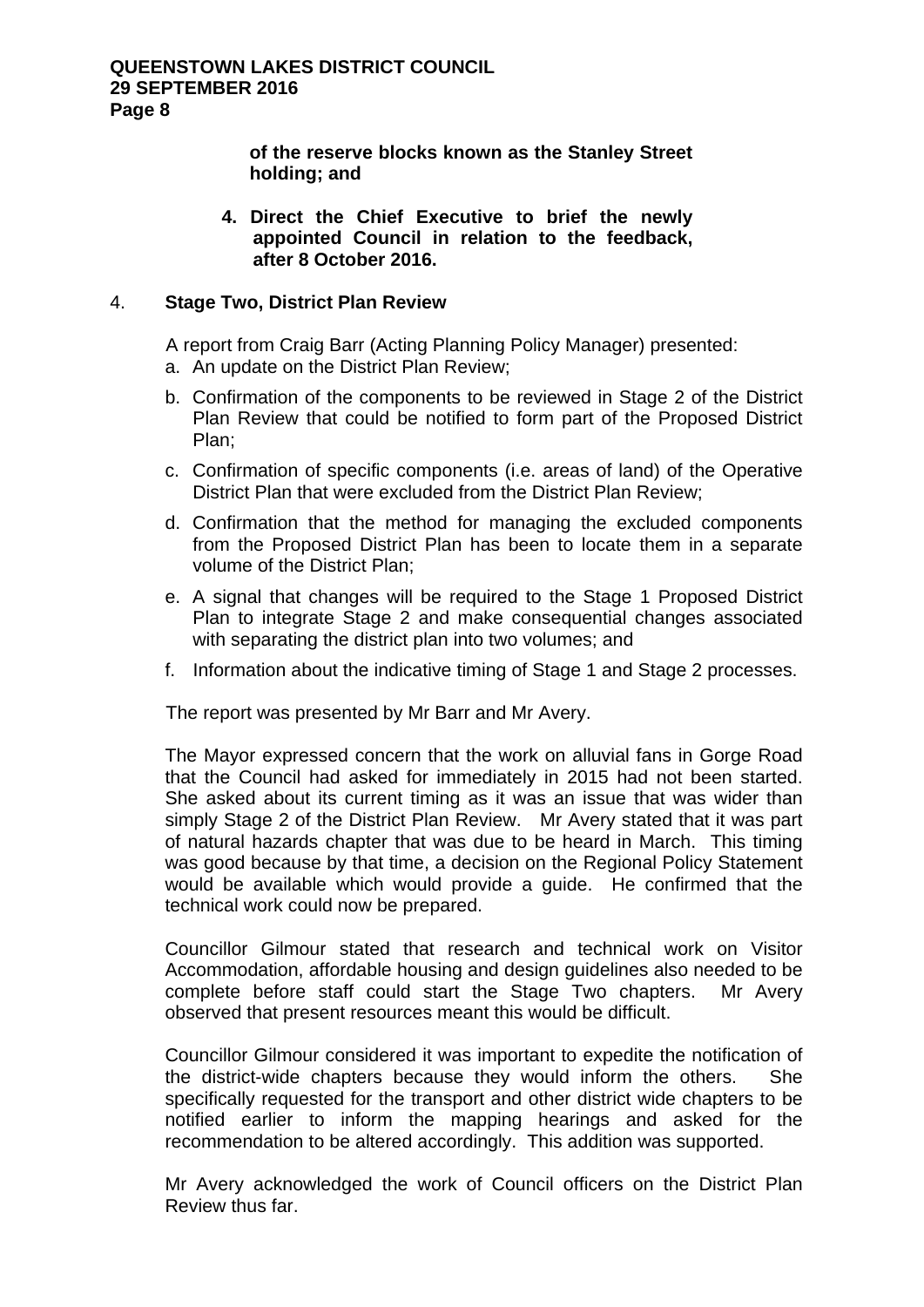**On the motion of Councillors Gilmour and MacLeod it was resolved that the Council:** 

- **1. Note the contents of this report;**
- **2. Approve pursuant to section 79(1) of the Resource Management Act 1991 (RMA) to commence Stage 2 of its review of the Operative District Plan, including the review of following components of the Operative District Plan and identified other matters:** 
	- **a. Township Zones**
	- **b. Industrial A and B Zones**
	- **c. Transportation Chapter**
	- **d. Hazardous Substances Chapter**
	- **e. Designations. Limited to five designations that were not identified by the New Zealand Transport Agency for notification as part of Stage 1**
	- **f. Open space and recreation**
	- **g. Open Space Landscape Protection Zone**
	- **h. Affordable and Community Housing**
	- **i. Rural Visitor Zone**
	- **j. Penrith Park Zone**
	- **k. Bendemeer Zone**
	- **l. Hydro Generation Zone including Financial Contributions**
	- **m. Quail Rise Zone**
	- **n. Meadow Park Zone**
	- **o. Frankton Flats Zone**
	- **p. Mt Cardrona Station Zone**
	- **q. Ballantyne Road Mixed Use Zone**
	- **r. Three Parks Zone**
	- **s. Kingston Village Zone**
	- **t. Shotover Country Zone**
	- **u. Arrowtown South Zone**
	- **v. Visitor Accommodation including the Registered Holiday Homes Appendix**
	- **w. Residential development guidelines**
	- **x. Gorge Road High Density Residential and Business zones**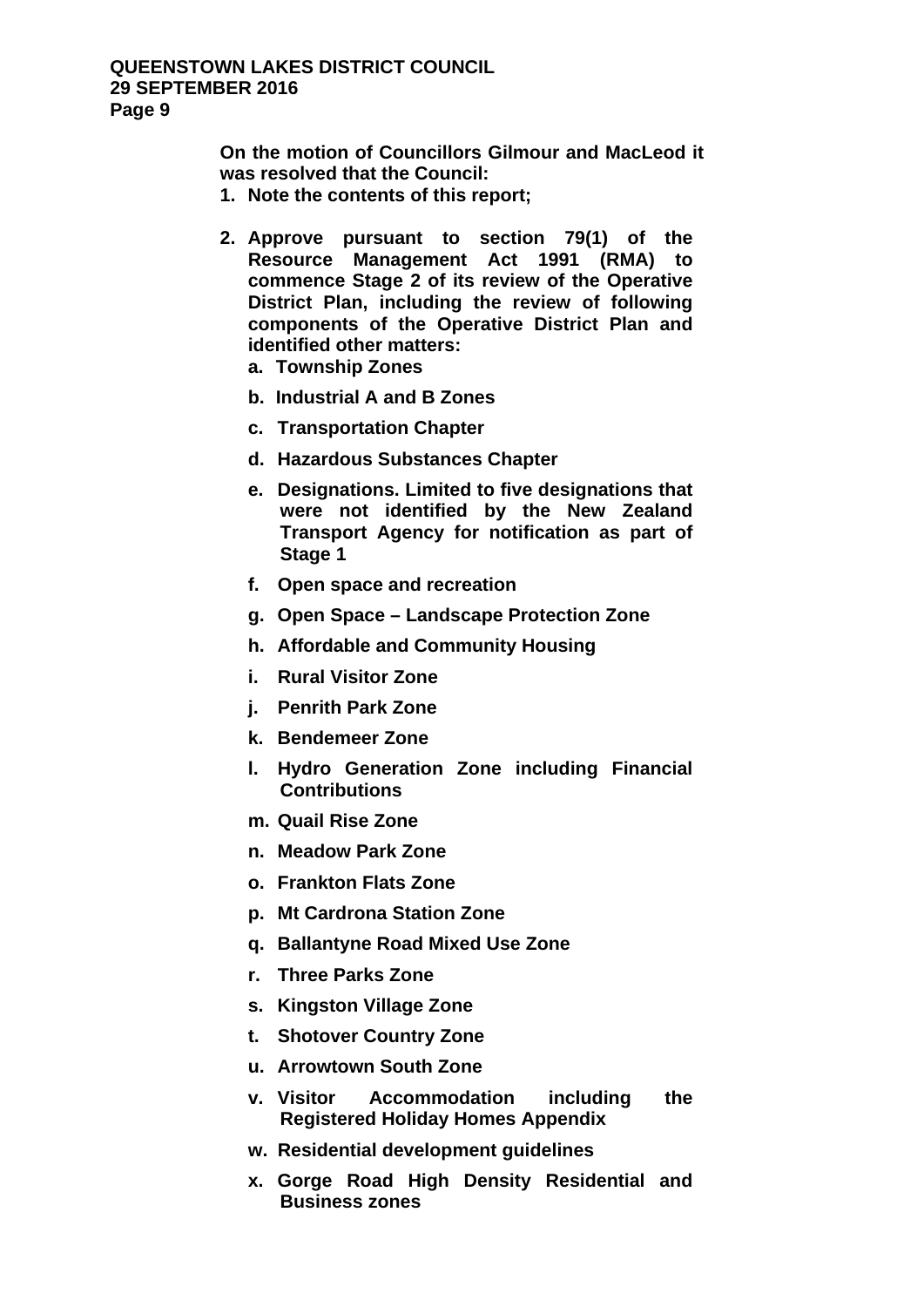- **y. Gorge Road natural hazards investigation**
- **z. Ferry Hill and Glenorchy building restriction areas**
- **aa. Mapping sites of significance to iwi**
- **bb. Include the stage 2 zones and structure plan guidance within PDP Chapter 27 Subdivision and Development**
- **cc. Arrowtown Design Guidelines 2016 as they relate to the Stage 2 zones.**
- **dd. Updating references and format of the Signs and Earthworks chapters.**
- **3. Ask that the transport and other district wide chapters be notified earlier to inform the mapping hearings.**
- **4. Note that following the review of the matters in (a) to (dd) in 2 above, Council officers will report back to Council on the components recommended to be notified.**
- **5. Note that the components that will be excluded from the District Plan Review have changed since the 17 April 2014 Council meeting, including the review of Community and affordable housing, which will now be included.**
- **6. Approve the establishment of the preparation of the District Plan by way of territorial sections pursuant to section 73(3) of the RMA to create of two volumes to better manage the land excluded from the district plan review.**
- **7. Confirm the exclusion of the land covered by the following from the District Plan Review: a. Plan Change 19: Frankton Flats B Zone.** 
	- **b. Plan Change 45: Northlake Special Zone.**
	- **c. Plan Change 46: Ballantyne Road Industrial and Residential extension.**
	- **d. Plan Change 50: Queenstown Town Centre extension.**
	- **e. Plan Change 51: Peninsula Bay North.**
	- **f. Remarkables Park Zone.**
	- **g. Any subsequent plan changes to the Operative District Plan.**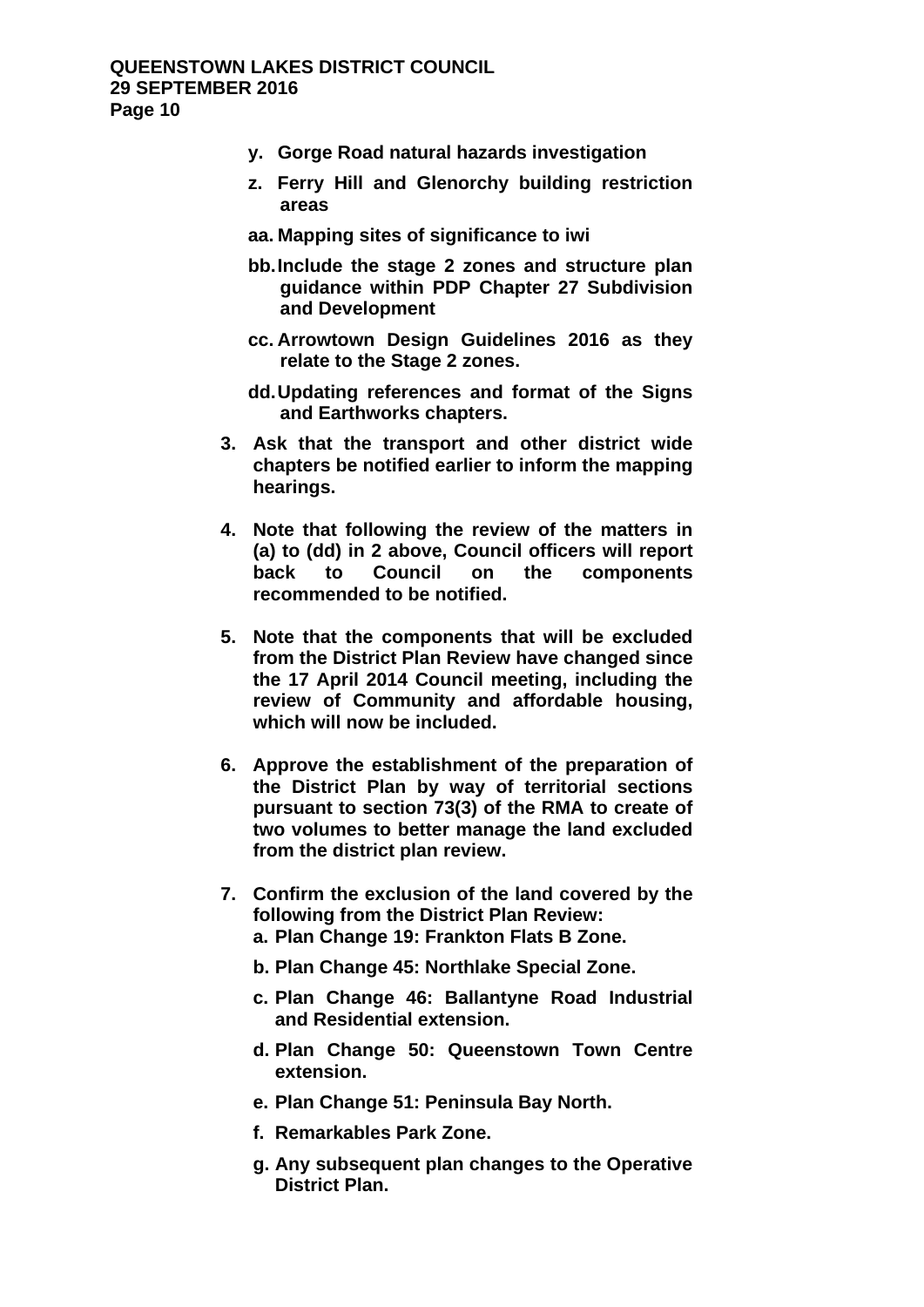**8. Note while appreciating its duties to consider plan change requests under Clause 25 of Schedule 1 of the Resource Management Act 1991, council strongly discourages private plan change requests during the District Plan review.** 

*The meeting adjourned at 3.00pm and reconvened at 3.15pm.* 

## 5. **Special Consultative Procedure (SCP) to help determine the Wanaka Airport future governance and management model**

A report from Richard Pope (Property Manager) presented the Business Case and proposed Statement of Proposal for the Wanaka Airport's future governance and management model and sought approval to undertake the Special Consultative Procedure on these issues.

The report was presented by Mr Pope, Mr Hansby and Mr Whittington.

In reply to a question, Mr Whittington noted that whilst the Local Government Act 2002 required the preparation of a Statement of Proposal, a judgement could be made on the preparation of a Summary Statement of Proposal depending upon the complexity of the issue being considered. In this case, the recommendation was not to have a Summary and the Council needed to resolve as such.

Councillor Gilmour expressed concern about the lack of detail in the Statement of Proposal especially about governance. Staff confirmed that the plans would accompany it along with information about the different governance structures. Members considered that the governance options currently given were not particularly clear and asked under paragraph 2.4 for further explanation about present governance arrangements in comparison with governance options in the future.

Councillor Lawton stated that there was a general lack of identification of disadvantages. She questioned whose development aspirations were being described and suggested that there needed to be greater discussion about potential resistance to development.

Concern was expressed that in the discussion of advantages the benefits of a lease did not come across clearly. It was suggested that these needed to describe not only the financial impact but also the impact on the community and to stress the levels of control still possible under a lease arrangement.

A request was made to reword clause 9.4 to ensure it did not read that special circumstances needed to apply in order to make an oral submission.

It was suggested that paragraph 3.1 was too Queenstown-centric and that opportunities for increased demand should not only focus on demand from this direction.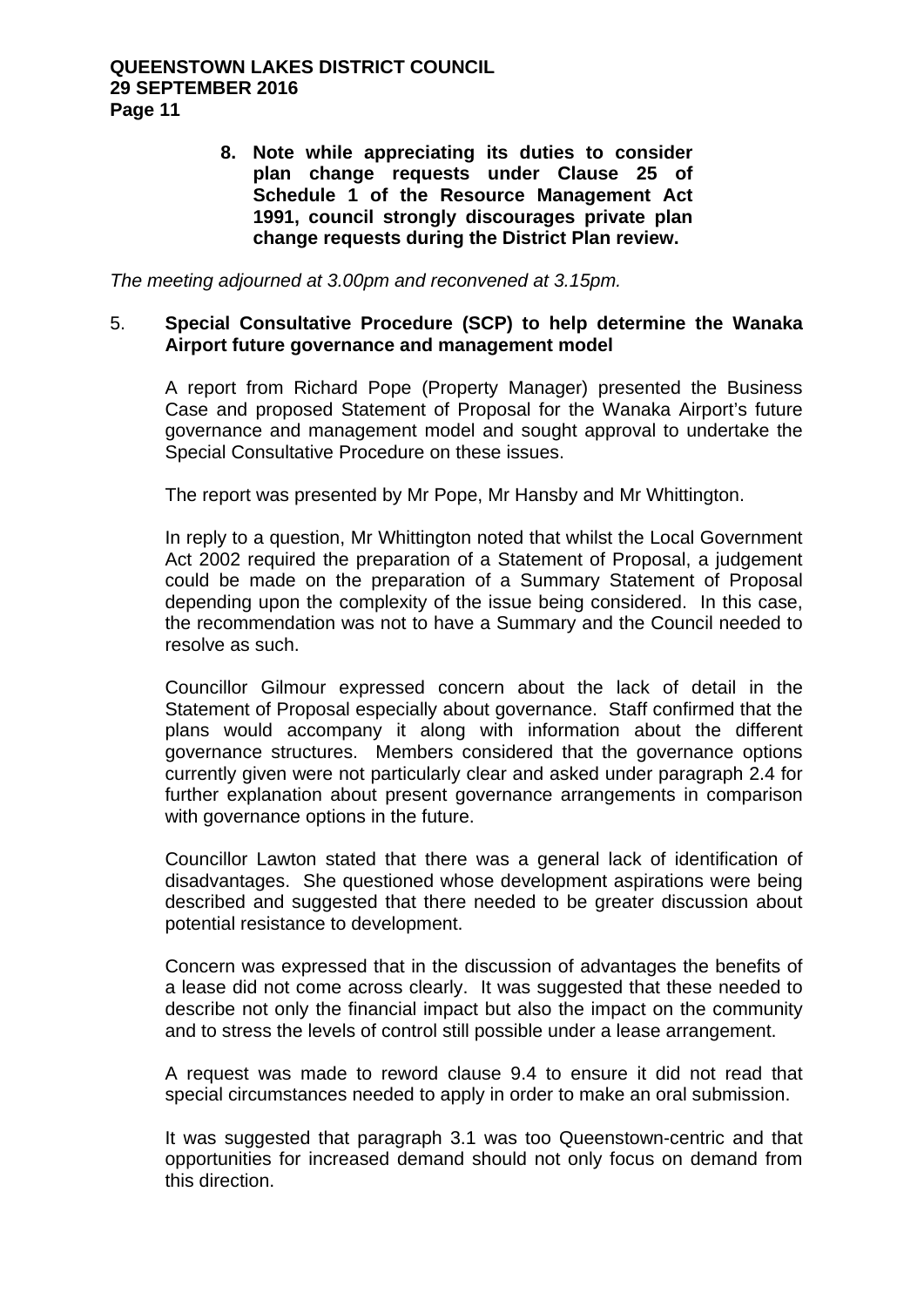**On the motion of Councillors Aoake and MacLeod it was resolved that the Council:** 

- **1. Note the contents of this report;**
- **2. Adopt the Statement of Proposal for consultation on the Wanaka Airport future governance and management model;**
- **3. Determine that it is not necessary to prepare a summary of the proposal for the public;**
- **4. Direct Council officers to report back to the Council following the completion of the Special Consultative Procedure on the Wanaka Airport future governance and management model; and**
- **5. Note that the Councillors to hear public submissions on the proposal will be determined following the forthcoming local body elections.**

*Councillors MacLeod and Stevens left the meeting at 3.28pm.* 

## 6. **Alcohol Licensing Fee Reduction Policy**

A report from Lee Webster (Manager, Regulatory) presented the proposed alcohol licensing fee reduction policy for adoption.

Mr Webster presented this report and the item following.

**On the motion of Councillor Gilmour and Forbes it was resolved that the Council:** 

- **1. Note the contents of this report;**
- **2. Adopt the proposed Queenstown Lakes District Council Alcohol Licensing Fee Reduction Policy; and**
- **3. Delegate the role of administering the Queenstown Lakes District Council Alcohol Licensing Fee Reduction Policy to the Manager; Regulatory.**

*Councillors MacLeod and Stevens returned to the meeting at 3.30pm.* 

## 7. **Wanaka Recreation Centre – Alcohol Policy**

 A report from Lee Webster (Manager, Regulatory) presented a proposed Alcohol Policy for the Wanaka Recreation Centre for adoption in response to a request for such a policy from the Wanaka Community Board.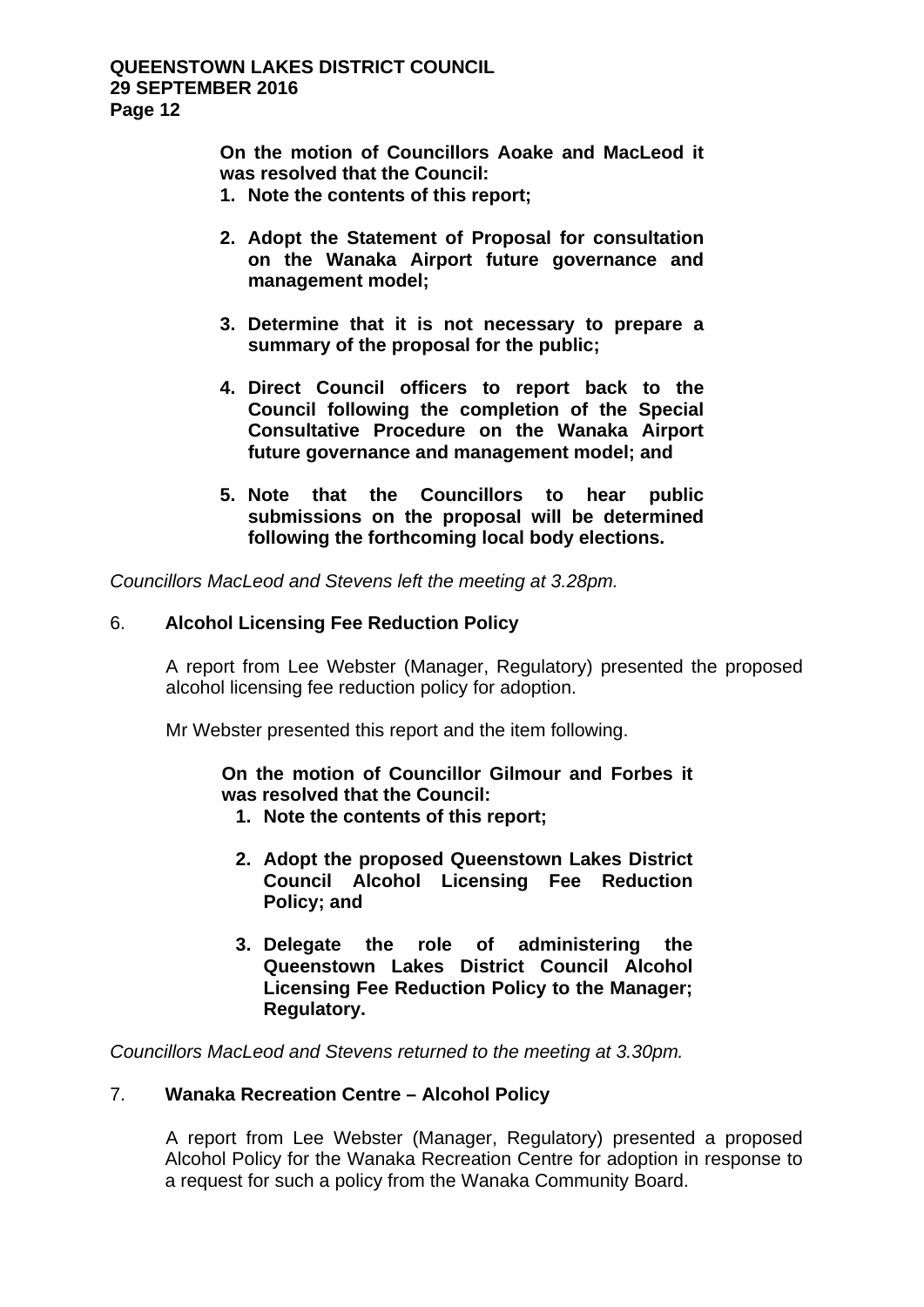Councillor Lawton noted that the Wanaka Alcohol Group had been very proactive about identifying ways to work with Council to inform the community about responsible alcohol use. She supported the recommendation as she considered it was important for the Council to show some leadership in relation to the harm to the community caused by alcohol use. She considered it was a token gesture as the policy would not stop alcohol from being served at the venue, but would simply place some controls around it. To reflect this Councillor Gilmour suggested that the poster note that the centre was alcohol-free 'except by special licence'.

Councillor Stamers-Smith spoke against the recommendation stating that it was an ad hoc decision that was a mistake because it was inconsistent with the Memorial Centre and Queenstown Events Centre. Councillor Gazzard noted that such a policy for all Council facilities would be a major impediment for them hosting events.

Councillor Stevens indicated that whilst he supported the community making its own decisions, he did not support the proposed policy. He advised of his intention to abstain from voting.

**On the motion of Councillors Lawton and Forbes it was resolved that Council: 1. Note the content of this report; and** 

## **2. Adopt the Queenstown Lakes District Council Alcohol Policy for the Wanaka Recreation Centre for immediate implementation.**

*Councillors Gazzard and Stamers-Smith voted against the motion; Councillor Stevens abstained.*

#### 8. **Development of sports fields at the Wanaka Recreation Centre**

A report from Stephen Quin proposed the Council funding irrigation and turf works from the Wanaka reserve improvement development contributions to establish sports fields at the Wanaka Recreation Centre in the 2016/17 financial year.

The report was presented by Mr Quin and Mr Burns.

The Mayor acknowledged that there was funding available for this project from within the development contributions fund, but she questioned whether it was still permissible to do the project if it was not identified in the 10 Year Plan. Mr Burns stated that the effect of part (2) of the recommendation was to add the project to the Development Contributions schedule for the following year meaning that no borrowing would be required, with the Council collecting for the project from next year onward. He considered that something of this materiality could be determined by the Council at this time.

**On the motion of Councillors Gilmour and Lawton it was resolved that Council:**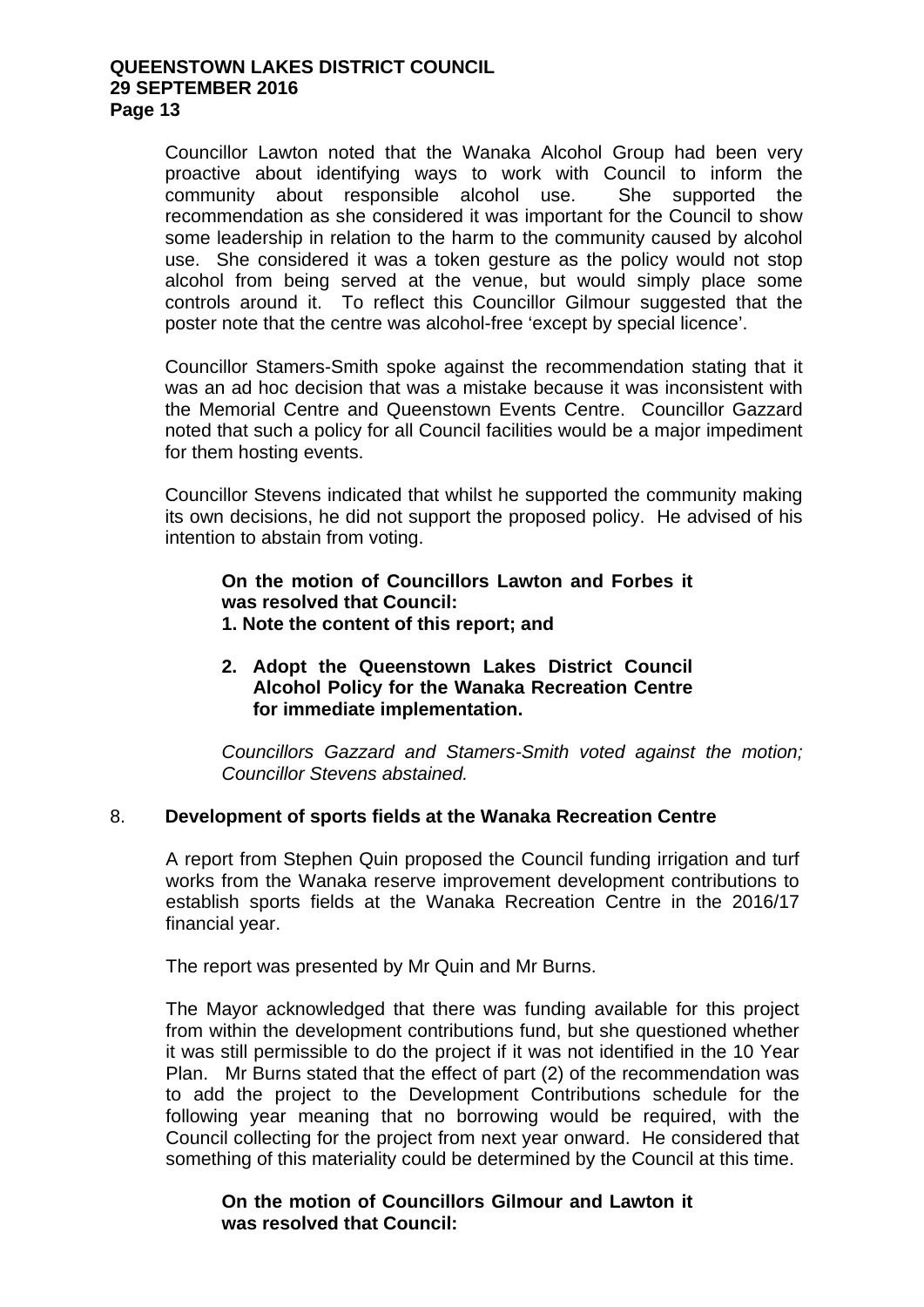- **1. Note the contents of this report;**
- **2. Agree to include a new capital project to develop two sports fields at the Wanaka Recreation Centre with a budget of \$260,000 for the 2016/17 financial year;**
- **3. Agree to fund this through the Wanaka Improvement Development Contributions; and**
- **4. Note the requirement to include additional operational funding per annum to maintain the new sports fields for 2017/18 and beyond.**

## 9. **Proposed new grazing licence for Jacks Point Recreation Reserve**

A report from Joanne Conroy (Property Advisor, APL Property Ltd) presented and assessed an application for a new grazing licence for an area of recreation reserve at Jacks Point. The report recommended that the Council grant the licence subject to conditions.

This report and the two following were presented by Mr Hoger and Mr Burt.

**On the motion of Councillors Aoake and Gazzard it was resolved that the Council:** 

- **1. Note the content of this report;**
- **2. Approve a new grazing licence to Jack Point Farm Limited over Lot 13 DP 364700 subject to the following conditions:**

| <b>Commencement</b><br>Term<br><b>Renewals</b> | 1 September 2016<br>Five years<br>One of a further five<br>years at Council's<br>discretion                                           |
|------------------------------------------------|---------------------------------------------------------------------------------------------------------------------------------------|
| Rent                                           | \$1.00 (if demanded)                                                                                                                  |
| <b>Rent Reviews</b>                            | <b>Upon renewal</b>                                                                                                                   |
| <b>Insurance</b>                               | Licensee to provide<br>\$2 million public<br>liability insurance                                                                      |
| Use                                            | Grazing sheep only,<br>ability to spray,<br>fertilise and seed                                                                        |
| Other                                          | Council able to give<br>12 months' notice of<br>early termination<br>Licensee to control<br>noxious weeds on<br>the land at his cost. |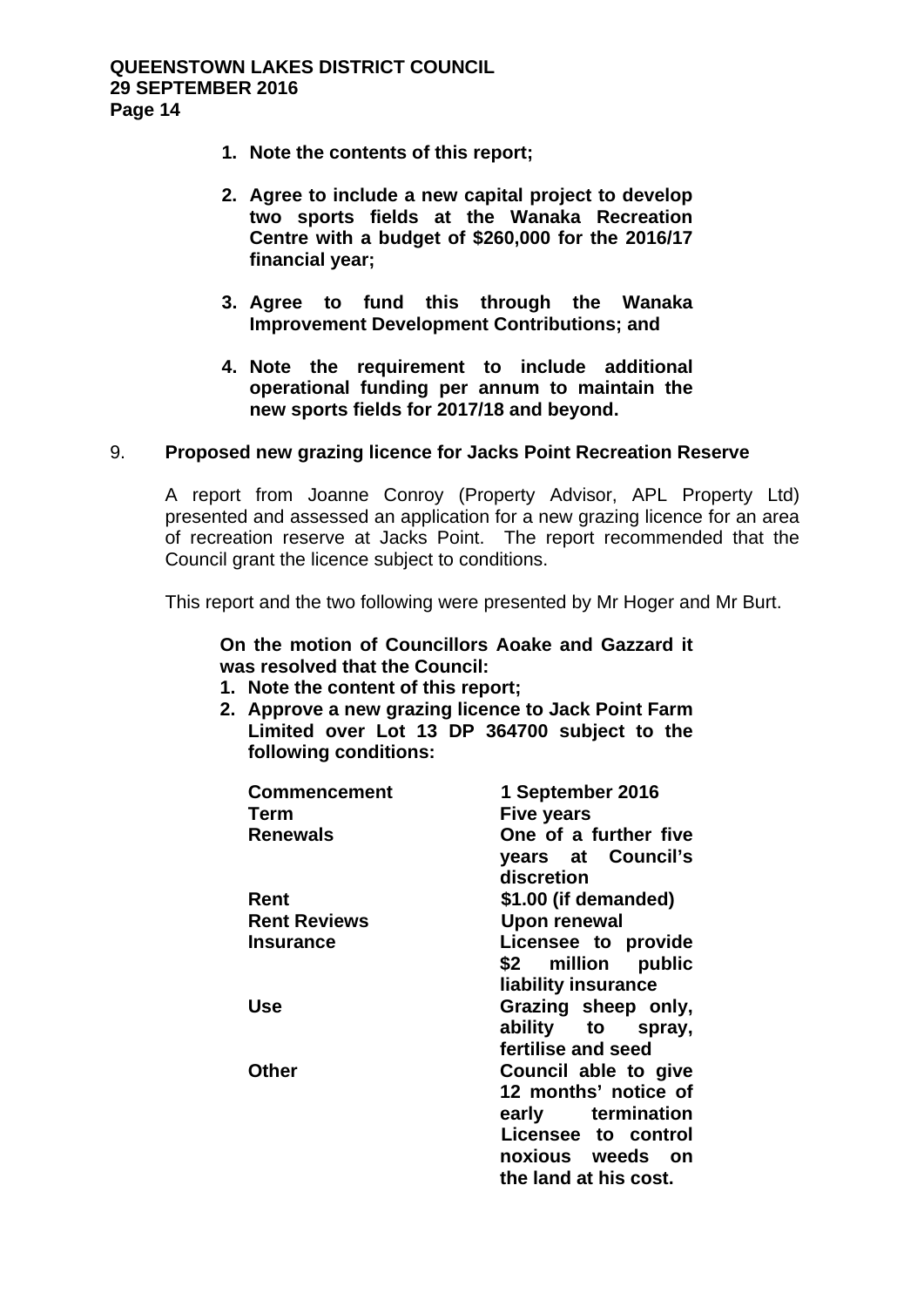## **3. Delegate signing authority to the General Manager, Property and Infrastructure.**

## 10. **New licence for Wanaka Farmers' and Gardeners' Market**

A report from Joanne Conroy (Property Advisor, APL Property Ltd) presented a recommendation from the Wanaka Community Board to grant a new licence to the Wanaka Farmers' and Gardeners' Market to operate on part of Pembroke Park, a recreation reserve. The report recommended that the licence be granted subject to conditions.

Mr Hoger stated that the recommended termination notice was now one year rather than the three month notice originally recommended by the Wanaka Community Board. This was because the policy on community lease and licence terms had changed in the interim. In addition, the Board had asked that condition (i) requiring public access to be maintained at all times also cover the path and had added 'including the path' to the condition.

Councillor Lawton noted that the Wanaka Craft Market occupied the area indicated by the red line in Appendix A which showed the licence area, adding that the Board had asked for the area to be extended down to the end of the skatepark to accommodate the Farmers' and Gardeners' Market. She stated that this was important because the groups were two separate entities and should not be mixed up. The Mayor asked staff to ensure the correct area was identified on the plan.

## **On the motion of Councillors Aoake and MacLeod it was resolved that Council**

- **1. Note the report;**
- **2. Approve** a **new licence to the Wanaka Farmers and Gardeners Market Inc over part of the Recreation Reserve legally described as Section I Block L Town of Wanaka, certificate of title 130939 and known as Pembroke subject to the following terms:** 
	- **a. Term to be for a period of 3 years, with two further renewals of 3 years each by mutual agreement of both parties;**
	- **b. Rent pursuant to the Community Pricing Policy;**
	- **c. Rent reviewed upon renewal in accordance with the Community Pricing Policy;**
	- **d. Early termination with 1 year notice by Council if the land is required for core infrastructure purposes (but not in the first 3 year term);**
	- **e. Public Liability Insurance of \$2 million to be provided;**
	- **f. Operating health and safety plan to be received;**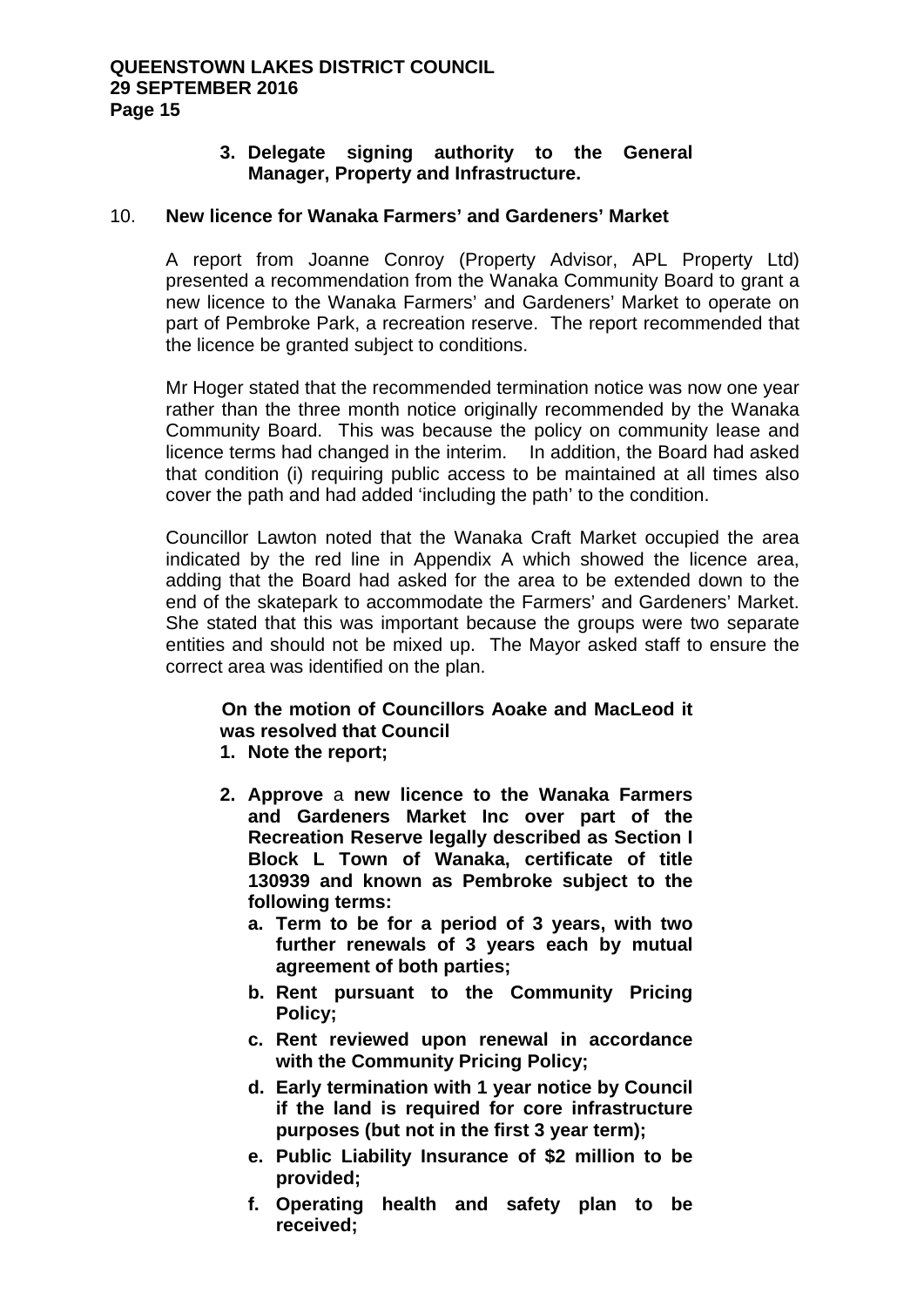- **g. Applicant to ensure appropriate food and liquor licenses are held if required;**
- **h. Operating day and hours to be limited to Sundays between 10am and 2pm;**
- **i. Public access to be maintained at all times including the pathway. Adequate safety measures to be put in place to ensure public safety is maintained;**
- **j. Market to sell domestically sourced handcrafted goods, with exclusion placed on the sale of manufactured or imported goods;**
- **k. Reinstatement of the area to be completed within 2 hours of closing;**
- **l. Craft market permitted to operate from the same area, subject to the craft market holding a current licence or hire agreement.**
- **3. Agree to exercise of the Minister's prior consent (under delegation from the Minister of Conservation) to the granting of a licence to the Wanaka Farmer's and Gardener's Market Inc.**
- 4. **Delegate signing authority to the General Manager, Property and Infrastructure.**

## 11. **Easement – Reserve Adjacent to Sugar Lane, Frankton**

A report from Blake Hoger (Property Manager, APL Property Ltd) presented and assessed an application from Aurora Energy Ltd for an in-ground easement over Local Purpose (Marina and Accessway) Reserve at the Frankton Marina to lay electrical cables for street lighting and CCTV as part of the Frankton Marina Development.

The report also considered whether the easement should be publicly notified and concluded that this was not necessary because the easement would not affect the ability of people to use and enjoy the reserve nor would it create any long term permanent effect on the reserve. Overall, the report recommended that the easement be approved, subject to conditions.

## **On the motion of Councillors Gilmour and Aoake it was resolved that Council:**

- **1. Note the contents of this report;**
- **2. Approve an underground easement over Local Purpose Reserve, Sections 52 & 53 Blk XXI Shotover SD subject to section 48 (1)(d) of the Reserves Act 1977, in favour of Aurora Energy Limited subject to the following conditions:** 
	- **a. Aurora Energy Limited to notify and liaise with QLDC Infrastructure Department in**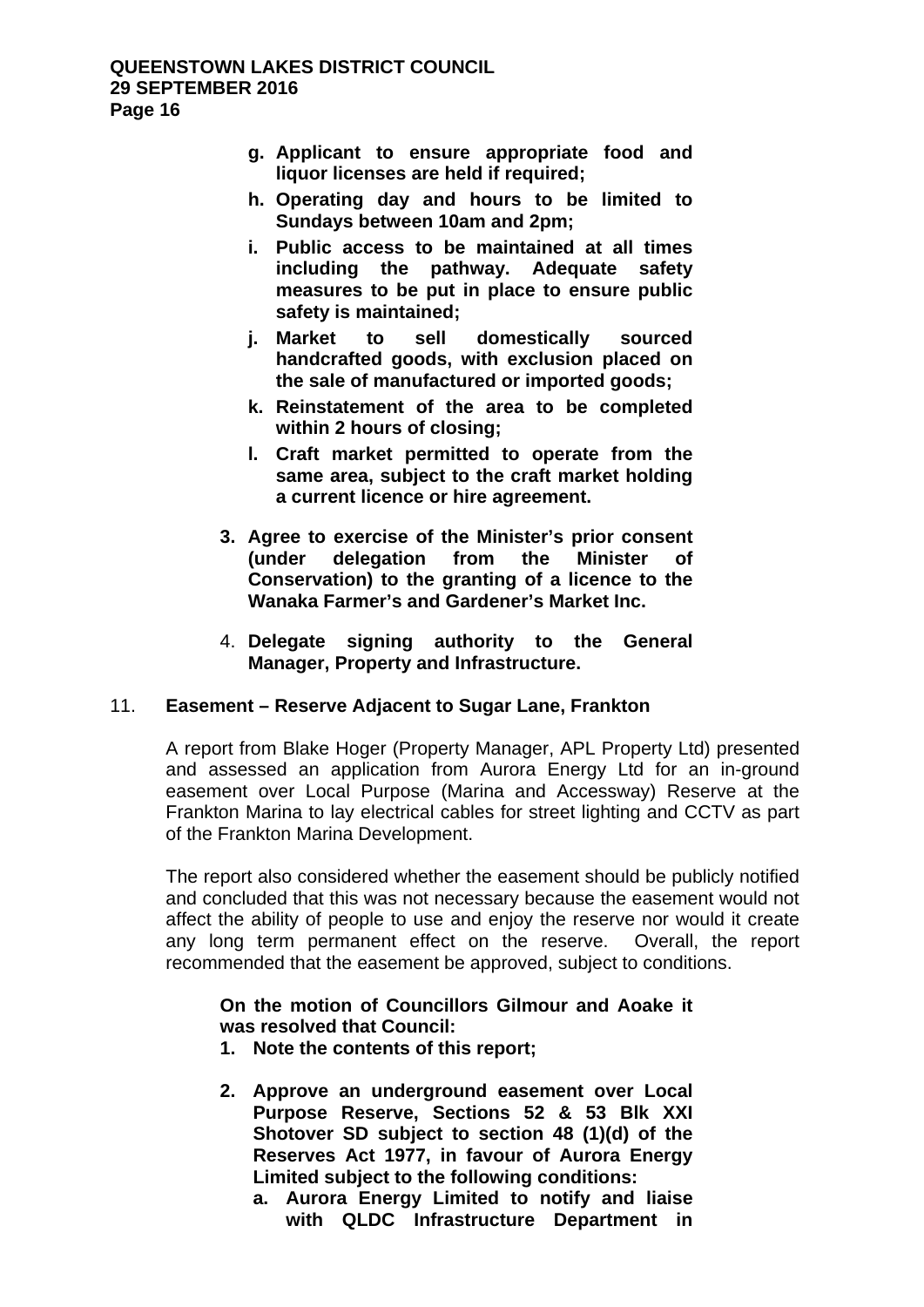**advance of any onsite works so that they can oversee and provide input relating to existing in ground infrastructure;** 

- **b. Operating health and safety plan to be received;**
- **c. Certificate of adequate public liability cover to be received;**
- **d. Reinstatement of the area to be completed immediately following installation and to the Infrastructure Department. Reinstatement to include any fencing or other structures.**
- **3. Agree that notification of the intention to grant the easement is not required as the statutory test in section 48(3) of Reserves Act 1977 is met;**
- **4. Delegate authority to approve final terms and conditions, including location, and execution authority to the General Manager – Property & Infrastructure; and**
- **5. Agree to the exercise of the Minister's consent (under delegation from the Minister of Conservation) to the granting of an easement to Aurora Energy Limited over Sections 52 & 53 Blk XXI Shotover SD.**

## 12. **Delegations to the Chief Executive during the interim election period October 2016**

A report from Michele Poole (Communications Manager) asked the Council to delegate to the Chief Executive all of its responsibilities, duties and powers under all legislation without limitation, except for those set down in legislation that could not be delegated, from election day until the inauguration of the new Council, in order for the normal business of the Council to be carried out without interruption.

## **On the motion of Councillors Lawton and Ferguson it was resolved that Council:**

- **1. Note the contents of this report; and**
- **2. Delegate to the Chief Executive all of the functions, duties and powers of the Council under all legislation without limitation, except for those powers set down in legislation that cannot be delegated, from 8 October 2016 until the inauguration of the new Council.**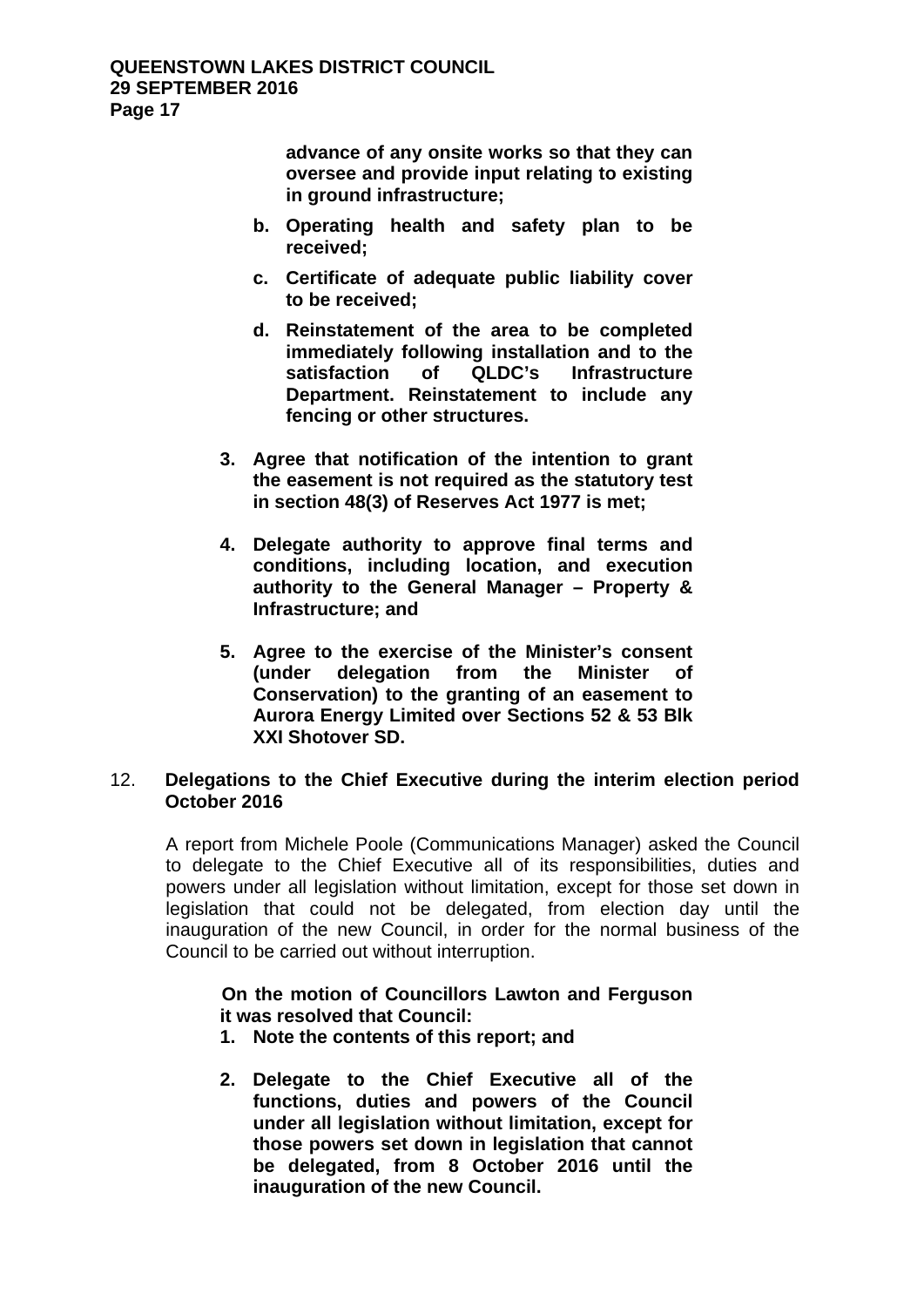#### 13. **QLDC Organisational Health Safety and Wellbeing Performance**

A report from Meghan Pagey (Manager, Human Resources) presented information detailing how the Council was fulfilling its statutory health and safety responsibilities.

#### **On the motion of Councillors Gazzard and MacLeod it was resolved that Council note the report.**

## 14. **Mayor's Report**

A report from the Mayor:

- a) Set out the functions and meetings attended during the period 25 August to 29 September 2016;
- b) Presented a recommendation about the grant in the 2016/17 Annual Plan to the Queenstown Lakes Family Centre Trust;
- c) Presented Portfolio Leader reports; and
- d) Summarised the items from and appended the minutes of the following meetings:
	- Property Subcommittee meeting (23 August 2016)
	- Resource Consent Commissioner Appointments Subcommittee meeting (23 August 2016) (Public Excluded)
	- Property Subcommittee meeting (7 September 2016)
	- Resource Consent Commissioner Appointments Subcommittee meeting (13 September 2016) (Public Excluded)
- e) Detailed the actions taken from previous Council meetings

Councillor Aoake sat back from the table for discussion on the request for the grant approved in the 2016/17 Annual Plan to the Queenstown Lakes Family Centre for rent to instead be paid to Jigsaw.

Councillor Gilmour spoke to the recent announcement by the Housing Minister to extend the special housing areas ('SHA') legislation for a further three years. She considered that the Council had learned much since signing the original housing accord and in the future needed a much stronger lead policy and accord. She expressed the desire for the new Council not to accept new SHA applications until it had updated the lead policy and had a new accord.

It was confirmed that a request had been made for staff to bring a report on this subject to the following week's Council meeting.

Councillor Gilmour questioned the update provided in the Actions Report on affordable housing actions. She noted that the Council had required six monthly reports and whilst one had been presented in a workshop, she stated that instead it should be included on a public agenda every six months. She also questioned the current timing of June 2017 for affordable housing opportunities under the strategic property review, noting that no response had been received to date on the request to bring this project forward under the Chief Executive's work plan.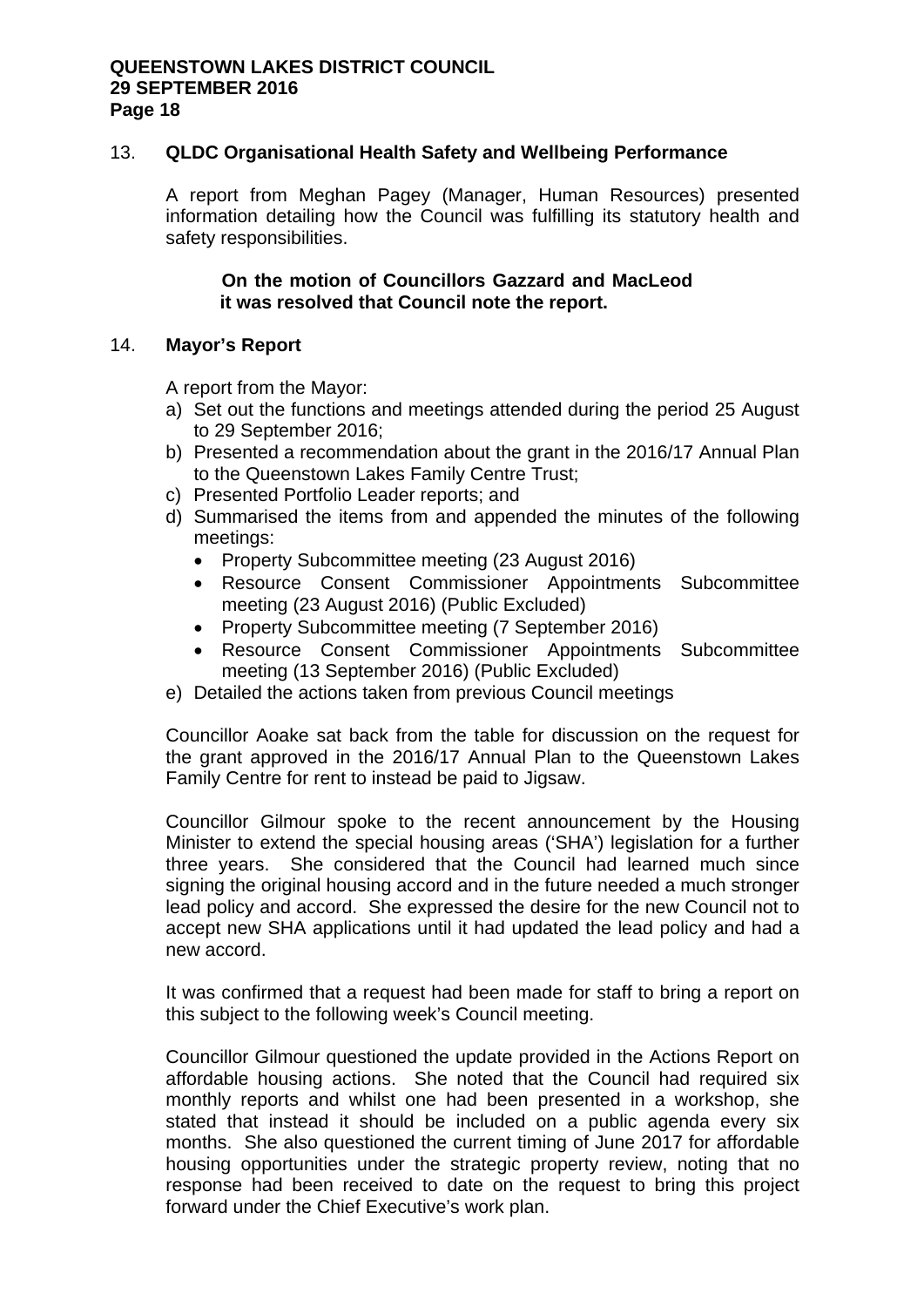Requests were also made for updates on the following actions:

- Timing for the preparation of a Reserve Management Plan for the area around the Young Family Zoological Gardens in Frankton;
- LINZ progress on processing statutory procedures for land acquisition and road stopping at Stalker Road.

# **On the motion of the Mayor and Councillor Forbes it was resolved that Council:**

- **1. Note the report;**
- **2. Note that the Queenstown Lakes Family Centre has recently merged with Jigsaw and agree that the \$26,400 approved in the 2016/17 Annual Plan for their rent shall instead be paid to Jigsaw.**

*Councillor Aoake did not vote on part 2 of the motion.* 

## 15. **Chief Executive's Monthly Report**

A report from the Chief Executive provided an update for the Council on recent activities and progress with achieving Council priorities.

The Council directed the Chief Executive that no long term leases for the Malaghan Building should be entered into to ensure flexibility going forward.

Members asked for all items in the work programme to be included in the report and not just those under action.

## **On the motion of Councillors Forbes and Gilmour it was resolved that Council note the report.**

## **Confirmation of minutes**

## Extraordinary meeting, 11 August 2016

Councillor Gilmour sought the following addition to the presentation by Jeff Staniland of Skyline Enterprises in the Public Forum:

*'Councillor Gilmour asked if Skyline Enterprises was looking at providing affordable accommodation for staff and Mr Staniland replied 'yes'.'* 

> **On the motion of Councillors Gilmour and Stevens the Council resolved that the public part of the minutes of the extraordinary meeting of the Queenstown Lakes District Council held on 11 August 2016 as amended be confirmed as a true and correct record.**

*Councillors Lawton and MacLeod abstained because they were not at the meeting.*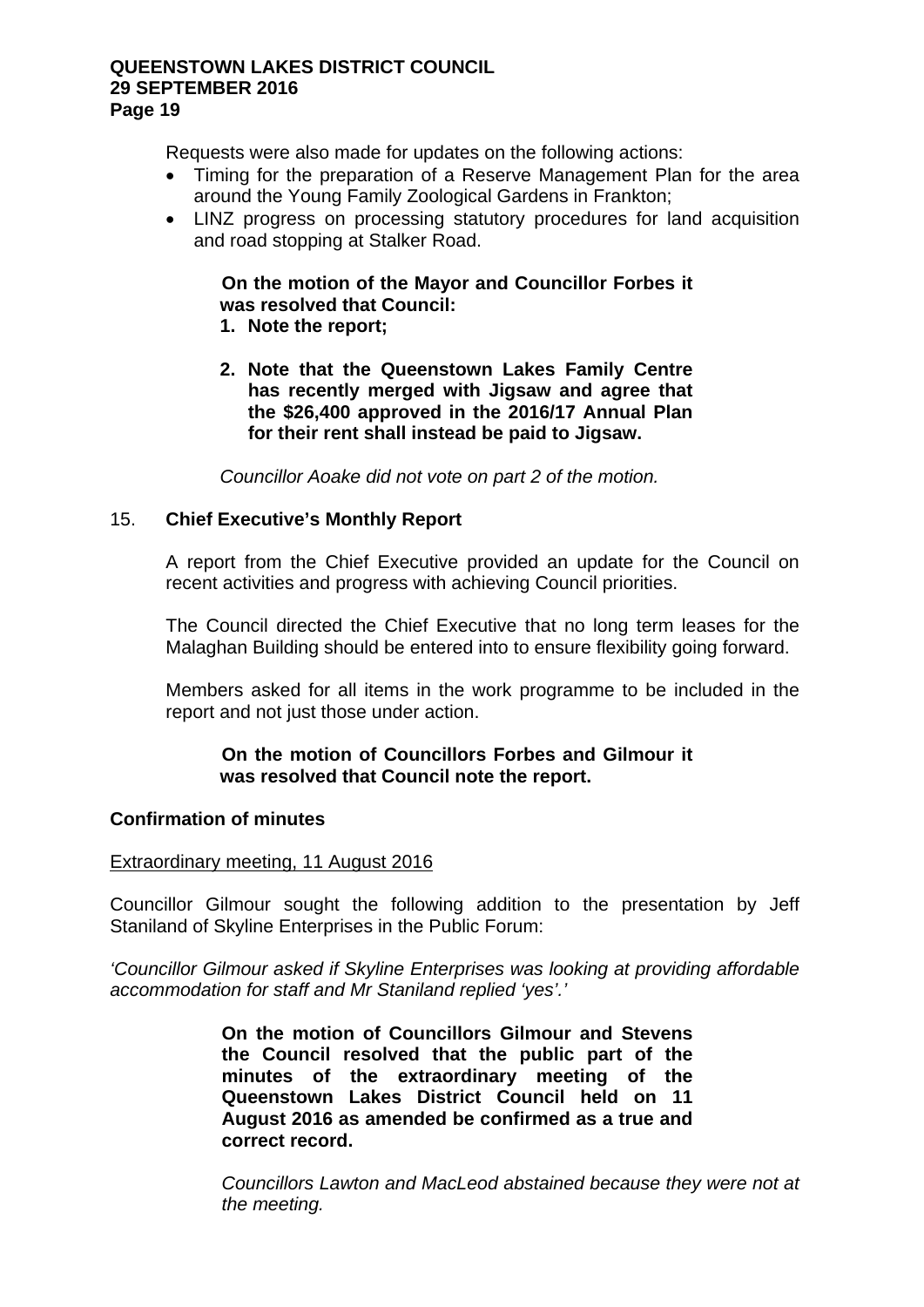## Ordinary meeting, 24 August 2016

**On the motion of Councillors Stevens and Stamers-Smith the Council resolved that the public part of the minutes of the ordinary meeting of the Queenstown Lakes District Council held on 24 August 2016 as amended be confirmed as a true and correct record.** 

*Councillor Aoake abstained because he was not at the meeting.* 

## **Resolution to Exclude the Public**

**On the motion of Councillors Stevens and Forbes the Council resolved that the public be excluded from the following parts of the proceedings of the meeting:** 

**The general subject of the matters to be discussed while the public is excluded, the reason for passing this resolution in relation to the matter, and the specific grounds under Section 48(a) of the Local Government Information and Meetings Act 1987 for the passing of this resolution is as follows:** 

## **Confirmation of minutes – 11 August 2016**

| Item $2:$ |                |  | Special Housing Area Expression of Interest Waterfall Park |  |  |
|-----------|----------------|--|------------------------------------------------------------|--|--|
|           | (Attachment B) |  |                                                            |  |  |

| considered.                                                                                                           | General subject to be Reason for passing<br>this $\vert$<br>resolution.                                                                                                                                                                                                                                                                                                                                                                                                                                                                                                              | Grounds under Section 7<br>for the passing of this<br>resolution. |
|-----------------------------------------------------------------------------------------------------------------------|--------------------------------------------------------------------------------------------------------------------------------------------------------------------------------------------------------------------------------------------------------------------------------------------------------------------------------------------------------------------------------------------------------------------------------------------------------------------------------------------------------------------------------------------------------------------------------------|-------------------------------------------------------------------|
| Special Housing<br>2.<br>Area Expression of<br>Interest: Waterfall Park<br>(Attachment B: Draft<br>Deed of agreement) | That the public conduct of the<br>whole or the relevant part of<br>the proceedings of<br>the<br>meeting would be likely to<br>result in the disclosure of<br>information<br>where<br>the<br>withholding of information is<br>necessary to:<br>h) enable any local authority  <br>holding the information to<br>carry on, without prejudice or<br>disadvantage, commercial<br>activities;<br>i) enable any local authority<br>holding the information to<br>carry out, without prejudice or<br>disadvantage, negotiations<br>(including commercial<br>and<br>industrial negotiations) | Section $7(2)(h)$<br>Section $7(2)(i)$                            |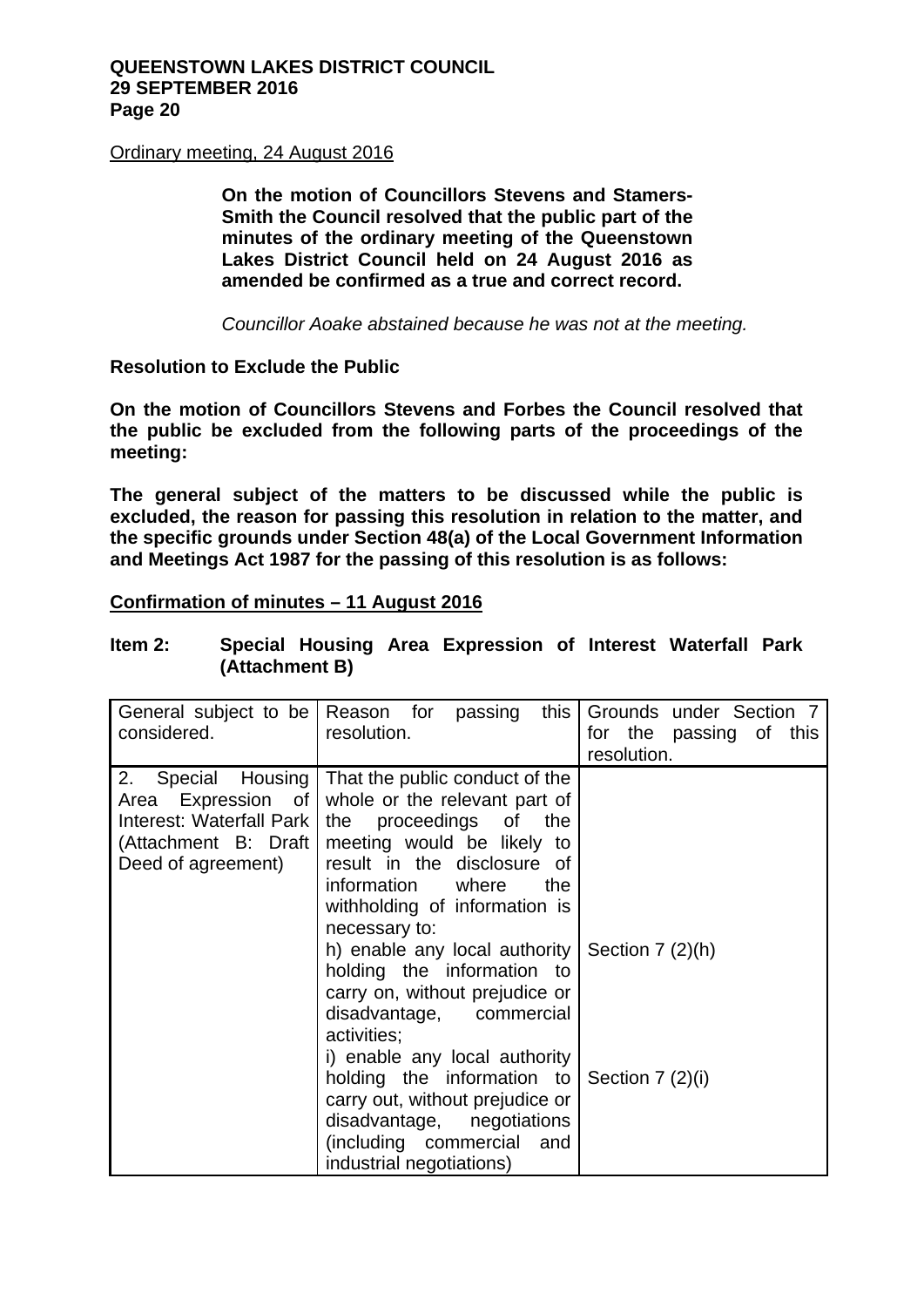## **Confirmation of minutes – 24 August 2016**

# **Item 14: Shotover Jet Concession Agreement – Fee Increase**

**Item 15: Direction on Three Resource Consent Appeals<br>Item 16: Emergency Management Share Services Delega** 

## **Emergency Management Share Services Delegation**

| considered.                                                                | under<br>General subject to be Reason for passing this resolution.<br>Grounds<br>Section<br>the<br>7 for<br>passing<br>of<br>this                                                                                                                                                                                                                                                                                                                                                                                                                |
|----------------------------------------------------------------------------|--------------------------------------------------------------------------------------------------------------------------------------------------------------------------------------------------------------------------------------------------------------------------------------------------------------------------------------------------------------------------------------------------------------------------------------------------------------------------------------------------------------------------------------------------|
| 14. Shotover Jet                                                           | resolution.<br>That the public conduct of the                                                                                                                                                                                                                                                                                                                                                                                                                                                                                                    |
| Concession<br>Agreement-<br>Fee Increase                                   | whole or the relevant part of the<br>proceedings of the meeting would<br>be likely to result in the disclosure<br>information<br>where<br>оf<br>the<br>withholding of information<br>is<br>necessary to:<br>b)ii) to protect information where Section $7(2)(b)(ii)$<br>the making available of the<br>information would be likely<br>unreasonably to prejudice the<br>commercial position of the<br>person who supplied or who is<br>the subject of the information                                                                             |
| 15. Direction sought on<br><b>Three Resource</b><br><b>Consent Appeals</b> | That the public conduct of the<br>whole or the relevant part of the<br>proceedings of the meeting would<br>be likely to result in the disclosure<br>information<br>where<br>the<br>of<br>withholding<br>of information<br>is<br>necessary to:<br>Maintain legal professional Section 7(2)(g)<br>g)<br>privilege;<br>Enable any local authority Section $7(2)(i)$<br>i)<br>holding the information to carry<br>without<br>prejudice<br>on,<br>or<br>disadvantage,<br>negotiations<br>(including<br>commercial<br>and<br>industrial negotiations); |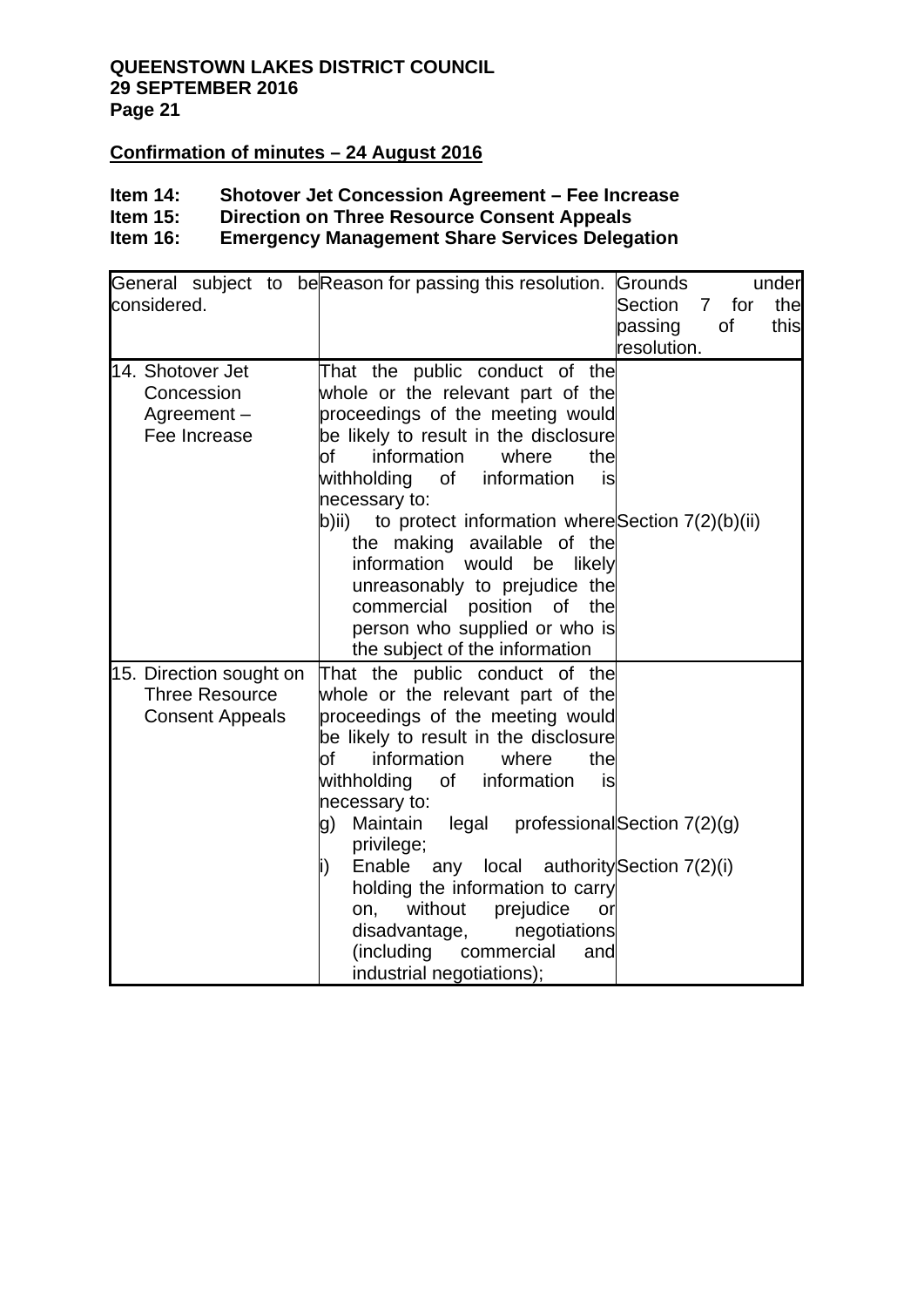| considered.   | General subject to be Reason for passing this resolution.                                                                                                                                                                                                                                                                                                                                                                                                                                   | Grounds<br>under<br>Section 7 for<br>the<br>passing of<br>this |
|---------------|---------------------------------------------------------------------------------------------------------------------------------------------------------------------------------------------------------------------------------------------------------------------------------------------------------------------------------------------------------------------------------------------------------------------------------------------------------------------------------------------|----------------------------------------------------------------|
|               |                                                                                                                                                                                                                                                                                                                                                                                                                                                                                             | resolution.                                                    |
| 16. Emergency | That the public conduct of the<br>Management Share whole or the relevant part of the<br>Services Delegation proceedings of the meeting would<br>be likely to result in the disclosure<br>lof information where<br>thel<br>is<br>withholding of information<br>necessary to:<br>Enable any local authority Section $7(2)(i)$<br>holding the information to carry<br>on, without prejudice<br>or -<br>disadvantage, negotiations<br>(including commercial<br>and<br>industrial negotiations); |                                                                |

## **Agenda items – 29 September 2016**

- **Item 5 Special Consultative Procedure (SCP) to help determine the Wanaka Airport future governance and management model (Attachment E – Legal advice)**
- **Item 14 Resource Consent Commissioner Appointments Subcommittee minutes (23 August 2016 and 13 September 2016)**
- **Item 16: Wanaka Recreation Centre and Wanaka Pool Status Update**
- **Item 17: Appointment of Hearing Commissioner(s) to hear and determine applications for resource consent under the Housing Accords and Special Housing Areas Act 2013**
- **Item 18: Direction on Resource Consent Appeal Wanaka Watersports Facility**
- **Item 19: Delegation to award the construction of the Eastern Access Road (Hawthorne Drive)**

|    | General subject to beReason for<br>considered.                                                                                                                                                                                                      | resolution.                                                                                                                                                             | passing |            | thisGrounds<br>Section 7 for<br>passing<br>resolution. | of | under<br>the<br>this |
|----|-----------------------------------------------------------------------------------------------------------------------------------------------------------------------------------------------------------------------------------------------------|-------------------------------------------------------------------------------------------------------------------------------------------------------------------------|---------|------------|--------------------------------------------------------|----|----------------------|
| 5. | Special Consultative That the public conduct of the<br>Procedure (SCP) towhole or the relevant part of the<br>help determine the proceedings of the meeting would<br>Wanaka<br>future<br>and<br>model (Attachment Enecessary to:<br>- Legal advice) | Airport be likely to result in the disclosure<br>governance of information<br>management with holding of information<br>Maintain<br>$\mathsf{q}$<br>legal<br>privilege; | where   | thel<br>is | professionalSection 7(2)(g)                            |    |                      |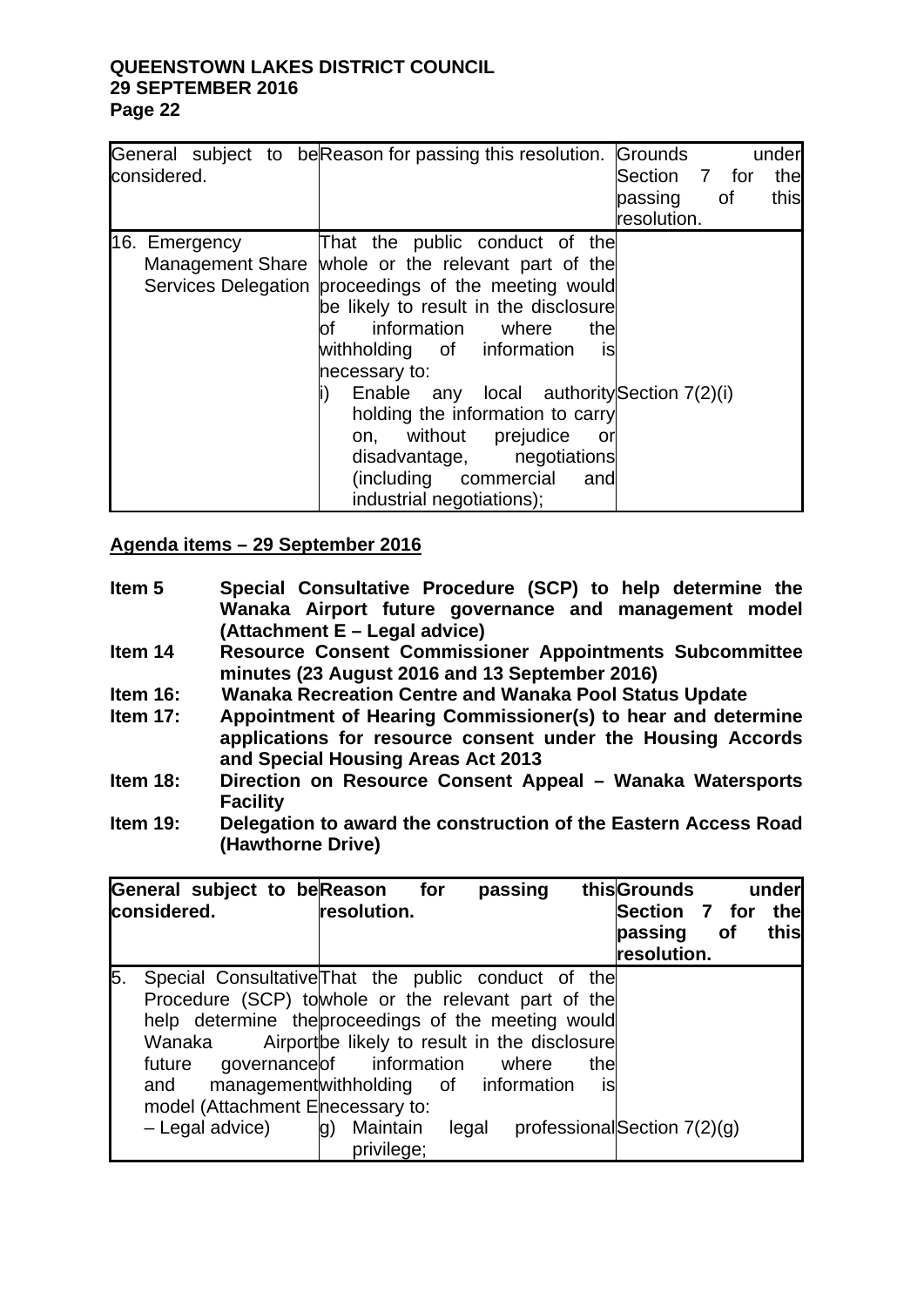| General subject to beReason for<br>considered.                                                                                                        | passing<br>resolution.                                                                                                                                                                                                                                                                                                                                                                                                                                                                                                                                                                      | thisGrounds<br>under<br><b>Section</b><br>the<br>7 for<br>passing<br>of<br>this |
|-------------------------------------------------------------------------------------------------------------------------------------------------------|---------------------------------------------------------------------------------------------------------------------------------------------------------------------------------------------------------------------------------------------------------------------------------------------------------------------------------------------------------------------------------------------------------------------------------------------------------------------------------------------------------------------------------------------------------------------------------------------|---------------------------------------------------------------------------------|
| Commissioner<br>Appointments<br>Subcommittee<br>minutes (23 Augustof<br>2016<br>and<br>September 2016)                                                | 14. Resource Consent That the public conduct of the<br>whole or the relevant part of the<br>proceedings of the meeting would<br>be likely to result in the disclosure<br>information<br>the<br>where<br>13withholding<br>of<br>information<br>is<br>necessary to:<br>a) Protect the privacy of natural<br>persons, including that of                                                                                                                                                                                                                                                        | resolution.<br>Section $7(2)(a)$                                                |
|                                                                                                                                                       | deceased natural persons.<br>16. Wanaka Recreation That the public conduct of the<br>Centre and Wanakawhole or the relevant part of the<br>Pool Status Update proceedings of the meeting would<br>be likely to result in the disclosure<br>information<br>where<br>the<br>of<br>withholding<br>of<br>information<br>is<br>necessary to:<br>Maintain legal professional Section 7(2)(g)<br>g)<br>privilege;<br>Enable any local authority Section 7(2)(h)<br>$ h\rangle$<br>holding the information to carry<br>without prejudice<br>on,<br>or<br>disadvantage,<br>commercial<br>activities; |                                                                                 |
| 17: Appointment<br>Hearing<br>Commissioner(s)<br>forof<br>applications<br>resource<br>under the<br>Accords and Speciala)<br>Housing Areas Act<br>2013 | of That the public conduct of the<br>whole or the relevant part of the<br>toproceedings of the meeting would<br>hear and determine be likely to result in the disclosure<br>information<br>where<br>the<br>consentwithholding<br>information<br>0f<br>is<br>Housingnecessary to:<br>Protect the privacy of natural<br>persons, including that of<br>deceased natural persons.                                                                                                                                                                                                               | Section $7(2)(a)$                                                               |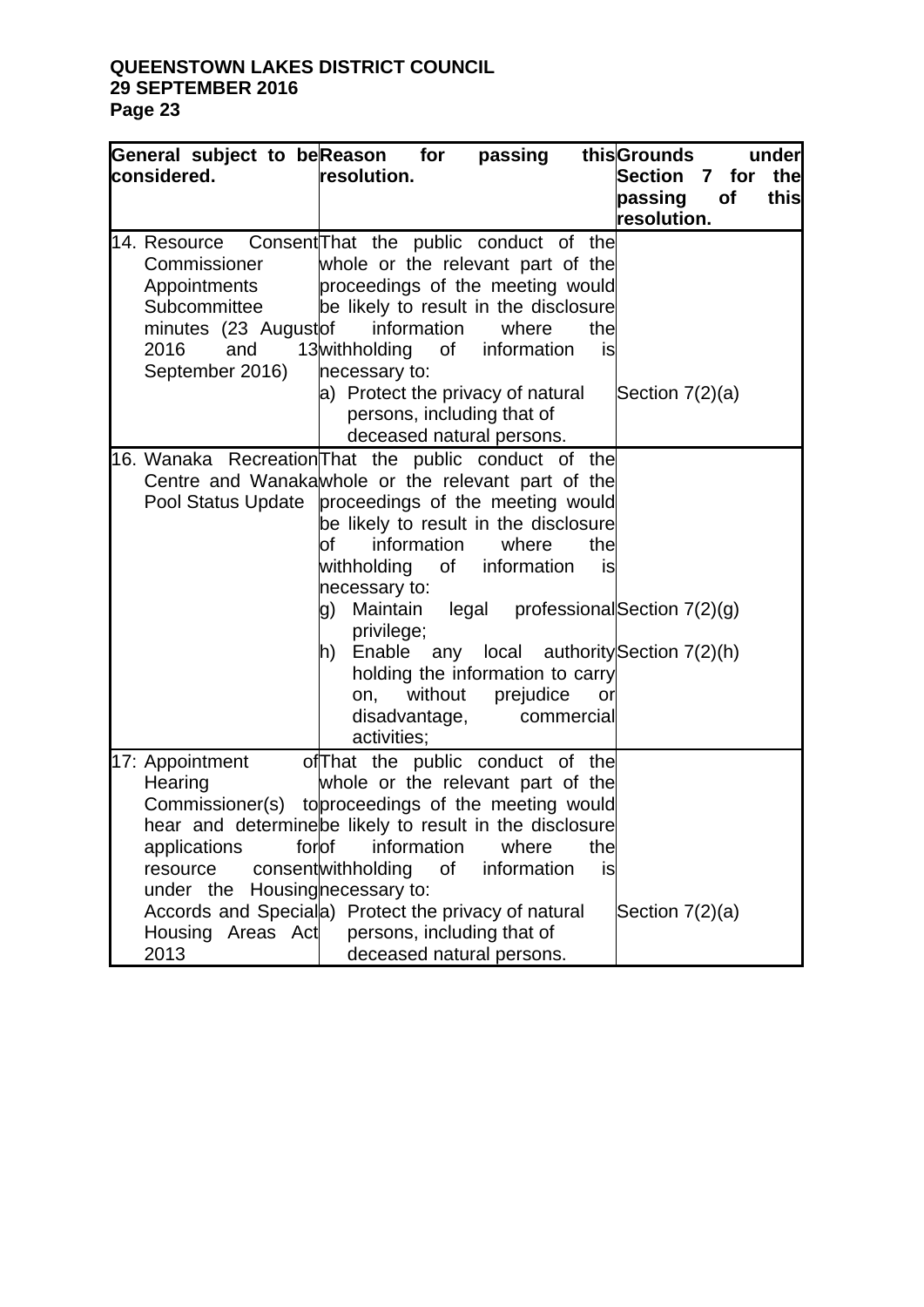| considered.    | General subject to beReason for<br>resolution.                                                                                                                                                                                                                                                                                                                                                                                                                              | passing                                                                                                 |                        | this Grounds<br>Section 7 for the<br>passing<br>resolution. | of | under<br>this |
|----------------|-----------------------------------------------------------------------------------------------------------------------------------------------------------------------------------------------------------------------------------------------------------------------------------------------------------------------------------------------------------------------------------------------------------------------------------------------------------------------------|---------------------------------------------------------------------------------------------------------|------------------------|-------------------------------------------------------------|----|---------------|
| 18. Direction  | on That the public conduct of the<br>Resource Consent whole or the relevant part of the<br>Appeal – Wanakaproceedings of the meeting would<br>Watersports Facility be likely to result in the disclosure<br>information<br>оf<br>withholding<br>of<br>necessary to:<br>Maintain<br>g)<br>privilege;<br>Enable any local authority Section $7(2)(i)$<br>İ)<br>holding the information to carry<br>without<br>on,<br>disadvantage,<br>(including<br>industrial negotiations); | where<br>information<br>legal professional Section $7(2)(g)$<br>prejudice<br>negotiations<br>commercial | the<br>is<br>or<br>and |                                                             |    |               |
| Road<br>Drive) | 19. Delegation to award That the public conduct of the<br>the construction of whole or the relevant part of the<br>the Eastern Access proceedings of the meeting would<br>(Hawthornebe likely to result in the disclosure<br>information<br>of<br>withholding<br>of<br>necessary to:<br>h)<br>holding the information to carry on,<br>without prejudice or disadvantage,<br>commercial activities:                                                                          | where<br>information<br>Enable any local authority Section 7(2)(h)                                      | the<br>is              |                                                             |    |               |

**This resolution is made in reliance on Section 48 [1] [a] of the Local Government Official Information and Meetings Act 1987 and the particular interest or interests protected by Section 6 or Section 7 of that Act or Section 6 or Section 7 or Section 9 of the Official Information Act 1982 as the case may require, which would be prejudiced by the holding of the whole or the relevant part of the proceedings of the meeting in public are as shown above with respect to each item.**

*The meeting went into public excluded at 4.15pm.*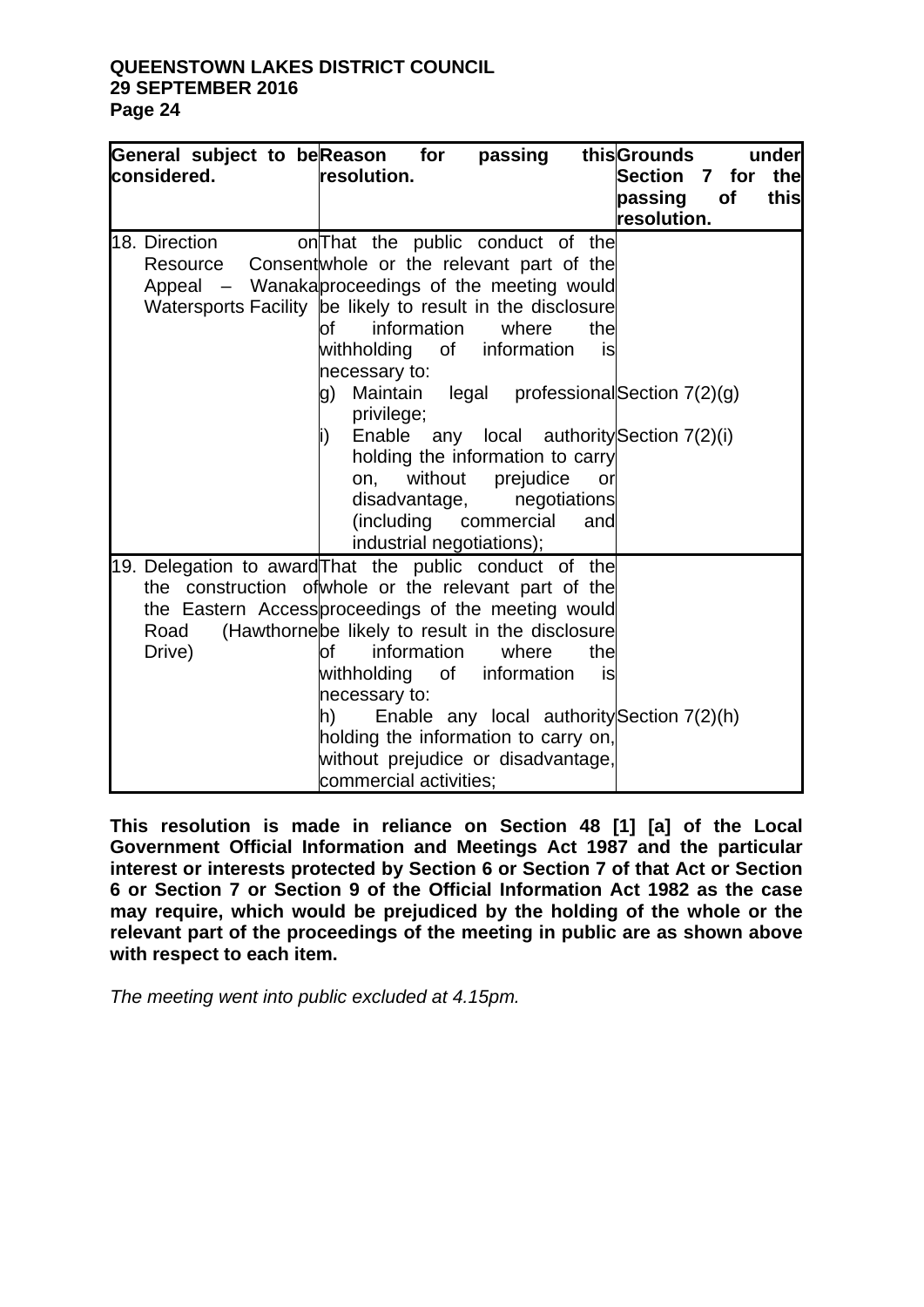## **PUBLIC EXCLUDED**

## **Confirmation of public excluded minutes**

#### Extraordinary meeting, 11 August 2016

**On the motion of Councillors Stevens and Ferguson the Council resolved that the public excluded part of the minutes of the extraordinary meeting of the Queenstown Lakes District Council held on 11 August 2016 be confirmed as a true and correct record.** 

#### Ordinary meeting, 24 August 2016

**On the motion of Councillors Gazzard and Stevens the Council resolved that the public excluded part of the minutes of the ordinary meeting of the Queenstown Lakes District Council held on 24 August 2016 be confirmed as a true and correct record.** 

Councillor Forbes stated that she had omitted to declare a conflict of interest during the public part of the meeting in respect of the Wanaka Waterports Facility as she was a 20% owner of Scope Media which has done a lot of publicity for the parties involved. She stated that she would leave the meeting for the item.

#### 16. **Wanaka Recreation Centre and Wanaka Pool Status Update**

A report from Simon Battrick (Sport and Recreation Manager) provided a status update on the construction of the Wanaka Recreation Centre and Wanaka Pool project.

The report was presented by Mr Battrick.

Councillor Lawton referred to the changes proposed through the value management process and asked whether it would be possible to retrofit energy efficient materials without too much additional cost. Mr Battrick noted that this should not be necessary as the amount of glazing required had been reduced which had improved the energy efficiency of the building as it had reduced the amount of window space. In addition, the change of materials proposed was in keeping with the same efficiency standards.

The Mayor questioned the continued use of consultants for the project, especially if they replicated in-house staff. She stated that once information had been gained from RCP, staff needed to take the lead in the project.

In reply to a question Mr Battrick noted that whilst the whole project would come in under budget it would not be necessary to refund grants. He stated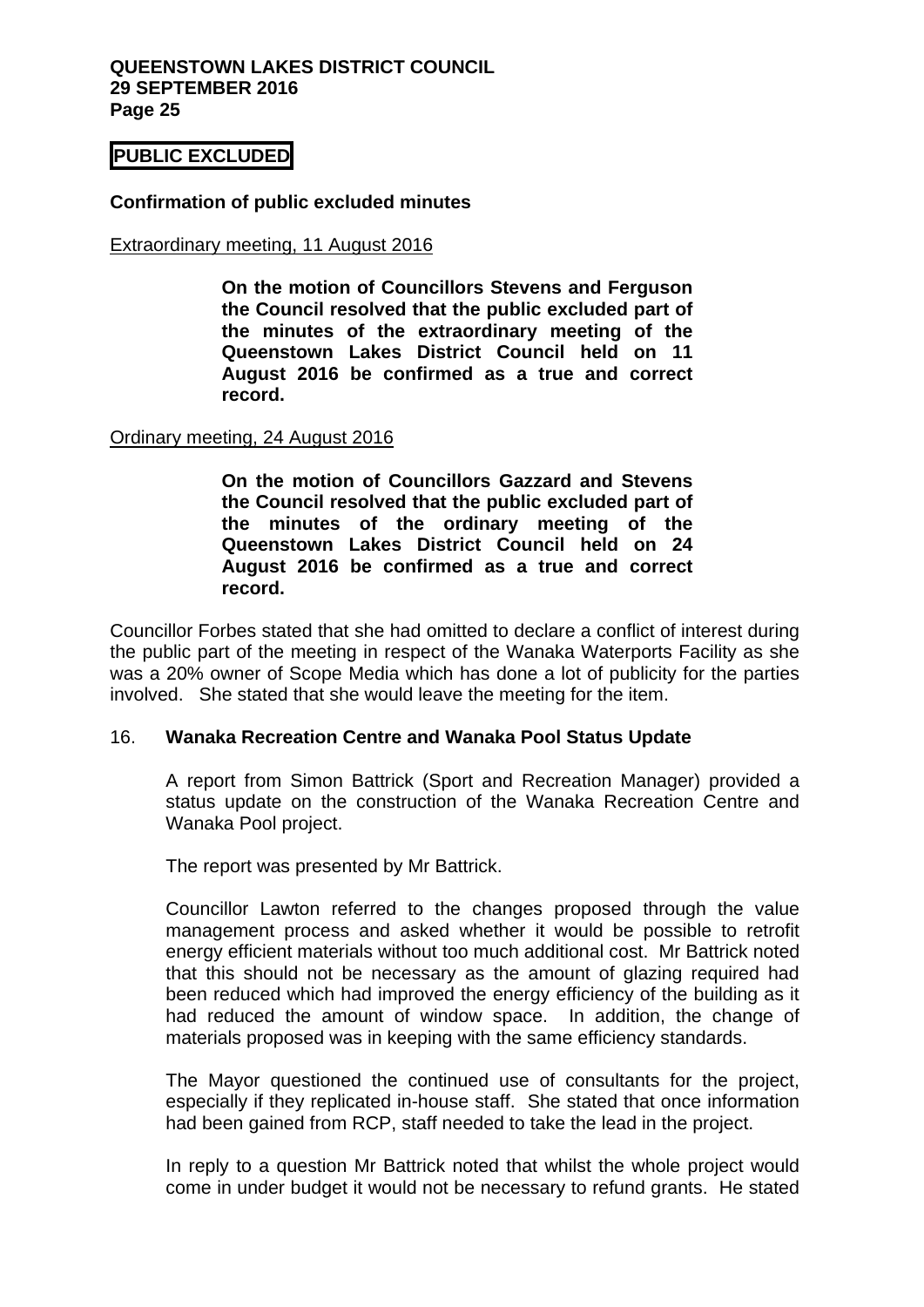that the project goal was to deliver a fit for service facility with nothing extraneous.

**On the motion of Councillors Cocks and MacLeod it was resolved that the Council:** 

- **1. Note the contents of this report;**
- **2. Note that the Chief Executive is entering into a negotiated construction contract with Cook Brothers for \$9,800,000 + GST for the construction of the Wanaka Pool.**
- **3. Note that Council officers have conducted a value management exercise to ensure that the approved budget of \$12,280,000 as agreed by Council on 30 July 2015 is achievable for the project.**
- **4. Note that the recently completed Wanaka Recreation Centre project is projected to be under budget by approximately \$350,000 - \$500,000.**
- **5. Authorise the Mayor and/or Chief Executive to make a public statement on this report and resolution after the meeting.**

## 17. **Appointment of Hearing Commissioner(s) to hear and determine applications for resource consent under the Housing Accords and Special Housing Areas Act 2013**

A report from Blair Devlin (Manager, Planning Practice) sought Council approval to appoint Hearings Commissioners to hear and determine applications for resource consents for qualifying developments within Special Housing Areas, established by the Minister of Housing under the Housing Accords and Special Housing Areas Act 2013 ('HASHA').

The report was presented by Mr Avery.

**On the motion of Councillors Aoake and Ferguson it was resolved that the Council:** 

- **1. Note the contents of this report;**
- **2. Note that some of the HASHA resource consent applications listed below may be able to be processed by officers non-notified under delegated authority, in which case the appointed Commissioners will not be required.**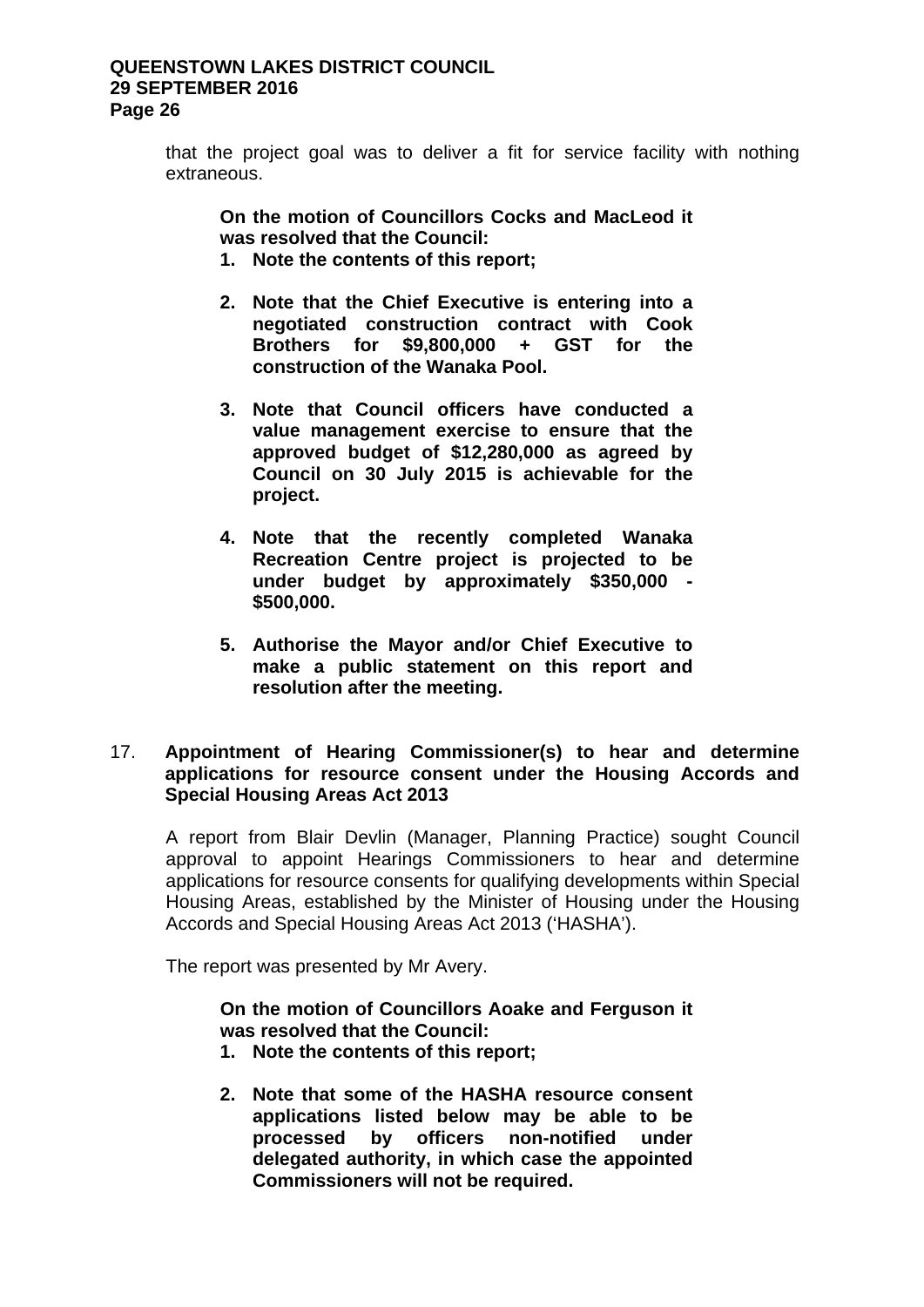**3. Either appoint the following persons to hear and determine applications for resource consent(s) relating to a qualifying development in the following Special Housing Areas, noting that in the event of a disagreement between the two person panels, the Chairperson shall have the deciding vote:** 

## **Arthurs Point Road – Two Commissioner Panel**

- **a. Andrew Henderson Chair (planning)**
- **b. Councillor Simon Stamers-Smith**

**Or, if either of the above two Commissioners are not available:**

**c. David Clarke – Alternate Chair (planning) and Councillor Mel Gazzard** 

**Queenstown Country Club AND Onslow Road – Three Commissioner Panel** 

- **a. David Mead Chair (planning and urban design)**
- **b. Jan Caunter (legal)**
- **c. Councillor Cath Gilmour**

**Or, if any of the above three Commissioners are not available:** 

**d. David Clarke – Alternate Chair (planning) and Councillor Scott Stevens** 

**Arrowtown Retirement Village – Three Commissioner Panel** 

- **a. Andrew Henderson Chair (planning)**
- **b. David Whitney (planning)**
- **c. Councillor Mel Gazzard**

**Or, if any of the above three Commissioners are not available:**

**d. David Mead (planning and urban design), Jan Caunter (legal) and Councillor Cath Gilmour** 

**Shotover Country – Three Commissioner Panel**

**a. David Whitney – Chair (planning)**

**b. David Clarke – Alternate Chair (planning)** 

**c. Councillor Scott Stevens** 

**Or, if any of the above three Commissioners are not available:**

**d. Councillor Mel Gazzard and Leigh Overton Gorge Road Business Mixed Use Zone – Two Commissioner Panel**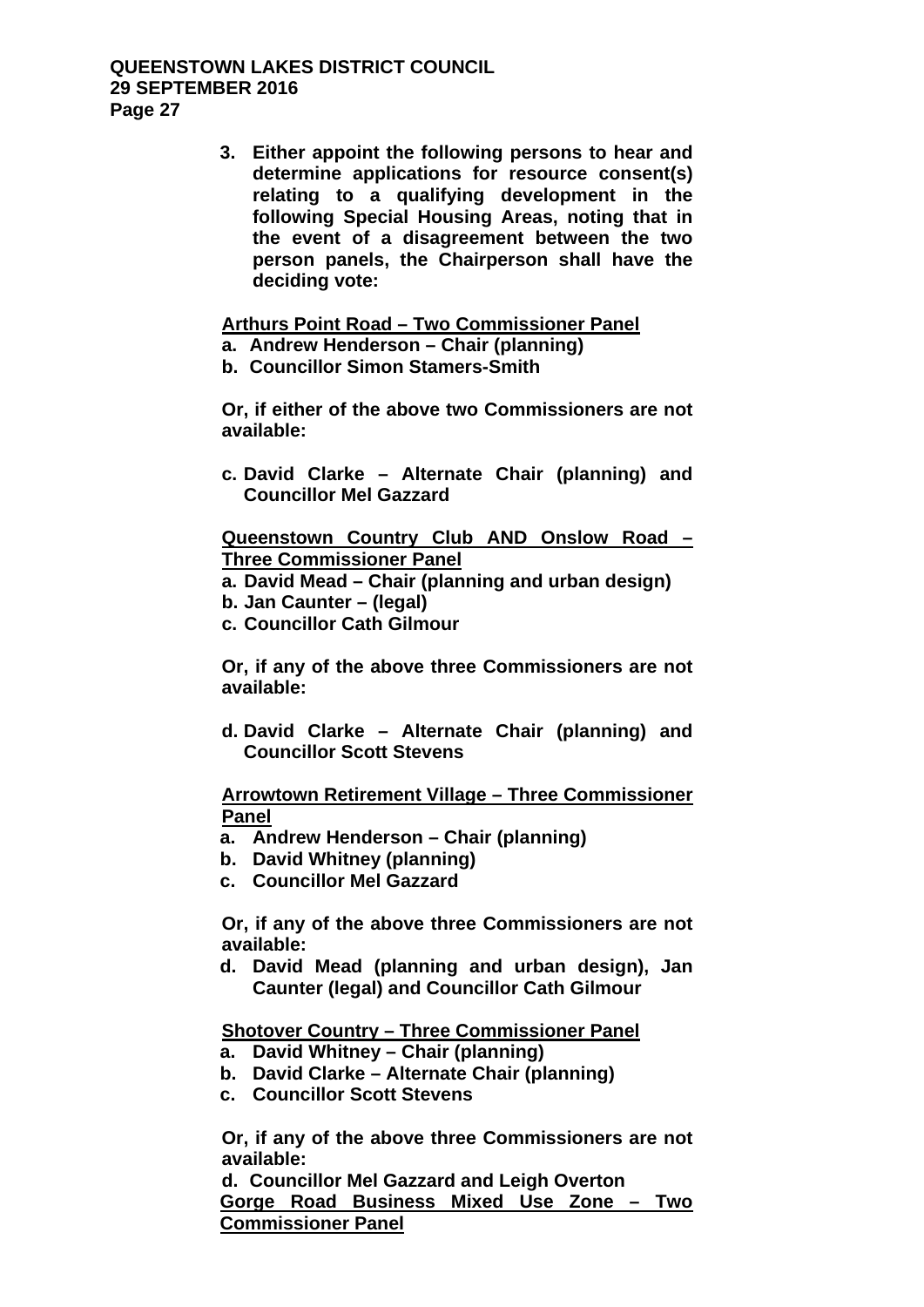- **a. David Mead Chair (planning and urban design)**
- **b. Councillor Calum MacLeod**

**Or, if either of the above two commissioners are not available:** 

**c. Councillor Mel Gazzard and David Clarke – Alternate Chair (planning)** 

**Or appoint other Commissioners from the list appended as Attachment A.** 

*Councillor Forbes left the meeting at 4.31pm.* 

## 18. **Direction on Resource Consent Appeal – Wanaka Watersports Facility**

A report from Blair Devlin (Manager, Planning Practice) sought authority from the Council to mediate and, if necessary, defend the decision of its Commissioners in the Environment Court against the appeals received relating the RM150679 – Wanaka Watersports Facility.

The report was presented by Mr Avery.

The Mayor sought feedback from the Council on its level of comfort with the proposed delegation to the Manager, Planning Practice.

Councillor Gilmour suggested that part (3) of the recommendation be amended to place a rider over the 'concerns of the appellants' that they be 'without derogation of the intent of the resource consent' as she was concerned that the recommendation as currently drafted would permit anything that would meet the concerns of the appellants. She considered that proposed amendment would still allow the objectives of the resource consent to be met whilst still giving the staff a significant amount of discretion. The proposed amendment was supported.

**On the motion of Councillors Gilmour and Lawton it was resolved that Council:** 

- **1. Note the contents of this report;**
- **2. Note that at the time of writing, the period for parties to join the appeal as a section 274 party had yet to close.**
- **3. Delegate to the Manager, Planning Practice, the power to resolve the appeal against the decision on RM150679 by way of mediation with one parameter, that consent be granted subject to the amendment or addition of consent conditions to address the concerns of the appellants, without derogation of the intent of the resource consent, or should mediation fail, defend the decision of its Commissioners in the Environment Court.**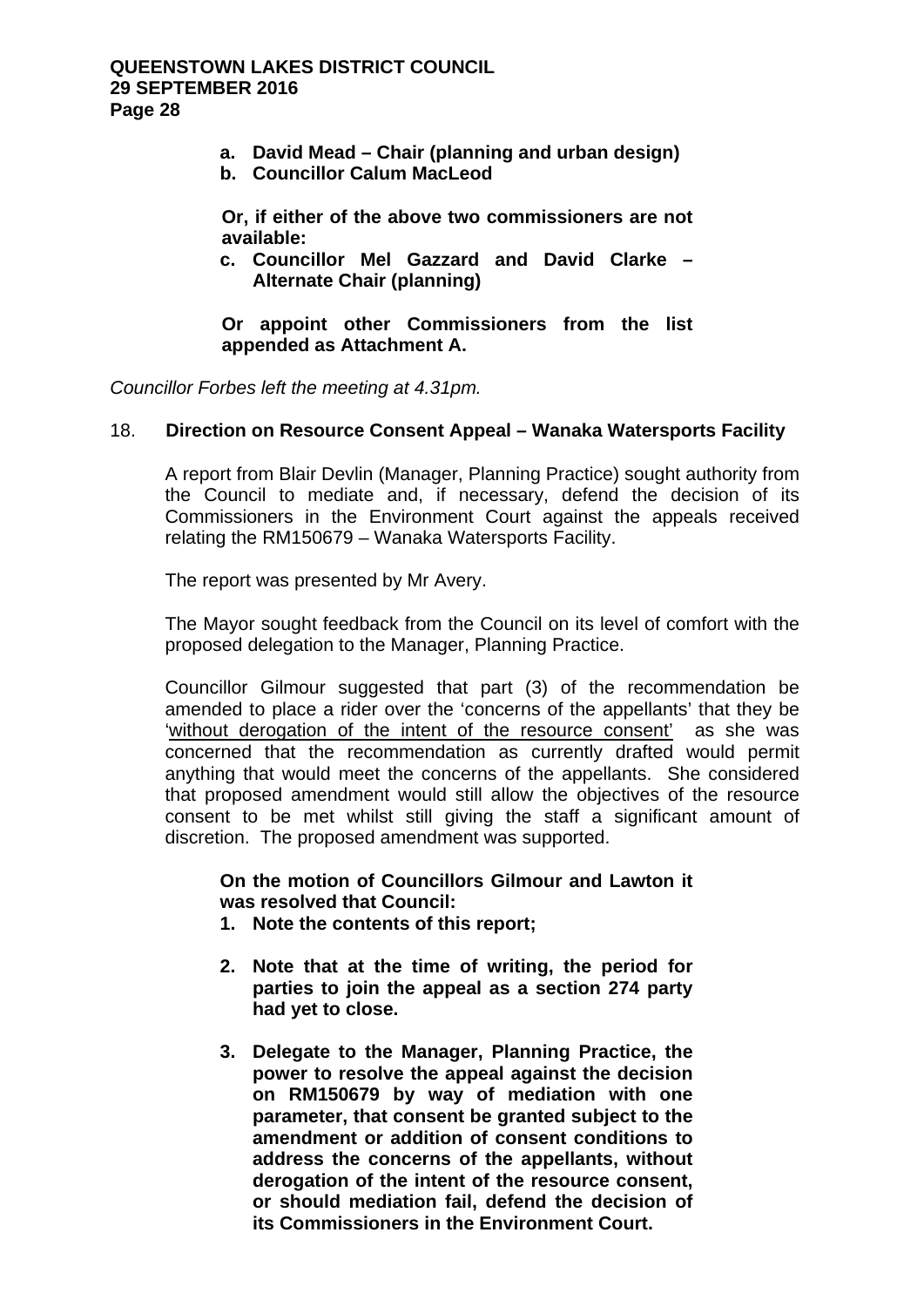*Councillor Forbes returned to the meeting at 4.39 pm.* 

## 19. **Delegation to award the construction of the Eastern Access Road (Hawthorne Drive)**

A report from Myles Lind (Manager, Asset Planning) sought a delegation from the Council to award the contract to construct the Eastern Access Road (Hawthorne Drive) up to a specified figure in order to be able to progress the contract through a change of elected members. The recommendation of the report was to delegate authority up to a value of \$24.2 million.

The report was presented by Mr Hansby.

As signalled in the report, Mr Hansby circulated updated forecast and budget figures. He highlighted a construction contingency in the contract of \$1.17M. This represented about 5% of the total and was risk over the contingency risk that would not be covered in contingency amount. Whilst he would normally be comfortable with the original recommended figure, during the inter-Council period he believed there was value in adding a further \$1.1 M to cover risk. This would take the delegation from \$24.2M to \$25.3M.

Information was circulated about residual risk.

Mr Hansby confirmed that he was confident of the designation for the road being forthcoming in the next few days.

It was agreed that at present there would be no comment about the report or resolution.

**On the motion of Councillors Forbes and Aoake it was resolved that Council:** 

- **1. Note the contents of this report;**
- **2. Authorise the Chief Executive to negotiate final terms with the preferred tender party; and**
- **3. Delegate to the Chief Executive the awarding and execution of the construction of the Eastern Access Road Project, up to a value of \$25.253 million.**
- **4. Delegate the Chief Executive authority to make a public statement about this report/resolution at an appropriate time.**

**On the motion of Councillors Stevens and MacLeod the Council resolved that the public be readmitted to the meeting.**